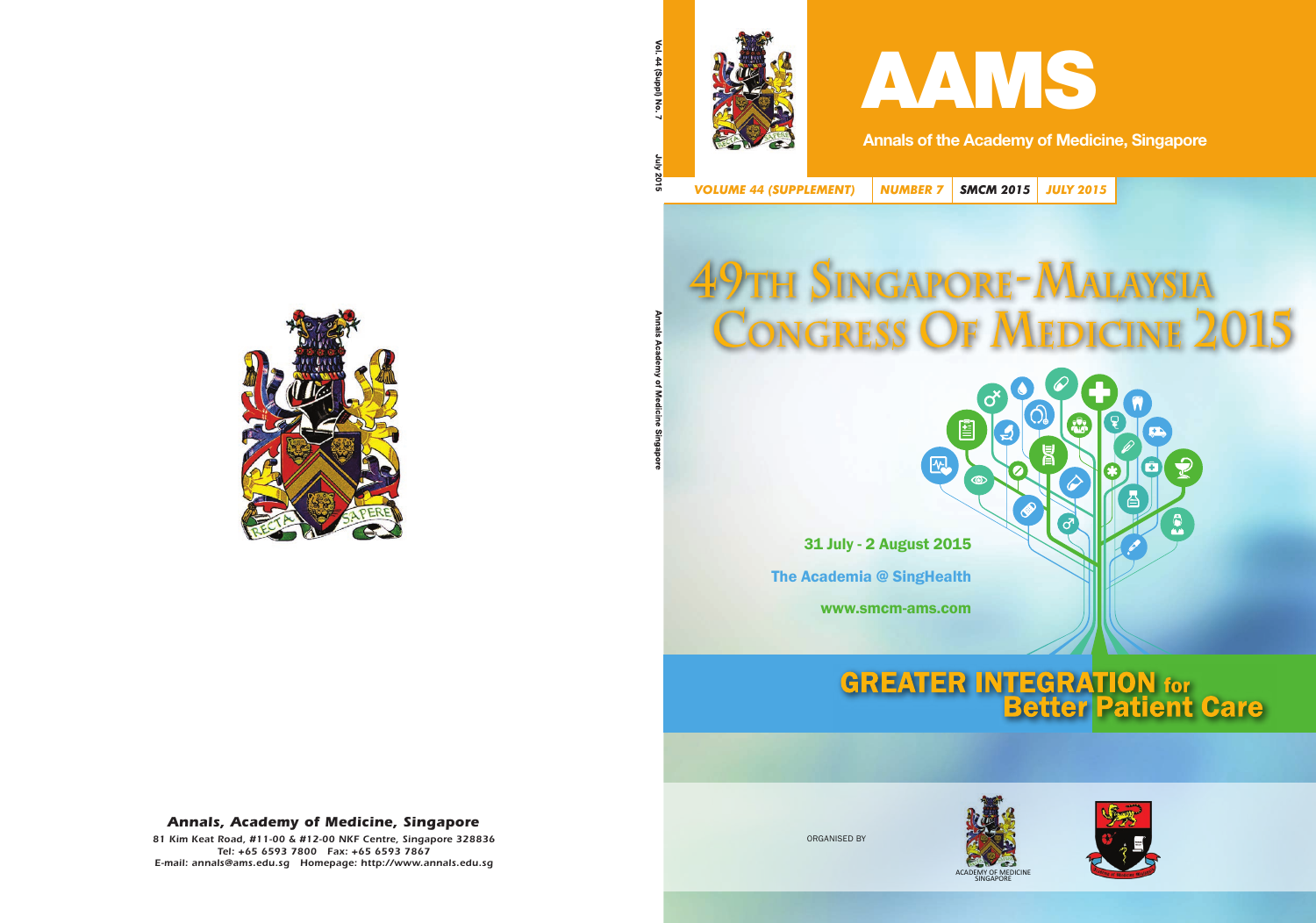## **Proceedings of 49th Singapore Malaysia Congress of Medicine 2015**

## **Contents**

| Lectures                                                                                                                                                                     |  |
|------------------------------------------------------------------------------------------------------------------------------------------------------------------------------|--|
| Speakers' Abstracts                                                                                                                                                          |  |
|                                                                                                                                                                              |  |
|                                                                                                                                                                              |  |
|                                                                                                                                                                              |  |
|                                                                                                                                                                              |  |
|                                                                                                                                                                              |  |
|                                                                                                                                                                              |  |
|                                                                                                                                                                              |  |
|                                                                                                                                                                              |  |
| Intensive Primary Care: Managing Patients with Complex Needs Outside the Hospital<br>Defining the Art of Counselling Within the Consultation: Brief Integrative Personalised |  |
|                                                                                                                                                                              |  |
|                                                                                                                                                                              |  |
|                                                                                                                                                                              |  |
|                                                                                                                                                                              |  |
|                                                                                                                                                                              |  |
|                                                                                                                                                                              |  |

Organised by:



**ACADEMY OF MEDICINE SINGAPORE**

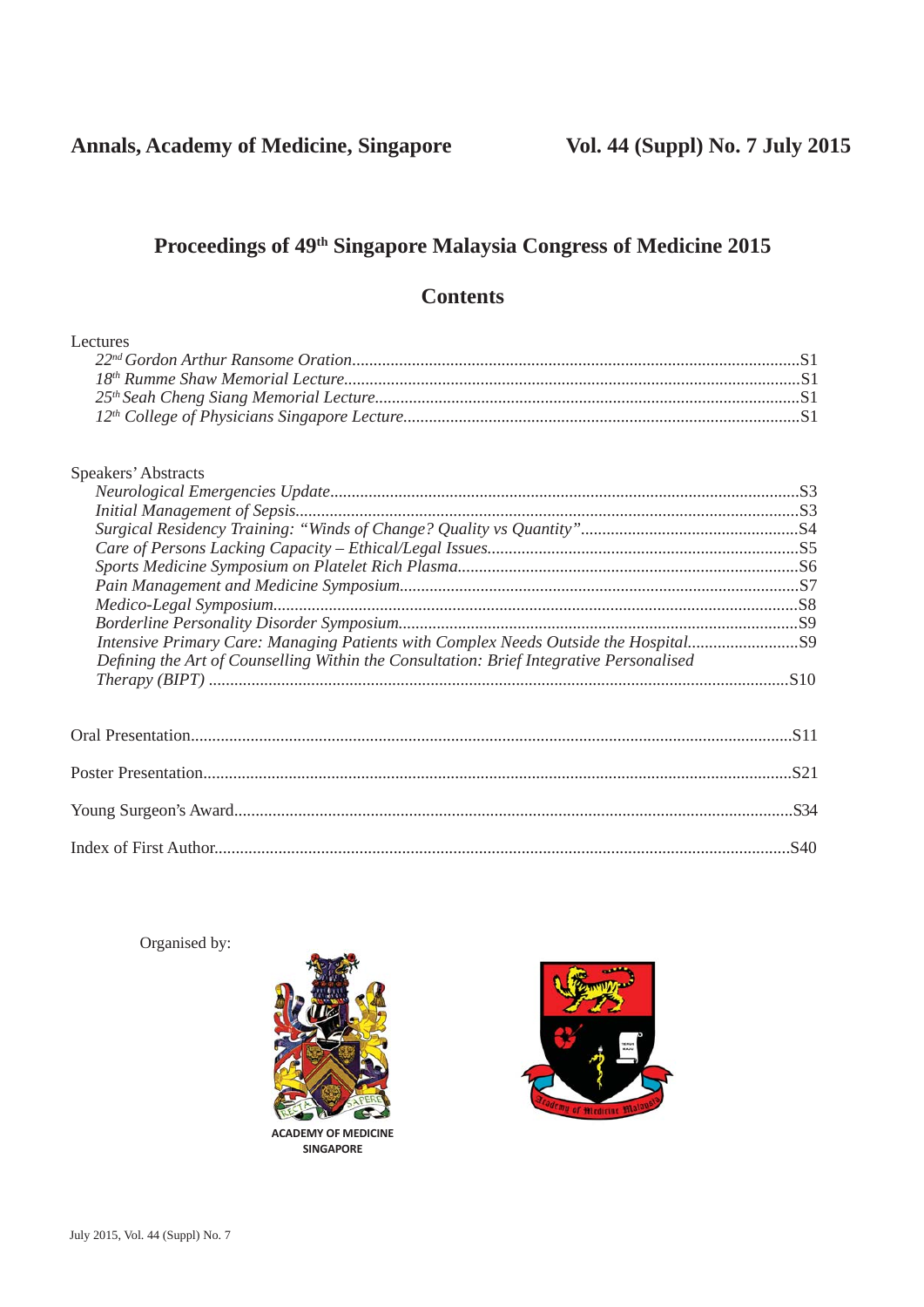#### Annals Editorial Board

Editor Eng King Tan

Deputy Editors Erle CH Lim Hui Kim Yap

Associate Editors Beng Yeong Ng Pierce KH Chow

Emeritus Editor Vernon MS Oh

#### Board Members

Charles Chuah Chiea Chuen Khor Tchoyoson CC Lim Richard Sim Min Han Tan Stacey KH Tay

#### Immediate Past Editor

Vernon MS Oh

#### **Ex-Officio**

Shih Hui Lim Kei Siong Khoo

#### Specialist Advisory Panel

Balram Chowbay Fun Gee Chen Tou Choong Chang Kok Yong Fong Kei Siong Khoo London Lucien Ooi Bien Soo Tan Hugo van Bever

#### International Advisory Panel

Juliana C N Chan, *Hong Kong, SAR China* Richard N Fine, *USA* Yik Hong Ho, *Australia* Edward Holmes, *Singapore* Richard H Hunt, *Canada* Ranga Krishnan, *Singapore* Edison Liu, *Singapore* Harvey Marcovitch, *UK* Albert Singer, *UK*

#### Editorial Executives

Harcharan Kaur Noorazleena Bte Shahri

We welcome submissions of cover images from Fellows and Friends of the Academy of Medicine for consideration for publication. Do submit interesting or unusual photographs or digitised images of original artwork, accompanied by a short write-up of about 30 words.

Format: 8 by 12 cm, resolution of at least 300 dpi, in JPEG or TIFF. Please email your submission to annals@ams.edu.sg

Printed by Straits Printers (Pte) Ltd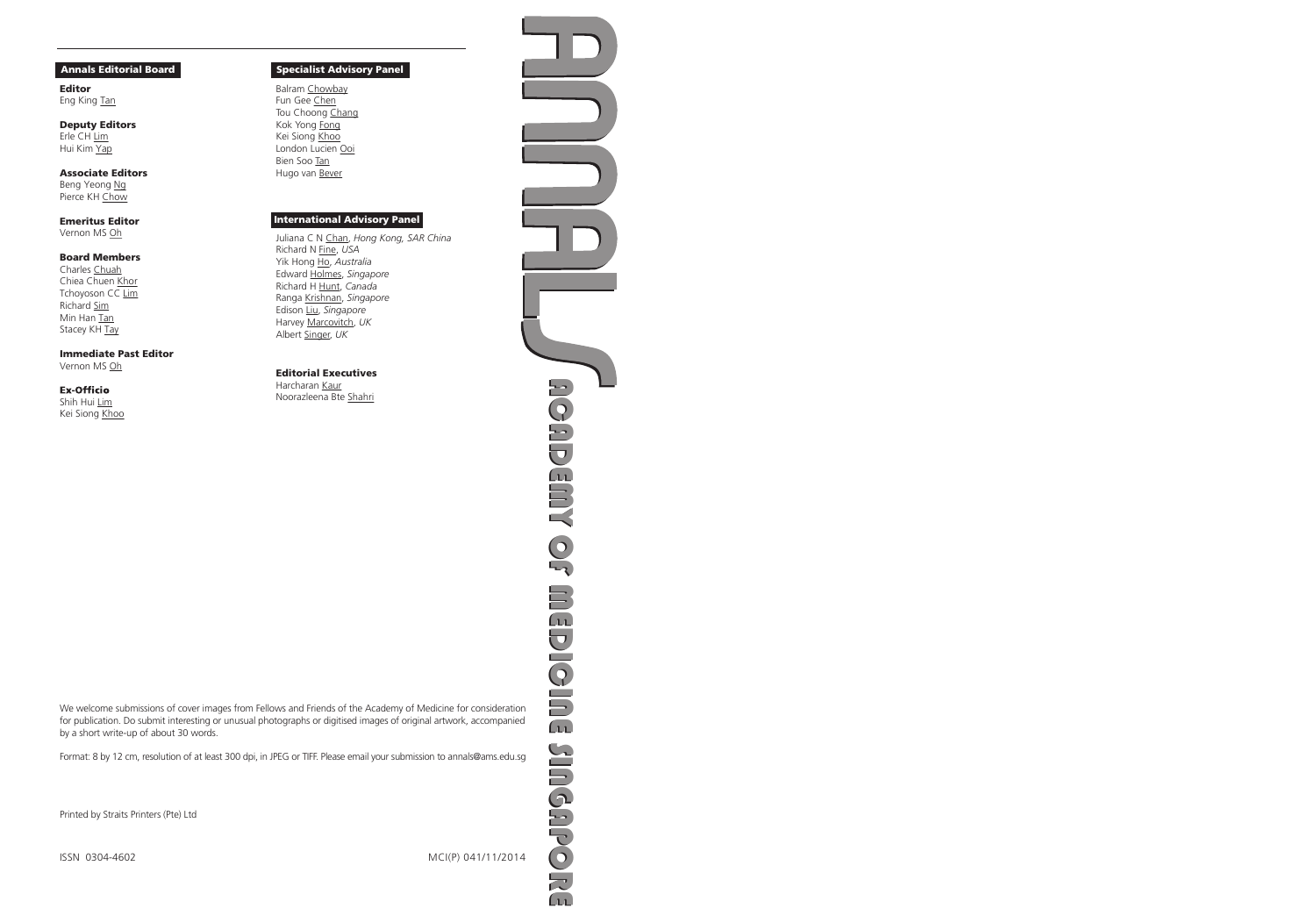#### *22nd Gordon Arthur Ransome Oration*

#### **L1 Is Medicine Still an Art?**

#### **James Best**

Lee Kong Chian School of Medicine, Nanyang Technologicial University, Singapore

Advances in science and technology over the past 50 years have transformed medical practice and we are on the threshold of an era of precision medicine using genetic and molecular profiling. There is no doubt about the great progress in medicine as a science which now distinguishes the capabilities of doctors from those of other healing professions. But what about the art of medicine? Do observational and clinical diagnostic skills remain important in the scientific age? Are the roles of the doctor as confidante, advisor, comforter and even friend redundant in this computerised world? Furthermore, are the interpersonal skills that have underpinned medicine as a caring profession innate or can they be learned? What is the role of a medical school in imbuing our students with the traditional values of the medical profession? What innovative approaches can we take to achieve this goal in the context of modern society? These are all questions that are important to defining and maintaining the art of medicine. My contention is that the attributes that make a "good doctor" still include the human skills and the humane ethos demonstrated by Dr Gordon Arthur Ransome.

#### *18th Rumme Shaw Memorial Lecture*

**L2 Scientifi c Basis of Cancer Care Soo Khee Chee** National Cancer Centre, Singapore

(Abstract not available at time of publication)

#### *25th Seah Cheng Siang Memorial Lecture*

#### **L3 Genes & the Brain: Changing the Clinical Paradigm**

**Tan Eng King1,2,3,4** National Neuroscience Institute, Singapore Duke NUS Graduate Medical School, Singapore Lee Kong Chian School of Medicine, Singapore National Medical Research Council, Singapore

It has taken millions of years for the evolution from primitive human ancestor to modern day humans. The structure and complexity of the human brain represent one of the most striking last frontiers of modern medicine. Despite technological advances, much is still unknown on the exact mechanisms how brain cells communicate with each other within the most intricate biological systems and the variable presentation of brain dysfunction and disorders.

Historically, much of the clinical discovery in neurological disorders has been based on astute identification of neurological signs and symptoms and iconic neurological syndromes have served as maxims for neurological education. However, advances in molecular science and genetics have challenged the classification of neurological syndromes based on clinical symptoms and signs, and many clinical diagnostic criteria need to be redefined. Genetics have and will continue to influence treatment options and change the clinical paradigm for many neurological disorders. In future precision medicine, genetic testing will offer quicker and better diagnosis and potential therapeutic opportunities. We need to prepare and equip ourselves with the appropriate scientific knowledge within the context of the larger ethical, social, legal and psychological considerations in embracing these changes in our clinical practice.

### *12th College of Physicians Singapore Lecture*

#### **L4 Acute Medicine – Past, Present and Future Derek Bell**

The Royal College of Physicians of Edinburgh, UK

Acute Medicine initially developed in the United Kingdom and was established as a specialty in 2003. Since then, it has become the largest growing specialty within the United Kingdom and has spread throughout parts of Europe and internationally. Acute medical care was established to ensure the patients admitted as a medical emergency were managed in a well staffed and well equipped environment that could provide prompt assessment and treatment to improve outcomes for patients.

Several reports have been produced based on acute medical care; the most influential of which was the Royal College of Physicians report published in 2007. This made a number of key recommendations particularly in relation to patient safety with a major recommendation to establish and deliver a unified national early warning scoring system to assess illness severity. In addition to this, the acute medical unit is a specific geography and recommendations were made into appropriate facilities and equipment which should support the infrastructure of a dedicated acute medical unit.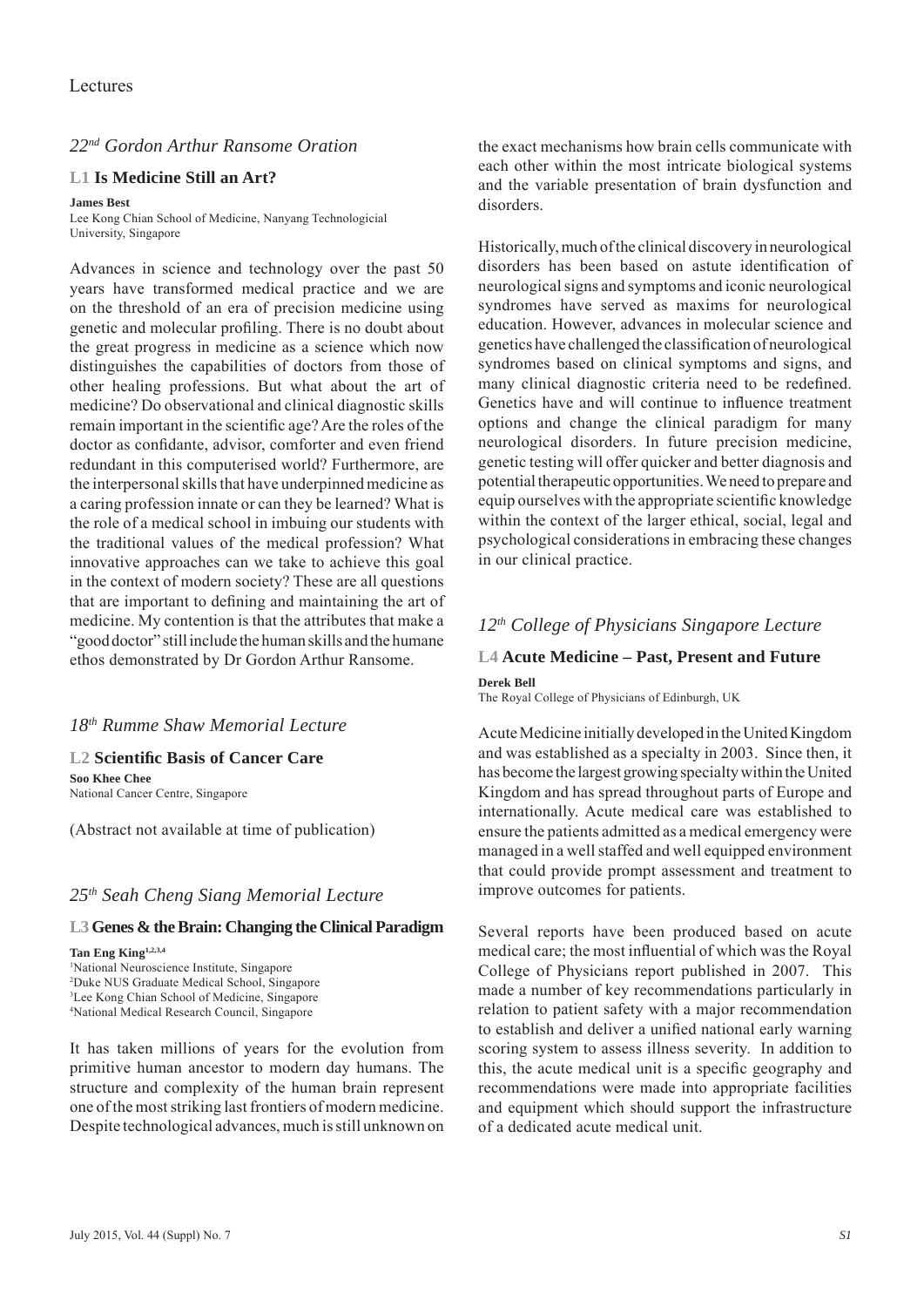Importantly, the acute medical team in an acute medical unit were identified as an essential part of undergraduate and postgraduate medical education and should have an appropriate training environment as well as consultant supervision.

Acute Medicine is therefore a thriving specialty within the United Kingdom which is continuing to grow. For this to develop further, the evidence base and academic content of Acute Medicine must become firmly established.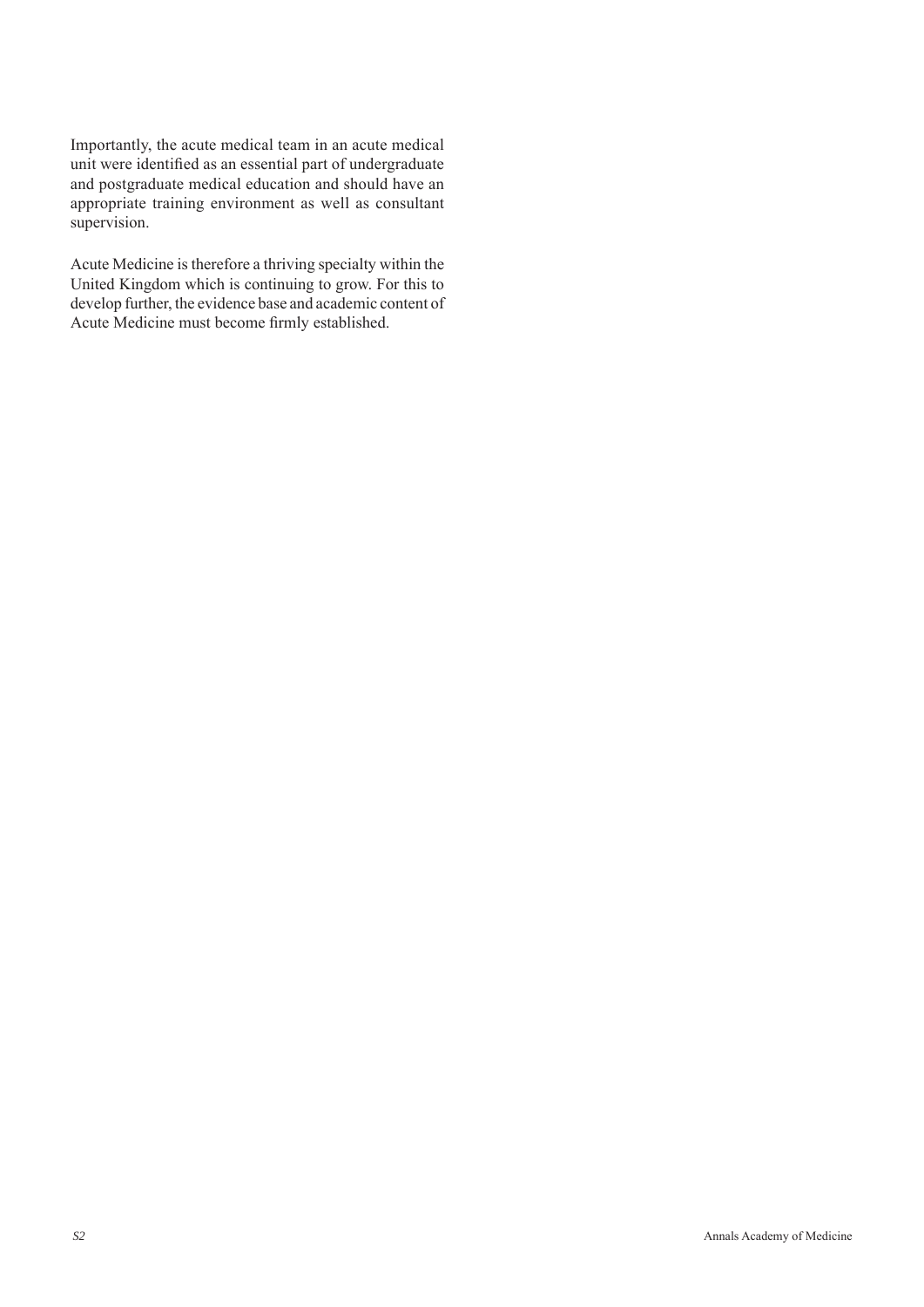#### *Neurological Emergencies Update*

#### **S1 Evaluating Transient Ischaemic Attacks in the Emergency Department**

**Latha Ganti** University of Florida College of Medicine, USA

Transient ischaemic attack (TIA) is a common presentation in the emergency department (ED), and is a high stakes diagnosis, as the risk of subsequent cerebral infarction  $(\text{stroke})$  is significant and is highest during the first 48 hours following a TIA. As a leading cause of death and disability, acute stroke is a problem whose management deserves special attention. The crucial step occurs at emergency department arrival; recognition of TIA symptoms is essential, or else the patient does not get further workup. This lecture will deliver a concise summary of the management of TIA in the acute setting, and include an algorithm for performing the entire evaluation in an emergency department with or without an observation unit. Dr Ganti is a recognised neurologic emergencies expert with dual training in emergency medicine and vascular neurology, and has served on the ACEP Clinical Policies committee as one of the lead authors of the ACEP Clinical Policy on Acute Stroke.

#### **S2 Update on Initial Stroke Management**

**Ang Shiang-Hu** Changi General Hospital, Singapore

Stroke is amongst the top 5 leading cause of death in Singapore, and by far the biggest cause of long-term disability in adults. Acute stroke can be ischaemic or hemorrhagic in origin, and the immediate management for both differs. This talk will discuss some of the recommendations from the latest published guidelines in both ischaemic and hemorrhagic stroke. In acute ischaemic stroke (AIS), the only so-called proven first line therapy for AIS in the past 20 years has been intravenous rTPA. This year, we have added endovascular stent retrievers in addition to rTPA in the early management of AIS, with proven mortality and functional outcome benefits across several major RCTs published this year. The recently published (online) 2015 AHA/ASA Guidelines focused update of the 2013 Guidelines for the early management of AIS, dwells mainly on recommendations for endovascular stroke treatment. Intravenous rTPA still remains the mainstay for early treatment in AIS. However, to date, this therapy is not without controversy. The American College of Emergency Physicians (ACEP) revised their 2013 clinical policy on the use of intravenous rTPA in AIS, just published in June this year. The UK Medicines and Healthcare Products Regulatory Agency (MHRA) had also announced a review to the use of rTPA in the treatment of AIS since last year. Hemorrhagic stroke guidelines were also updated last month. Key recommendations include lower blood pressure targets, deep venous thrombosis prevention, as well as use of a stroke severity score.

#### **S3 Role of Biomarkers in Evaluation of Traumatic Brain Injury**

**Latha Ganti**

University of Florida College of Medicine, USA

Each year, on average, traumatic brain injuries (TBIs) are associated with an estimated 1.35 million emergency department visits, 275,000 hospitalisations, and 52,000 deaths in the US. This does not account for those who sustain a head injury and receive no care. TBI is a contributing factor to a third (30.5%) of all injury-related deaths in the US. Roughly three-quarters of TBIs that occur each year are concussions or other forms of mild TBI. TBI is a significant burden to our healthcare system. For any disease, biomarkers can provide useful guidance for both diagnosis and prognosis. This lecture will review the utility of clinical markers such as symptomatology, laboratory (blood) markers and radiographic markers with respect to diagnosis and outcomes such as post concussion syndrome, hospital admission and presence of traumatic bleed. Dr Ganti runs a TBI research programme at the Veterans Affairs Medical Center, and held the UF Toral Family Foundation Endowed Professorship in Traumatic Brain Injury.

#### *Initial Management of Sepsis*

#### **S4 Making a Diagnosis of Sepsis in the Emergency Department**

**Sohil Pothiawala** Singapore General Hospital, Singapore

Severe sepsis and septic shock are medical emergencies that require aggressive, time sensitive interventions. Most patients with sepsis initially present to the emergency department (ED). Distinguishing sepsis from non-infectious systemic inflammatory response syndrome (SIRS) is difficult, but of significant importance for provision of timely and appropriate therapy.

Although the clinical diagnosis of sepsis spectrum can be made on relatively simple criteria laid out in international consensus guidelines, physical examination, routine blood and radiological investigations, these are neither sensitive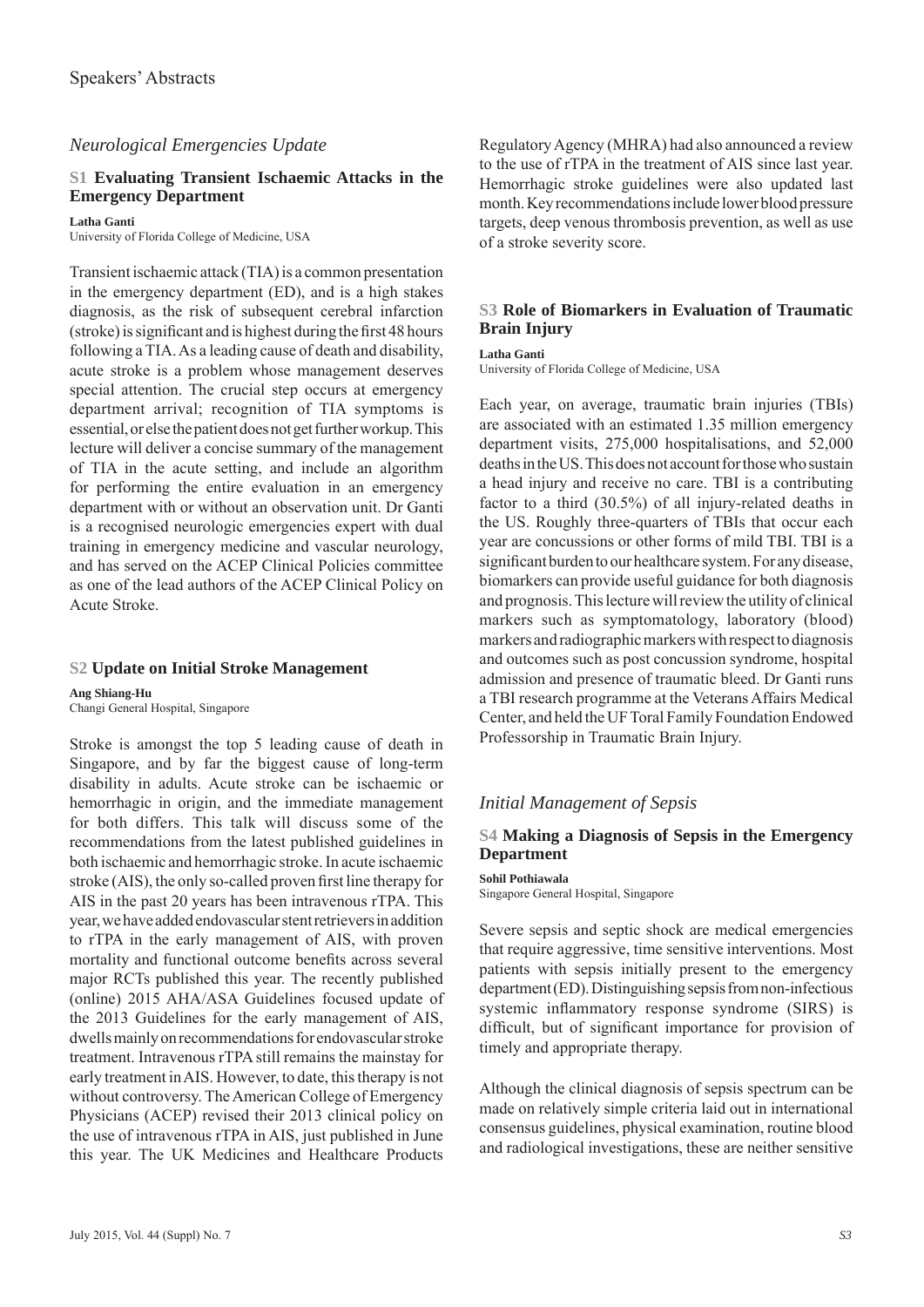nor specific. Also, in early stages, source of infection may be unclear. Consequently, clinicians often miss or delay the diagnosis.

An ideal "gold standard" is not available for sepsis diagnosis. Biomarkers play a pivotal role in early diagnosis, risk stratification and prognostication of therapy. Some of the most widely studied biomarkers are c-reactive protein (CRP), serum lactate, procalcitonin (PCT), neutrophil lymphocyte count ratio (NLCR), soluble form of the urokinase plasminogen activator receptor (suPAR), presepsin, etc. Recently, molecular assays, like the SepsiTest and MagicPlex Sepsis Test, can be used for pathogen detection from whole blood and can be considered a valuable tool in addition to blood cultures. Also, the use of sepsis severity scoring systems like Mortality in Emergency Department Sepsis (MEDS), Sequential Organ Failure Assessment (SOFA) and Predisposition, Insult/Infection, Response, and Organ (PIRO) aid early identification and risk stratification.

As sepsis is not a single disease but a highly heterogeneous syndrome, we need a combination of good clinical history and examination, appropriate investigations, use of risk prediction models and sound clinical judgment for early identification of sepsis in ED.

#### **S5 Initial Management of Sepsis – The Evidence**

**Irwani Bte Ibrahim**

Emergency Medicine Department, National University Hospital, Singapore

The initial management of sepsis has evolved rapidly. The traditional role of emergency physicians treating sepsis with initial empirical fluids and antibiotics have been transformed to a multi-pronged approach with definite goals of resuscitation. The session will highlight the latest recommendations of the Surviving Sepsis Campaign pertinent to emergency physicians, discuss the controversy of protocolled management citing findings from EGDT, ARISE, ProCESS and ProMISe trials and suggest future direction.

## **S6 Sepsis Care Bundles in the Emergency Department**

**Kuan Win Sen**

Emergency Medicine Department, National University Hospital, Singapore

Since its inception in 2002, the Surviving Sepsis Campaign has recommended care bundles for the management of patients with severe sepsis and septic shock. Some principles from the landmark paper on Early Goal Directed Therapy

were initially incorporated. With new evidence regularly emerging worldwide, refinement of care bundles have been performed periodically. The latest guidelines updated in April 2015 take into account results from 3 large multi-centre trials by the ProCESS, ARISE and ProMISe investigators.

However, not all healthcare systems are similar. Depending on resource availability and workflow, emergency departments function differently in various hospitals. Certain components of the 3-hour and 6-hour bundles may not be performed in a timely manner. Therefore, examining the evidence behind the bundle as well as its components is essential to understand measures that can be easily performed in the busy and crowded emergency department to achieve the best outcome. As technology progresses, there will also be novel devices on the horizon that can assist emergency physicians in managing their patients in a quick and efficient manner without being too cumbersome or invasive.

#### *Surgical Residency Training: "Winds of Change? Quality vs Quantity"*

#### **S7 Duty Hour Rules**

Chong Tze Tec<sup>1</sup>, **Isaac Seow**<sup>2</sup> 1 Singapore General Hospital, Singapore 2 Singapore Health Services (SingHealth), Singapore

Do duty hour restrictions really improve patient safety and resident quality of life? Should we let sleeping docs lie? A new take on the same old debate.

#### **S8 Starting Residency at PGY1 or Later. Which is Better?**

**Ng Jing Yu1 , Iyer Shridhar Ganpathi1** <sup>1</sup>National University Health System, Singapore

The changing landscape in Singapore's healthcare has made the introduction of the residency programme necessary. This has resulted in a shift in focus to churning out competent but not highly experienced specialists who can alleviate the strain on public institutions. This, of course, means lesser training, greater stress on the trainee and the development of less well rounded doctors.

Medical and surgical training are however inherently different and a successful formula for medical training may not work for surgery. Surgery training is an apprenticeship and most of our significantly longer training hours are devoted to honing procedural skills. Initiation of surgical training from Post Graduate Year 1 will inevitably mean a further compromise in a proper broad-based grounding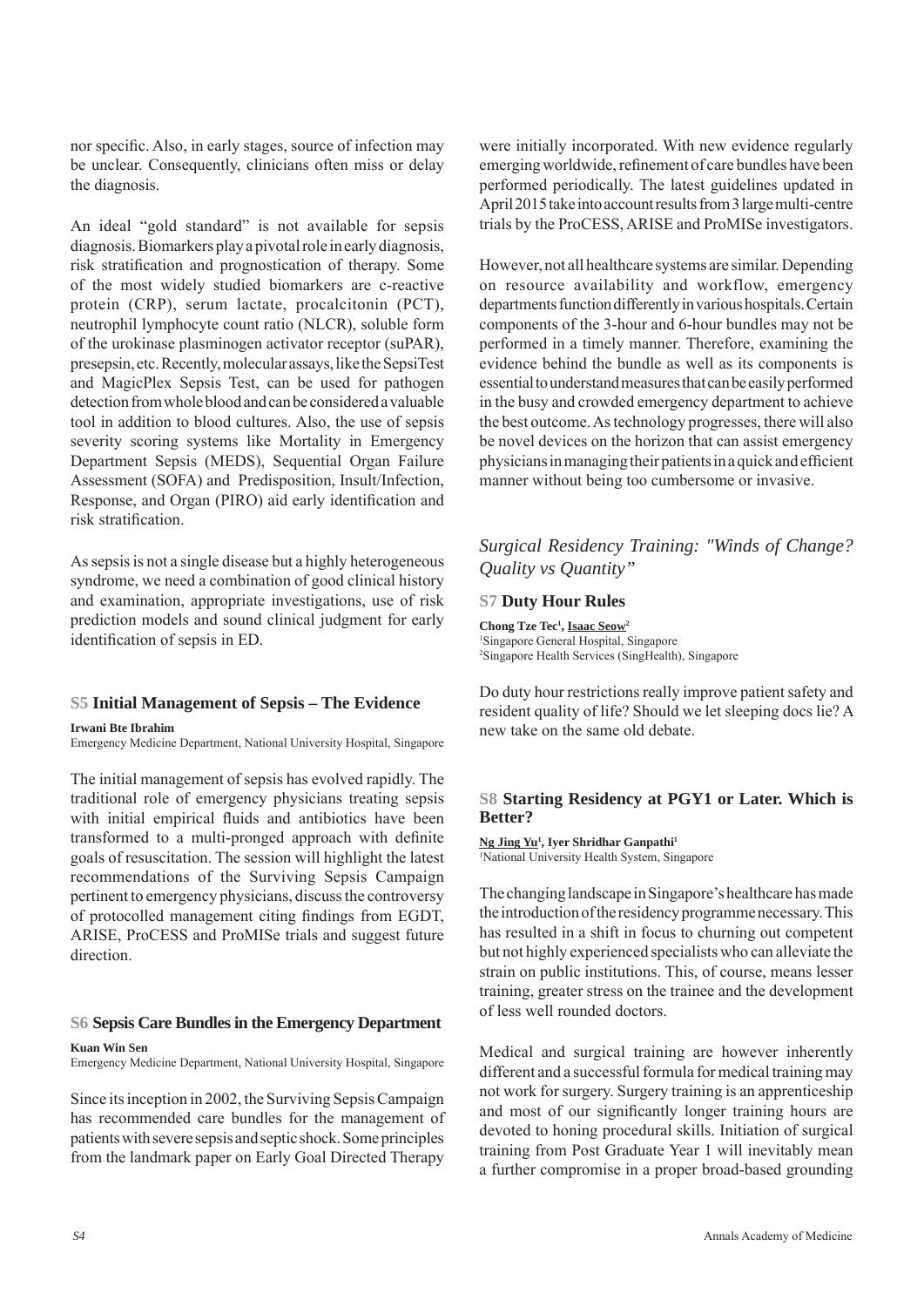in clinical and ward work. There will almost certainly be a price to pay in terms of operative experience as well.

Young medical students are also compelled to declare a life speciality when they're just Year 4-5 students. What compounds this further is the existing policy of penalising residents who decide to switch speciality training midway. This makes the inertia of deviation from the path ahead tremendous. The end result may be a group of jaded and disillusioned young surgeons simply trudging along in their training.

I feel that the additional year of internship prior to proper surgical training is a small price to pay in the training and development of a committed, safe and competent surgeon.

#### **S9 Five Years Training to Become a Competent General Surgeon – Adequate?**

**Junice Wong Shi Hui1 , Glenn Tan Wei Leong2,3** National Healthcare Group (NHG), Singapore Department of General Surgery, Tan Tock Seng Hospital, Singapore Vascular Diagnostic Laboratory, Tan Tock Seng Hospital, Singapore

The shift from a UK-type training system to an American residency styled one since 2010 has created much furore as to whether a shorter training programme can result in similarly competent general surgeons. This has brought to the fore issues such as the definition of what constitutes a general surgeon, and the standards to which competency are pegged to.

As a general surgical resident in the midst of this 5-year programme, it is of personal interest as to whether I will be ready to exit the training system as a decent specialist. This talk will focus on my personal thoughts regarding the impact of shortening the training period, some musings about the evolving role of a general surgeon, and reflections on how this radical shift in training style/duration has translated to changes on the ground.

Finally, the primary question regarding the adequacy of a 5-year training programme will be discussed, with some degree of optimism that the current 5-year programmes that I am enrolled in would perhaps be sufficient.

*Care of Persons Lacking Capacity – Ethical/Legal Issues*

#### **S10 Understanding the Mental Capacity Act**

**Daniel Koh** Office of the Public Guardian, Singapore The Mental Capacity Act addresses the need to make decisions for persons who are 21 years or older when they lack mental capacity to make those decisions for themselves.

Life can be unpredictable, a stroke or an accident can render us with diminished capacity and thus, the ability to make our own decisions.

As a proactive safeguard, individuals can plan for such unexpected eventualities with a Lasting Power of Attorney (LPA). It is a legal document which allows persons who have mental capacity to voluntarily appoint 1 or more persons (donee(s)) to make decisions and act on their behalf if and when they lack mental capacity in the future.

Learn about how the Mental Capacity Act and LPA work in practice. Understanding the Mental Capacity Act is crucial in upholding the best practises to protect persons lacking mental capacity.

#### **S11 Understanding Capacity in the Clinical Situation**

**Ooi Chun How**

Changi General Hospital, Singapore

Mental capacity is the ability to make a specific decision at a specific time. An overview of assessment of capacity will be presented. The common causes of incapacity will be covered. Having established the lack of capacity, the types of incapacity need to be considered, as they have different implications, which will be discussed. The duties of a clinician, including writing a mental capacity report, will be mentioned. There will be some case discussions, based on real cases. Finally, a suggested practical approach to capacity will be presented.

#### **S12 Understanding the Best Interests Principle – Application in the Clinical Situation**

**Calvin Fones Soon Leng** Gleneagles Medical Centre, Singapore

Serving the best interests of the patient is a fundamental tenet of the doctor-patient relationship and a key principle in medical ethics. However, deciding on what is in the patient's best interests in the clinic is not always straightforward in clinical practice. Patients do not always agree on what the doctor feels is in their best interests, or they may sometimes lack the capacity to make voluntary and informed decisions.

The Mental Capacity Act (MCA), including the appointment by the patient, of a proxy decision-maker under a Lasting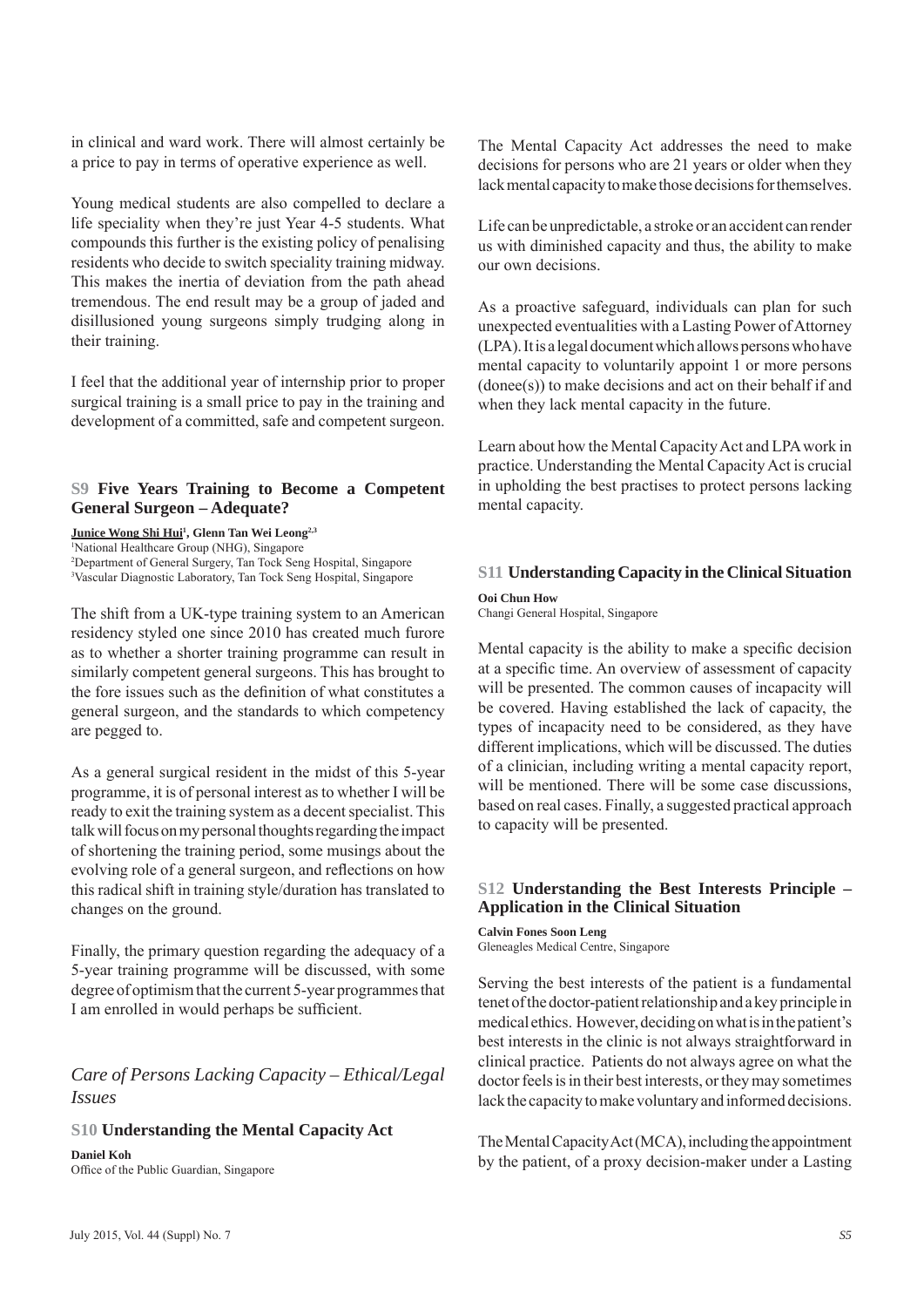Power of Attorney (LPA) applies to situations where the patient lacks capacity. A proper formal assessment should be conducted and all practicable steps should be taken to assist the patient to make their own decisions before they are deemed to lack capacity.

There needs to be careful consideration of various factors in order to determine what is in the patient's best interests. Doctors may consult with relatives, caregivers or donors/ deputies to ascertain the patient's past/present wishes, feelings, beiefs and values, as part of the decision-making process. Where it concerns treatments to prevent serious deterioration of health, or for life-sustaining treatments, the doctor is always the primary decision-maker.

The physician's primary duty of care is to act in the patient's best interests. Clinical decision-making that incorporates the determination of best interests is an essential aspect of good clinical practice.

#### *Sports Medicine Symposium on Platelet Rich Plasma*

#### **S13 An Overview of Platelet Rich Plasma Applications in Sports and Musculoskeletal Medicine**

**Patrick Goh** Camden Medical Centre, Singapore

Platelet rich plasma (PRP) treatments has been used in sports and musculoskeletal medicine for nearly 15 years. Its usage and popularity is increasing rapidly worldwide, fuelled by reports (both in scientific and popular press) of its effectiveness, excellent safety profile, "natural" basis, and usage among star athletes. Indications have included tennis elbow and other forms of tendinosis, muscle strains, osteoarthritis, and ligament strains.

PRP is best regarded as a treatment procedure with many possible variations, rather a specific drug with a specific action. The variations in PRP preparation and administration have been cited as a reason for differing results in different studies. These variations include the concentration of platelets above native levels, whether the PRP is leucocyte rich (LR-PRP) or leucocyte poor (LP-PRP), whether the PRP includes or excludes RBC, and whether it is activated before administration.

In recent years, much focus has been on defining and understanding the variations associated with optimal results for different indications. For example, LP-PRP containing no or little RBC, at concentrations below 5 times native levels, appear to be ideal for osteoarthritis. Leucocyte-rich

PRP may be associated with increased inflammation and are possibly detrimental to joint cartilage. However, the phagocytic and cell signalling properties of WBCs may be beneficial in chronic tendinopathy.

#### **S14 Platelet Rich Plasma for Muscle Injury**

**Mohamad Shariff A Hamid** Geriatric Medicine, Khoo Teck Puat Hospital, Singapore

Platelet rich plasma (PRP) is defined as plasma with a concentration of platelets above baseline value (peripheral blood). In addition to its main function in securing haemostasis, our understanding of platelets involvement in tissue healing have expanded over the last 2 decades. Platelets participation in tissue healing occurs via the release of various bioactive molecules (cytokines and growth factors) stored within the  $\alpha$ - and dense-granules that occurs upon activation. These substances are found to influence cellular migration, mitosis, matrix production, and angiogenesis. Moreover, these bioactive molecules also signal cells to proliferate and influence maturation, differentiation and ultimately tissue repair. More recently, administration of biological substances rich in platelets and growth factors has gained a lot of attention. Substances such as autologous blood and blood products including autologous condition serum (ACS), PRP and platelet rich in fibrin matrix (PRFM) are currently used for their potential benefits in accelerating soft tissues healing including muscles, tendons and ligaments. However, at present there is lack of consistency in the preparation, application and dosing methodology in the use of PRP. Therefore the current evidence is insufficient to recommend for or against routinely using PRP in muscle injury. More studies using robust clinical design are needed to evaluate the efficacy of PRP for the treatment of muscle injury.

#### **S15 Treatment of Tendinopathies with Platelet Rich Plasma**

**Kelvin Chew** Changi General Hospital, Singapore

Tendinopathies form a significant proportion of musculoskeletal injuries. With repetitive stress injuries, tendon collagen fibres develop micro tears, eventually leading to tendinopathy. Tendon healing in tendinopathies tends to be slow compared with other soft tissues due to poor intrinsic healing properties. Growth factors may play a significant role in promoting healing in tendinopathies. By binding to receptors on local and circulating cells,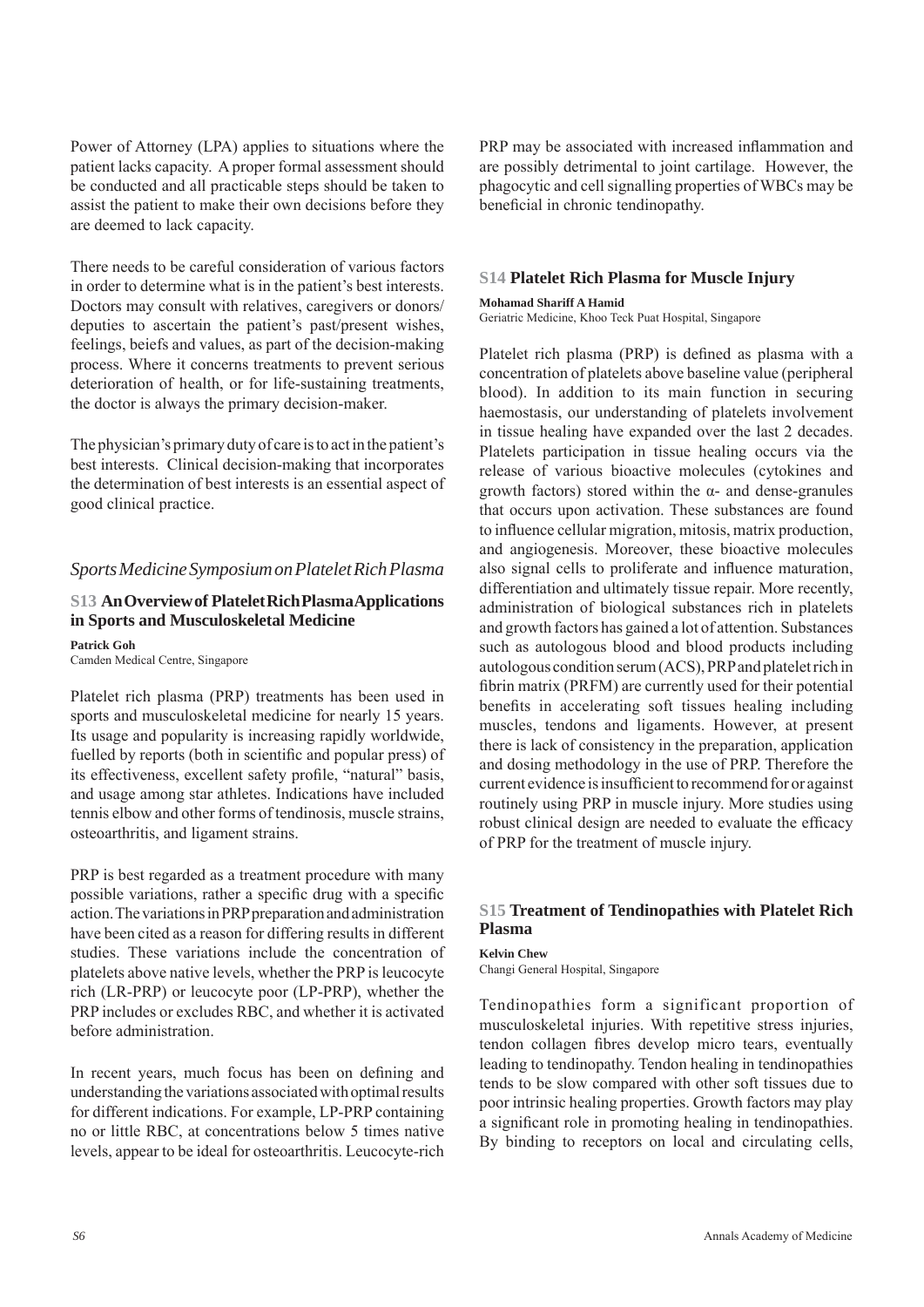various growth factors initiate a sequence of intracellular signalling that results in the expression of proteins important in regulating cellular chemotaxis, matrix synthesis and proliferation. Platelet rich plasma (PRP) has been used as a biological strategy to modulate tissue response to damage by the peculiar action exerted by different growth factors contained in PRP. Numerous studies of growth factor effects on tendon have shown enhanced collagen gene expression, tenocyte proliferation, greater maturation in tendon callus, and enhanced mobilisation of cells from the circulation. From available clinical trials, good outcomes are seen with different PRP formulations and injection protocols. Coupled with appropriate rehabilitation protocols, the available evidence suggests PRP as an option for management of tendinopathies not responsive to first-line conservative treatments. Further high level trials are needed to identify the optimal PRP properties and delivery protocols for various tendinopathies.

#### *Pain Management and Medicine Symposium*

#### **S16 Diffi cult Pain Management Conditions and their Possible Solutions**

**Yoong Chee Seng** Changi General Hospital, Singapore

Pain is one of the most common reasons patients seek medical care. Chronic pain, which is pain that lasts beyond the normal healing period, or longer than 3 to 6 months, is often considered difficult to manage. Chronic pain can cause significant physical disability, psychological distress, and reduced quality of life. Its negative impact on society includes reducing productive work time, and billions of dollars in healthcare costs.

There are many reasons why chronic pain is difficult to treat. Firstly, it may be difficult to ascertain the exact cause of pain. Low back pain, for example, may be caused by pathologies of the intervertebral discs, facet joints, and adjacent muscles/ ligaments. Unfortunately, imaging scans may not improve the diagnostic process, as abnormal findings are often detected even, in asymptomatic individuals.

Secondly, a significant proportion of chronic pain is due to neuropathic pain. These are particularly difficult to treat. Examples include postherpetic neuralgia, diabetic neuropathy and post-stroke pain. Even common pain conditions, e.g. osteoarthritis, may have a neuropathic component which needs to be identified and treated. Furthermore, many pain conditions with unknown origins, for example fibromyalgia, may actually be caused by

abnormalities in the peripheral and central nervous systems.

Thirdly, chronic pain is a biopsychosocial disease. Other than the biological aspect, psychological, social and cultural factors impact, the aetiology and maintenance of chronic pain, and elucidating these factors are crucial to allow a better understanding, and treatment of the pain.

Treatment begins with comprehensive clinical assessment, establishing a diagnosis, defining the extent of disease, identifying psycho-social contributing factors, and clarifying the goals of treatment. This requires a multimodal and multidisciplinary approach, including pharmacological and non-pharmacological treatments (e.g. patient education, physiotherapy and psychological support). Percutaneous invasive procedures, and to a lesser extent, surgery, may play a complementary role in the management of complex pain conditions.

#### **S17 Pain Management of Common Neuropathic Conditions**

**Alvin Yeo**

Khoo Teck Puat Hospital, Singapore

Neuropathic pain can be a debilitating condition and can have a significant effect on the quality of life of patients inflicted with the problem. There are a large variety of causes and it can be a challenging condition to manage. Management of some of the common neuropathic conditions will be presented.

#### **S18 Pain Management and the Use of Opioids**

#### **Choo Chee Yong**

Mount Elizabeth Novena Specialist Centre, Singapore

Opioids have been used to treat acute pain and cancer-related pain for many years. Evidence supporting such treatments is tremendous. Opioid therapy has become the standard of care for these patients in most countries. However, the use of opioids for chronic non-cancer-related pain conditions remain controversial.

There has been a paradigm shift in thinking regarding the use of opioids for chronic non-cancer pain. A carefully selected group of patients with chronic non-cancer pain may benefit from long-term opioid therapy and improve their quality of life. However, vigilant screening and monitoring is essential during opioid prescription. There may be significant issues of opioid-related side effects, opioid induced hyperalgesia, opioid tolerance, diversion and misuse.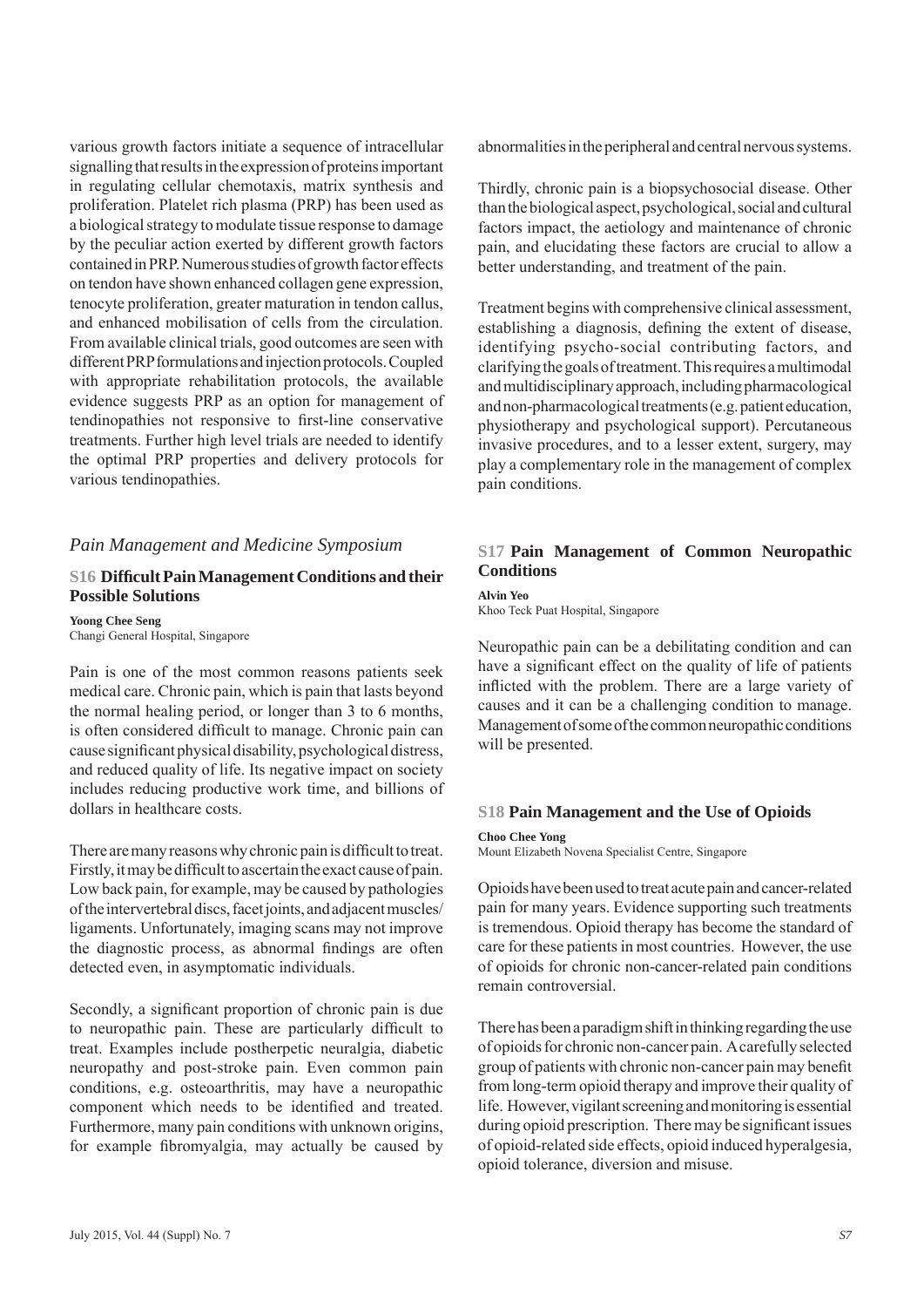We will discuss the evidence for patient selection, risk stratification, use of opioid treatment agreements, monitoring of opioid therapy, adverse effects, opioid rotation, opioid misuse and other opioid-related prescription guidelines. A multidisciplinary approach is best for achieving a safe and beneficial outcome in the use of opioids for chronic non-cancer pain.

#### **S19 Evidence for Interventional Pain Management**

**Alex Yeo Sow Nam** Mt Elizabeth Medical Centre, Singapore

In many cases of intractable pain, interventional pain management becomes a very useful treatment modalities. Such options carried out with guidance of fluoroscopy, ultrasound and various nerve and muscle stimulators and needles offer safe and effective treatment for patients needing some urgent and prolonged relief. Evidences from literature and various guidelines will be elucidated in various areas of pain management.

#### *Medico-Legal Symposium*

#### **S20 The Current Law of Consent in Singapore**

**Lek Siang Pheng** Rodyk & Davidson LLP, Singapore

The right of a patient to make decisions about his treatment rests on the bedrock of the doctor's respect for the patient's autonomy. Respect for the patient's autonomy is one of the fundamental principles of clinical ethics.

In order for a patient to be able to make a decision about a proposed course of treatment, both the law and medical ethics impose a duty on the doctor to provide sufficient information to the patient by way of advice. This is to enable the patient to make an informed decision, whether or not to consent to the proposed treatment.

This talk focuses on the law of consent to treatment (commonly described as "informed consent") in Singapore. The law relating to consent is an aspect of the tort of negligence. A doctor's failure to advise and provide sufficient information to his patient for the latter to be able to make an informed decision would be a breach of his duty of care.

Currently, with the judgment of the Court of Appeal (our highest court) in the case of Khoo James v Gunapathy d/o Muniandy (2002), it appears that the Bolam test applies to the medical advice required to be given to a patient.

However, the Court of Appeal also qualified that the Khoo James case was not the occasion for a definitive ruling on the merits of the doctrine of informed consent.

In some other common law countries, their courts already have held that the Bolam test is not applicable to the matter of medical advice; notably, the very recent decision of the UK Supreme Court in the case of Montgomery v Lanarkshire Health Board (2015). Will the Singapore courts soon adopt the Montgomery test? This talk discusses how the nature of doctor's legal duty has been redefined by the Montgomery case and also its merits.

## **S21 Role of Medical Experts in Medical Negligence**

**Bertha Woon** Gleneagles Medical Centre, Singapore

Medical negligence cases are increasingly in the news. As academicians, some of us will be called upon from time to time to act as medical experts in court cases. I will briefly go through the duty of an expert, the code of conduct and regulations for medical experts. I will discuss the different skills sets required in the scenarios that medical experts can expect to encounter (such as interpreting lawyers' instructions and expert's briefs, writing reports and undergoing cross examination). I will attempt to address concerns doctors may have about agreeing to act as an expert and share what professional support and assistance is available. As time permits, I will discuss recent developments and high profile cases.

#### **S22 The Medico Legal Challenge in Hong Kong**

**Donald KT Li**

Hong Kong Academy of Medicine, Hong Kong

The Hong Kong Academy of Medicine is the only statutory body in Hong Kong to train, assess and accredit specialists. The Medical Council of Hong Kong (MCHK) serves as the regulator of doctors in Hong Kong. Its composition includes the Preliminary Investigation Committee, Licentiate Committee, Education and Accreditation Committee, Ethics Committee, and Health Committee.

There are numerous ways for the public to lodge a complaint against a doctor in Hong Kong. It can be through the MCHK, Hospital Authority, Department of Health, or even through the legislative councillors and the media, to name a few. The MCHK is the body with the disciplinary power to perform sanctions if a registered medical practitioner is found guilty of professional misconduct. Like other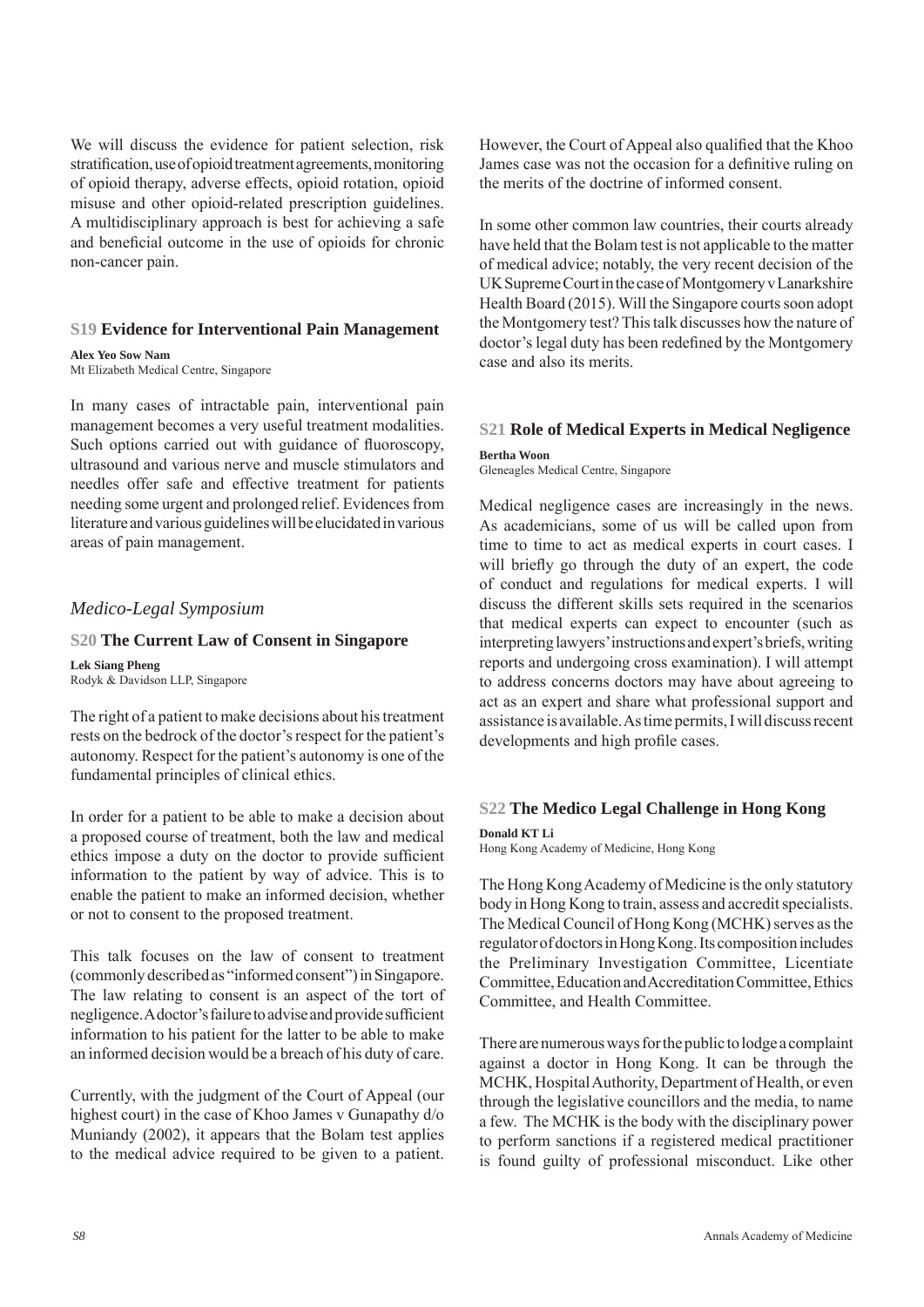places in the world, Hong Kong has seen an increase in medico-legal cases involving patients who are unhappy with doctors' clinical decisions or dissatisfied with the treatment received among different specialties. The presentation will look at the challenges and role of the regulator of doctors in Hong Kong.

There will be discussions on ethical dilemmas faced by practising doctors in Hong Kong and medical negligence. The decline of the Bolam test had implications and warranted a more "patient-centred" care. The first step to providing competent healthcare lies in open doctorpatient communication which is crucial. Besides having the necessary knowledge and skills, being able to gain the patient's trust is also essential for doctors in practising medicine. There will be suggestions on how to establish such desirable doctor-patient relationships.

#### *Borderline Personality Disorder Symposium*

#### **S23 Epidemiology, Signs and Symptoms and a Case of Borderline Personality Disorder (BPD)**

#### **Roger Ho**

Department of Psychological Medicine, National University Hospital, Singapore

Borderline personality disorder is a common psychiatric condition but it is under-recognised. Patients are usually young adults and present with unstable emotion, feeling of emptiness, transient psychotic feature and multiple suicide attempts. Dr Roger Ho will present case vignettes of borderline personality disorder and discuss pharmacological management.

#### **S24 Dialectical Behaviour Therapy and its Use in the Treatment of BPD**

**Sharon Cohan Sung** Duke-NUS Graduate Medical School, Singapore

Dialectical behaviour therapy (DBT) is an evidence-based psychotherapy that was originally developed by Dr Marsha Linehan (1993) to treat adults with borderline personality disorder (BPD). DBT blends change-oriented techniques from cognitive behavioural therapy with acceptance-based strategies from Zen mindfulness practice. DBT is a multicomponent treatment that consists of individual therapy, group skills training, skills coaching, and a therapist consultation team. There is a robust and growing literature evaluating the efficacy of DBT, with 30 randomised controlled trials conducted in 8 different countries. The treatment is designed for complex, multi-problem patients

BPD and other conditions characterised by severe emotion dysregulation. Adaptations exist for substance use disorders, eating disorders, behaviour problems in adolescents, incarcerated individuals with antisocial personality disorder, and victims of domestic violence. This presentation will introduce attendees to the DBT approach for treating patients with problems such as suicidal and self-injurious behaviour, interpersonal difficulties, and pervasive problems with emotion regulation.

#### *Intensive Primary Care: Managing Patients with Complex Needs Outside the Hospital*

Intensive primary care is the new mission for family physicians in response to a rapidly ageing society and the inadequacy of a hospital centric healthcare system to meet the new challenge. The workshop will give participants a framework to practise intensive care outside the hospital. It will also provide an exercise in practical applications using a case scenario.

#### **S25 Intensive Primary Care: Managing Patients with Complex Needs Outside the Hospital**

Lee Kheng Hock<sup>1</sup>, Matthew Ng Joo Ming<sup>1</sup>, Ng Lee Beng<sup>1</sup> 1 Department of Family Medicine and Continuing Care, Singapore General Hospital, Singapore

Intensive primary care is the new mission for family physicians in response to a rapidly ageing society and the inadequacy of a hospital centric healthcare system to meet the new challenge.

Intensive primary care can be defined as primary care that is provided to patients with complex care needs that are characterised by high utilisation of hospital resources with frequent and serious exacerbations of underlying chronic diseases. The level of care is high and requires the primary care physician to work as part of an integrated practice unit which coordinates the care provided by the different stakeholders in the health and social care system.

The physician providing this service will require all the competencies expected of a family physician. The physician must have a high level of expertise in interdisciplinary collaboration. Competency in system-based practice is essential and the clinician needs to be aware of the different types of services in the health system that are available and can be activated to care for the patient.

This workshop will give participants a conceptual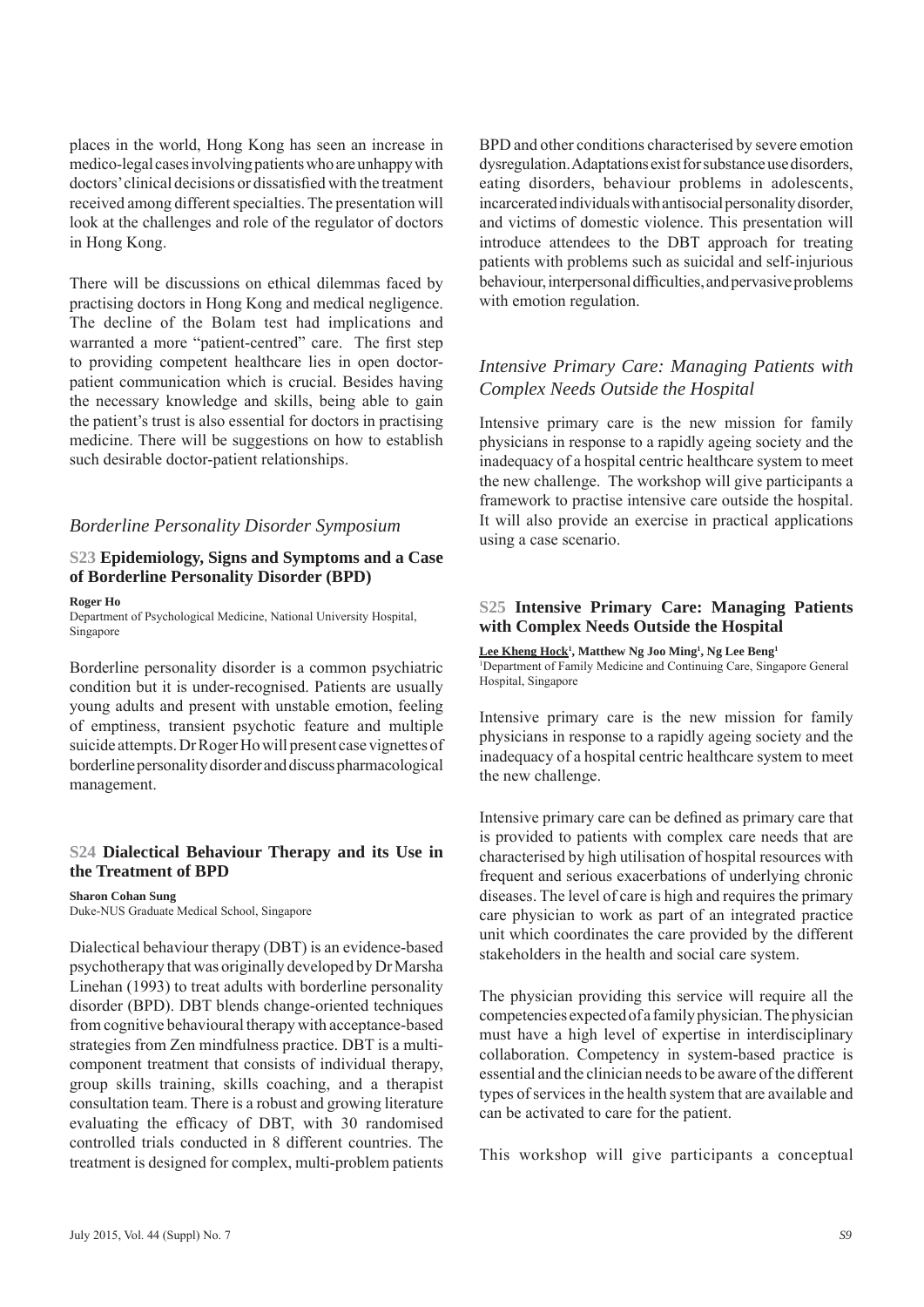framework of intensive primary care. It will also provide an exercise in practical applications using a case scenario. The participant will gain awareness of areas of competency enhancement that are needed before embarking on providing such services.

#### **S26 Intensive Primary Care: Managing the Complex Patient Outside the Hospital**

**Matthew Ng1 , Ng Lee Beng1 , Lee Kheng Hock1** 1 Department of Family Medicine and Continuing Care, Singapore General Hospital, Singapore

Singapore's population is rapidly ageing and living longer, with an increasingly complex chronic disease burden. The traditional model of delivering primary care will need to be remodelled and increased in intensity to take care of this group of high-risk patients and keep them safe in the community. Intensive Primary Care is providing care to the sickest, highest-utilising patients in the practice to improve their health outcomes and satisfaction, far beyond what is being offered in traditional primary care practices by enhanced coordination of medical and social care and providing comprehensive care across the entire cycle of care. This can be achieved by being connected to the health system and resources, additional efforts in providing care coordination to navigate the health system, and optimising clinical social care around the patient's needs through a 3-step approach:

- A) Defragment Care: Assessment and identification of care issues that must be resolved urgently;
- B) Integrate Care: Develop a comprehensive care plan and optimise the medical and social care; and
- C) Link: Muster resources to support continuing care in the community.

#### *Defi ning the Art of Counselling Within the Consultation: Brief Integrative Personalised Therapy (BIPT)*

A system of integrating counselling within the usual consultation has been developed. The consultation is extended by increasing the repertoire of therapeutic roles assumed by the doctor and by using extended relating and inquiry skills. A formulation of the reason for encounter can hence be arrived at in addition to the diagnosis of the presenting complaint. The patient can then be managed holistically using the usual treatment modalities plus psychological approaches. Some techniques would be demonstrated in two workshops following an overview.

#### S27 Defining the Art of Counselling Within the **Consultation: Brief Integrative Personalised Therapy (BIPT)**

#### Cheong Pak Yean<sup>1</sup>, Goh Lee Gan<sup>1</sup>

1 Division of Family Medicine, Yong Loo Lin School of Medicine, National University of Singapore

Within the usual clinical consultation several tasks are completed: taking the chief complaint and history, doing relevant physical examination, ordering pertinent investigations, generating the differential diagnoses and finally deciding on the management. Often, doctors would have also picked up psycho-social issues like worry, anxiety and fear that may impact on the treatment outcome. Many of these issues can be addressed by including in an extended consultation, relating and inquiry skills derived from counselling. The 'Open Johari Window'<sup>1</sup> which is the psychological space that both the doctor and patient are aware of, is thus enlarged so they can work on this shared arena collaboratively. Based on the extended understanding that may be represented by genograms and timelines of significant life events, the doctor makes a formulation of the precipitating, predisposing, perpetuating, and protective factors of the presenting problems to complement the diagnosis. Appropriate psycho-social interventions viz problem, pattern, presence or positive work can then be integrated into the usual biomedical management. The practice of extended relating, inquiry, formulation and integrative interventions as extended skills in the consultation will be demonstrated by video clips in the presentation.

#### **REFERENCE**

1. Available at: www.noogenesis.com/game\_theory/ johari/johari\_window.html. Accessed on 26 June 2015.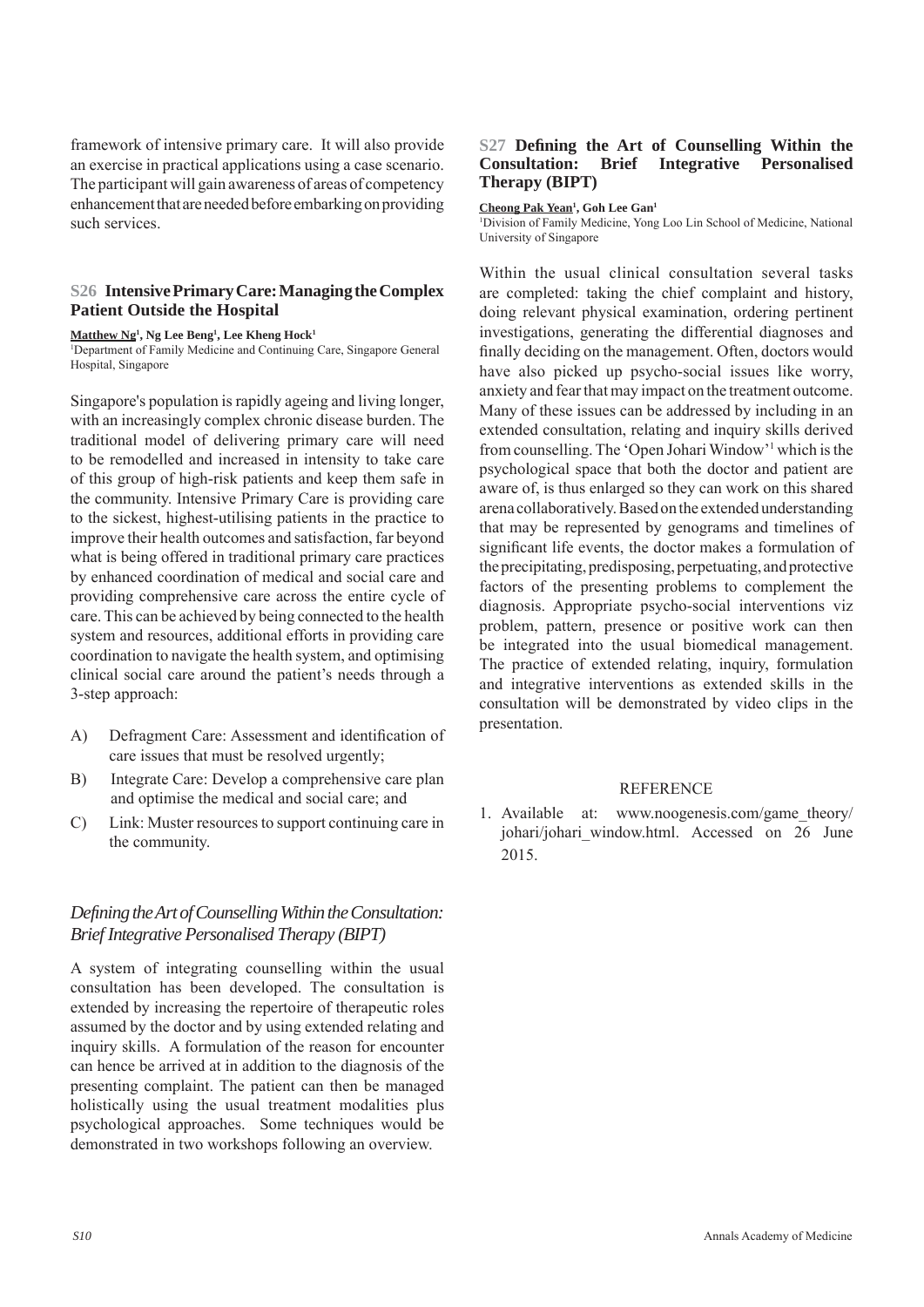#### **O1 ED-GAIT: Emergency Department—Geriatric Assessment in a Team**

 $\frac{\text{Juliana Poh}^1}{\text{Sheela James}^2}$ , Jennifer Liaw<sup>3</sup>, Ng Wai Yee $^4$ 

 Department of Emergency Medicine, Singapore General Hospital, Singapore Department of Occupational Therapy, Singapore General Hospital, Singapore Department of Physiotherapy, Singapore General Hospital, Singapore Health Services Research & Biostatistics Unit, Singapore General Hospital, Singapore

**Introduction:** We conducted a multidisciplinary assessment of the elderly after a visit to ED related to a fall, to prevent future falls and re-attendance.

**Methods:** Geriatric ED patients presenting after a fall from September 2012 to August 2013 were evaluated. Those not requiring admission were risk-stratified using the 6-question Triage Risk Screening Tool (TRST). High-risk patients (TRST >2) were randomised into intervention and control groups. The intervention group had geriatric assessment by a trained nurse and ED-GAIT, involving a physiotherapist, an occupational therapist and a nurse from the Agency for Integrated Care. The nurse reviewed fall risk, mobility, continence issues, cognition, mood, vision and hearing. The physiotherapist assessed gait, stability and need for walking aids; the occupational therapist assessed function and home safety with home visits with the AIC nurse. Follow-up with outpatient clinics were arranged. Followup was carried out 3-monthly for 12 months by telephone call. The end points were: basic and instrumental activities of daily living scores, ED re-attendance, hospitalisation, falls-related ED attendance and hospitalisation.

**Results:** There were a total of 40 intervention, 40 control; baseline characteristics were similar. No significant differences at follow-up w.r.t. end-points. An increase in time and number of falls in the past year leads to decrease in BADL score. As time increases, IADL decreases. An increase in time and falls in the past year lead to higher odds of falls after the last visit to the ED. For Timed-Up-And-Go, those requiring >20s are more likely to fall and revisit ED. An increase in time, age and falls in the past year leads to higher odds of visiting ED. Those taking <4 medications are less likely to revisit the ED. An increase in time leads to higher odds of re-attendance. Increase in time and falls in the past year leads to higher odds of admission to hospital. Increase in age and falls in the past year leads to higher odds of rehospitalisation.

**Conclusion:** ED-GAIT can identify risk factors for falls, but single-point intervention may be adequate for preventing future falls and decrease in function.

#### **O2 Plasma Galectin-3, a Marker of Myocardial Fibrosis, is Associated with Plasma NT-proBNP, a Marker of Volume Overload in Chronic Kidney Disease Patients**

Gek Cher Chan<sup>1</sup>, Rui Shian Ao<sup>2</sup>, Jialiang Li<sup>2</sup>, Qi Chun Toh<sup>3</sup>, Adonsia Yang<sup>3</sup>, Boon Wee Teo<sup>1,3</sup>

1 Division of Nephrology, Department of Medicine, National University Hospital, Singapore

2 Department of Statistics and Applied Probability, Faculty of Science, National University of Singapore, Singapore

3 Yong Loo Lin School of Medicine, National University of Singapore, Singapore

**Introduction:** Heart failure patients with myocardial fibrosis have elevated plasma galectin-3 ( $pG3$ ), a betagalactoside-binding lectin regulating inflammation and fibrosis. Chronic kidney disease (CKD) patients may develop myocardial fibrosis from chronic volume overload. The association of myocardial fibrosis with volume overload in CKD patients remains unknown. We hypothesise that pG3 is related to B-type natriuretic peptide (NT-proBNP), a marker of volume overload in CKD patients. We assessed the relationship of NT-proBNP with pG3 in a population of CKD patients and healthy controls.

**Methods:** We retrieved prospectively collected frozen plasma samples from 228 stable CKD patients and 105 healthy individuals without CKD, and assayed for pG3 and NT-proBNP. By univariate analysis, we assessed pG3 for associations with age, gender, ethnicity, systolic (SBP, mmHg) and diastolic (DBP, mmHg) blood pressures; body mass index (BMI, kg/m<sup>2</sup>), previously diagnosed diabetes, hypertension, and coronary artery disease; and estimated glomerular filtration rate (eGFR, mL/min/1.73 m<sup>2</sup>). Skewed variables were natural log-transformed for analyses. We put all significant variables in a multiple linear regression model including age, gender, and ethnicity, and by backward elimination arrived at a final model. Significance was taken at  $P \le 0.05$ .

**Results:** Population averages:  $Age = 53.5 \pm 15.2$  years; BMI =  $26.8 \pm 5.2$ ; eGFR = 70 (IQR: 35 to 100), pG3 = 20.3 (IQR: 15.2 to 30.4) ng/mL, NTproBNP = 31 (IQR: 11 to 84) pg/mL. Age, ethnicity, presence of previous disease diagnoses, SBP, DBP, BMI, Ln eGFR, and LnNT-proBNP were associated with Ln pG3 by univariate analysis. Using multiple linear regressions with backward elimination, the best model included BMI, Ln eGFR, and LnBNP.

**Conclusion:** In stable CKD patients, NT-proBNP is associated with plasma galectin-3.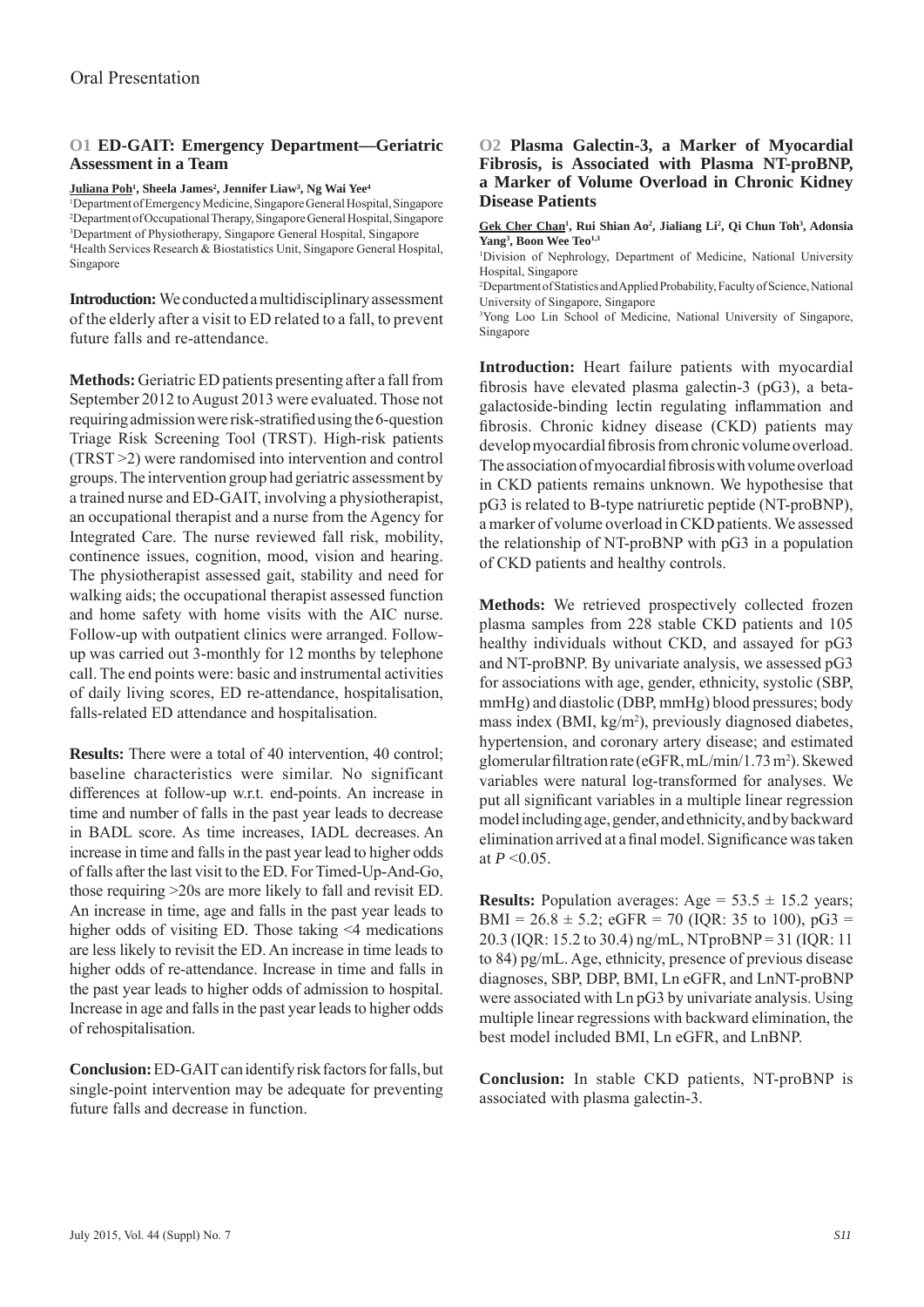#### **O3 Effi cacy and Safety of Intra-Articular Ketolorac**  in the Treatment of Inflammatory Arthritis-A **Report of the Initial Experience with 40 Patients**

**Yoon Kam Hon1 , Iver Maureen Katma Nava1** 

1 El Shaddai Arthritis & Rheumatism Specialist Medical Centre, Singapore

**Introduction:** While oral and intra-muscular non-steroidal anti-inflammatory drugs (NSAIDs) are commonly used in the treatment of arthritis pain, they are sometimes ineffective and associated with side effects. Intra-articular (IA) NSAIDs usage has been reported in animal experiments and postarthroscopy settings. We are the first to report our experience in 40 patients who were treated with IA ketolorac for the management of inflammatory arthritis.

**Methods:** IA ketolorac has been offered in our clinic for patients with inflammatory arthritis since January 2015. Those patients who received IA ketolorac between January 2015 to March 2015 were identified. Their records were reviewed with reference to the arthritis diagnosis, treatment and response to therapy and follow-up. The data were collated and analysed.

**Results:** A total of 40 patients were reviewed. Demographic data: mean age 63 years. Male  $-8$ , female  $-32$ ; racial distribution: 29 Chinese, 3 Malays, 8 Indians. Diagnosis: inflammatory osteoarthritis  $(OA)$  80%, rheumatoid arthritis 12.5%, gouty arthritis 18%. A total of 33 patients had previous treatment with steroids/and/or NSAIDs while 92.5% of patients had synovitis on ultrasound. Joints injected – 39 knees; 3 wrists; 2 shoulders; 2 ankles; and 1 finger. Response rate: 42.5% complete recovery; 55% improvement; 10% had recurrence; 2.5% had persistent knee pain. There was no adverse events noted. Mean duration of response and follow-up ranged from 1 week to 4 months.

**Conclusion:** IA ketolorac is a useful and safe therapeutic modality for the treatment of inflammatory arthritis with over 90% response rate and for those who have persistent or recurrent inflammatory joint pain despite steroid injection.

#### **O4 Low- vs High-Dose Aspirin in Percutaneous Coronary Intervention: A Systematic Literature Review**

**Kundan R Saripalli1 , Jonathan Yap2 , Tian Hai Koh2**

1 Yong Loo Lin School of Medicine, National University of Singapore, Singapore

2 Department of Cardiology, National Heart Centre Singapore, Singapore

**Introduction:** Aspirin forms the crucial backbone of anti-platelet pharmacotherapy in patients undergoing percutaneous coronary intervention (PCI). However, there is uncertainty regarding the optimal dose to be prescribed. We aim to perform a systematic literature review on studies comparing treatment with low- and high-dose aspirin in patients undergoing PCI.

**Methods:** A comprehensive literature search was performed by 2 independent reviewers utilising MEDLINE, EMBASE and Cochrane databases, selecting for trials comparing low- and high-dose aspirin in patients undergoing PCI. Lowdose was defined as <162 mg and high-dose as  $\geq$ 162 mg. Outcomes measured included major adverse cardiovascular events (MACE) and bleeding. A fixed-effect method in RevMan 5.3 was used after ruling out heterogeneity based on the I2 test  $(I^2 \le 40\%)$  to obtain hazards ratios for the outcomes.

**Results:** Five studies with 27,456 patients were selected. Two studies evaluated outcomes at 30 days and 3 at 1 year. No significant difference was found in MACE rates at all comparable endpoints when evaluating low- against high-dose aspirin (HR [95% CI] 1.03 [0.93 to 1.15]). The combined endpoint of bleeding favoured low-dose aspirin, demonstrating a significant decrease in bleeding rates compared to high-dose aspirin (HR [95% CI], 0.64 [0.50 to 0.83]). The incidence of stent thrombosis in 2 studies showed no significant difference between either group although further analysis could not be done due to the limited data.

**Conclusion:** With regards to MACE, there is no significant difference between low- and high-dose aspirin. However, there appears to be a significantly increased risk of bleeding with high-dose aspirin, lending evidence to the use of low-dose aspirin in patients undergoing PCI.

#### **O5 Does Gastrectomy with Systemic Chemotherapy Improve Survival Benefi ts in Patients with Metastatic (Stage 4) Gastric Cancer? A Propensity Score Matched Case Control Study**

Aung Myint Oo<sup>1, 2</sup>, Young Suk Park<sup>2</sup>, Dong Joon Shin<sup>2</sup>, Do Hyun Jung<sup>2</sup>, Sang Yong Son<sup>2</sup>, Sang Hoon Ahn<sup>2</sup>, Do Joong Park<sup>2, 3</sup>, Hyung Ho Kim<sup>2,3</sup> 1 Department of General Surgery, Tan Tock Seng Hospital, Singapore 2 Department of Surgery, Seoul National University, Bundang Hospital, Korea 3 Department of Surgery, Seoul National University, College of Medicine, Korea

**Introduction:** The aim of this study is to investigate the survival benefits of gastrectomy with systemic chemotherapy over chemotherapy alone in patients diagnosed with metastatic gastric cancer.

**Methods:** Patients with newly diagnosed metastatic stage 4 cancer were divided into the gastrectomy with systemic chemotherapy group ( $n = 136$ ) and the chemotherapy-alone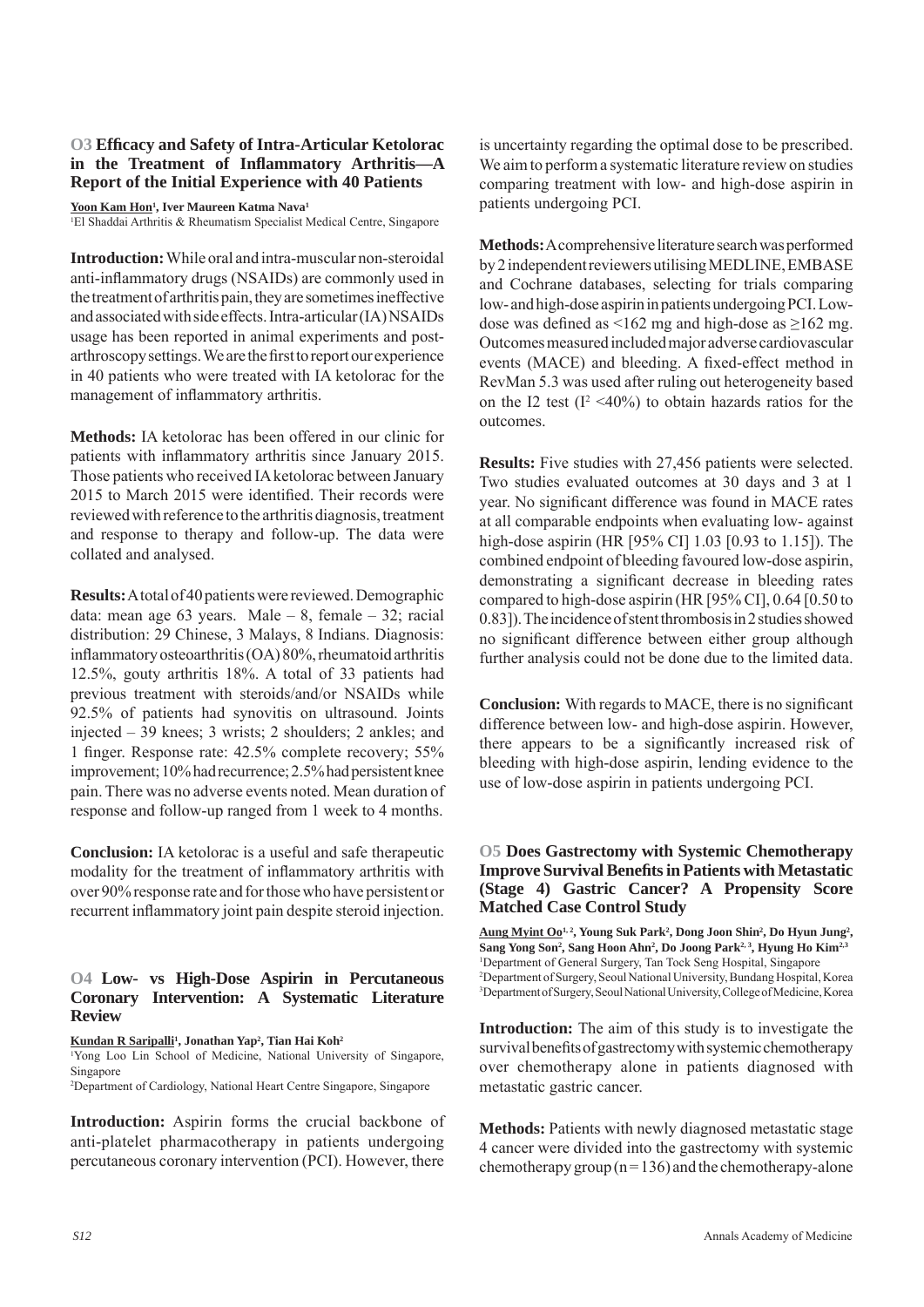group ( $n = 407$ ). In view of potential selection bias and confounding effects between the 2 groups, propensity score matching was used to reduce the bias. After matching of age, gender, body mass index, performance score, albumin, peritoneal metastasis, distant lymph node metastasis, liver metastasis, lung metastasis, bone metastasis, ovary and other organs metastasis, number of organs/system metastasis, 120 patients in each group were selected for final analysis.

**Results:** The median overall survival in matched cohort was 18.13 months (95% CI, 13.088 to 23.17) versus 11.8 months (95% CI, 9.528 to 14.072) in the surgery group and the chemotherapy-alone group respectively. The 2-year overall survival rate was also higher in the surgery group (42% versus 30%). The 30 days mortality was zero and morbidity rate was 18.3% (22/120) in the surgery group. Multivariate analysis of the surgery group showed that poor differentiation of tumour, vascular invasion, and metastatic lymph node ratio are factors associated with poor survival outcomes in the surgery group.

C**onclusion:** The gastrectomy with chemotherapy can improve overall survival in selected patients with newly diagnosed metastatic gastric cancer. Surgery can be performed safely with acceptable morbidity and mortality in experienced centres. Well designed prospective clinical trials are still needed to confirm our observations.

#### **O6 Systematic Review and Meta-Analysis of Complications and Outcomes of Diabetic Patients with Burn Trauma**

**Andrew Arjun Sayampanathan1 , Philip H Chang2,3,4**

 Yong Loo Lin School of Medicine, National University of Singapore, Singapore Department of Surgery, Massachusetts General Hospital, USA Department of Surgery, Shriners Hospital of Children-Boston, USA Harvard Medical School, USA

**Introduction:** Diabetes has been commonly associated with numerous micro- and macrovascular complications, reducing the outcomes of patients when they experience other forms of comorbidities and diseases. We thus aimed to understand the effect diabetes plays on the extent of complications and patient outcomes in burn trauma.

**Methods:** We searched MEDLINE, Science Direct and the Cochrane Review Database for 571 articles. Eventually, through our selection criteria, 12 articles were selected for systematic review and meta-analysis. Data was analysed via Review Manager 5.3, using Mantel-Haenszel statistics and random effect models.

**Results:** The odds of a diabetic patient getting a wound

or local infection was 2.55 times higher (95% CI, 1.21 to 5.36,  $Z = 2.47$ ;  $P = 0.01$ ), with a low heterogeneity (Tau<sup>2</sup> =  $0.00$ ;  $I^2 = 0\%$ ). Diabetics also had a higher odds of urinary tract infections (OR 3.32; 95% CI, 1.92 to 5.73;  $Z = 4.31$ ,  $P \le 0.001$ ), low heterogeneity (Tau<sup>2</sup> = 0; I<sup>2</sup> = 0%). Through our systematic review, we also found that diabetic patients are also more prone to nosocomial wound infections (OR 2.26;  $95\%$  CI = 1.10 to 4.64), cellulitis (OR 2.69;  $95\%$  CI, 1.85 to 3.91), bacteraemia (OR 2.91; 95% CI, 1.48 to 5.73), sepsis (OR 4.36; 95% CI, 2.20 to 8.64), a higher number of burn-related operations (OR 3.94; 95% CI, 1.94 to 7.90), longer period of wound closure (MD = 26.8; 95% CI, 8.52 to 45.1), respiratory complications ( $OR = 2.91$ ; 95% CI, 1.35 to 6.28) and a higher number of days on ventilator  $(MD = 8.70; 95\% \text{ CI}, 3.51 \text{ to } 13.89).$ 

**Conclusion:** We postulate that our significant findings are due to the triad of vasculopathy, neuropathy and immunopathy typically found in diabetic patients. This data is useful in allowing us to predict outcomes of diabetic patients and thus plan proper for their inpatient management so as to maximise patient outcomes.

#### **O7 Systematic Review and Meta-Analysis of Complications and Outcomes of Obese Patients with Burn Trauma**

**Andrew Arjun Sayampanathan1 , Philip H Chang2,3,4**

 Yong Loo Lin School of Medicine, National University of Singapore Department of Surgery, Massachusetts General Hospital, USA Department of Surgery, Shriners Hospital of Children-Boston, USA Harvard Medical School, USA

**Introduction:** Obesity has been described as a factor that contributes to poorer outcomes and more severe complications in burn patients. We thus aim to metaanalyse the literature present currently regarding the extent to which obesity contributes to the prevalence of various complications in burns.

**Methods:** We searched MEDLINE, Science Direct and Web of Science for 363 articles. Eventually, we selected only 11 articles for our analysis. Data was analysed with Review Manager 5.3, using Mantel-Haenszel statistics and random effect models.

**Results:** Length of stay and mortality rates were significantly different for obese patients compared to non-obese patients at a mean difference (MD) of 2.16 (95% CI, 0.42 to 3.87; I2 = 0; *P* = 0.01) and odds ratio (OR) = 1.97 (95% CI, 1.07 to 3.46;  $I^2 = 65\%$ ;  $P = 0.03$ ) respectively. Number of wound infections, number of burn operations and length of ICU stay were not found to be statistically different.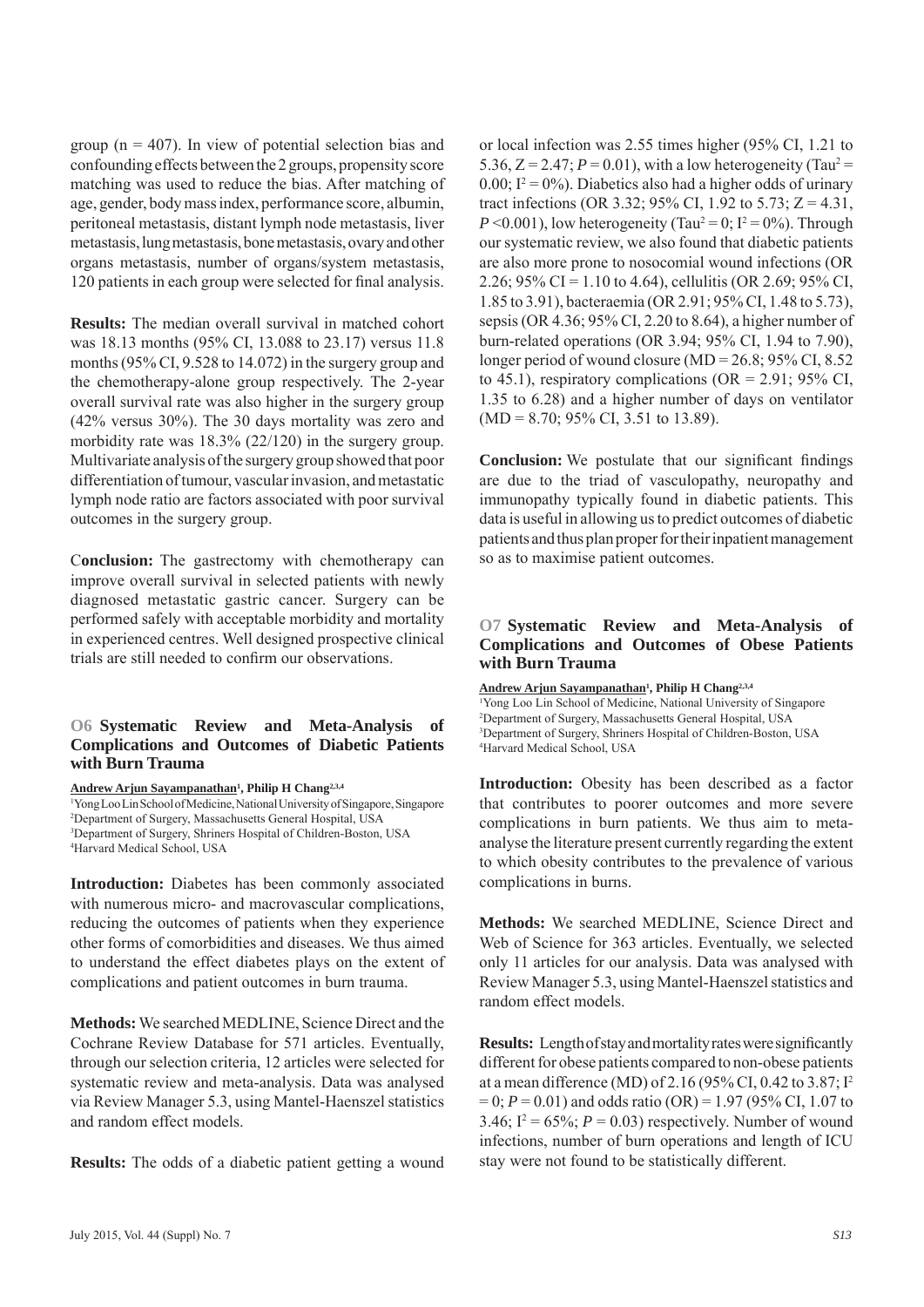**Conclusion:** We postulate that our significant findings are due to the proinflammatory state and poorer glycaemic control in obese patients. More studies should look into the effects of obesity on outcomes of burn patients.

#### **O8 Liver Resection and Transplantation Are Safe in Patients with Hepatocellualr Carcinoma (HCC) Previously Treated with Selective Internal Radiation Therapy (SIRT) Using Y-90 Resin Microspheres: The P4s Study**

Pierce K Chow<sup>1</sup>, Bruno Sangro<sup>2,3</sup>, Michael Schön<sup>4</sup>, Rheun-Chuan Lee<sup>5</sup>, Derek Manas<sup>6</sup>, Rohan Jeyarajah<sup>7</sup>, Georgios Katsanos<sup>8</sup>, Geert Maleux<sup>9</sup>, Antonio D Pinna<sup>10</sup>, Lourens Bester<sup>11</sup>, David L Morris<sup>12</sup>, David Iannitti<sup>13</sup>, Richard Stubbs<sup>14</sup>, Paul J Gow<sup>15</sup>, Irene Bargellini<sup>16</sup>, Kevin T Fisher<sup>17</sup>, Wan-Yee Lau<sup>18</sup>, Konstantinos Kouladouros<sup>4</sup>, Vincent Donckier<sup>8,19</sup>, Georgio **Ercolani9 , Fernando Pardo2 and the P4S Investigators**

1 National Cancer Centre, Singapore, Singapore 2 Clinica Universidad de Navarra, Spain 3 CIBEREHD, Pamplona, Spain 4 Klinikum Karlsruhe, Karlsruhe, Germany 5 Taipei Veterans General Hospital/ National Yang-Ming University School of Medicine, Taiwan 6 University of Newcastle Upon Tyne, Newcastle NHS Trust, UK 7 Methodist Dallas Medical Center, USA 8 Hôpital Erasme, Université Libre de Bruxelles, Belgium 9 University Hospitals Leuven, Belgium 10University of Bologna, Italy <sup>11</sup>St Vincent's Hospital, Australia 12St George Hospital, University of New South Wales, Australia 13Carolinas Medical Center, USA <sup>14</sup>Wakefield Clinic, New Zealand 15Austin Hospital, Australia 16Pisa University Hospital, Italy

17Saint Francis Hospital, USA

<sup>18</sup>The Chinese University of Hong Kong, Hong Kong, China 19Hôpital Erasme/Institut Jules Bordet, Belgium

**Introduction:** Selective internal radiation therapy (SIRT or radioembolisation) is increasingly used for the treatment of patients with hepatocellular carcinoma (HCC). It has been postulated that by inducing perihepatic or peritumoral fibrosis, causing or worsening portal hypertension, and/or by inducing subclinical lung damage, SIRT could make liver surgery more hazardous. The aim of this study was to evaluate the safety of liver surgery after SIRT.

**Methods:** P4S is an international, multicentre retrospective analysis of outcomes associated with liver resection (LR) or transplantation (LT) following SIRT using Y-90 resin microspheres (SIR-Spheres, Sirtex Medical). Primary endpoints were perioperative and 90-day postoperative morbidity (Clavien-Dindo scale) and mortality. Analysis used standard statistical methods. Data were captured on SIRT, surgery (between August 1998 and May 2014) and follow-up.

**Results:** The outcomes of 49 patients with HCC treated by

LR ( $n = 23$ ) or LT ( $n = 26$ ) were analysed. Patients were mainly cirrhotics (LR 61%; LT 92%). Nearly one-fourth (24%) had been previously submitted to other procedures including TACE (18%), resection (4%) or ablation (2%), 9% had chemotherapy pre- or post-SIRT, and 8% had portal vein thrombosis or occlusion. Regarding SIRT, 18% of patients received  $\geq$ 2 sessions and 27% received SIRT to whole liver. Before surgery, 20% had total bilirubin CTC grade  $\geq$ 2, 74% had comorbidities (mostly diabetes, hypertension and cardiopathy). Median ASA score was 3  $(ASA \geq 3$ : LR 61%; LT 81%). LR included minor (35%), major not extended (48%) and extended resections (17%); 8% of LT patients had living-related donor LT. Median time from last SIRT to surgery was 8.0 (LR) and 7.4 (LT) months, respectively. Median postoperative stay [IQR] was 8.0 [4.0] (LR) and 11.0 [8.0] (LT) days, respectively. The incidence of complications grade  $\geq$ 3 was 4% (LR) and 15% (LT). Pulmonary-specific complications occurred only in 1 patient (grade 2) in the LT group and was not potentially related to prior SIRT. Any grade liver failure was observed in 0% (LR) and 3.8% (LT; 1 grade 2). Ninety-day readmission rates were 4% (LR) and 27% (LT) while no 90-day all-cause mortality was observed in either group. Median survival from the time of surgery has not been reached in any group with median post-surgery follow-up of 28.5 (LR) and 23.7 (LT) months, respectively.

**Conclusion:** SIRT using Y-90 resin microspheres does not increase morbidity or mortality after liver resection or transplantation. A beneficial effect of SIRT before liver resection of HCC warrants further research.

#### **O9 A Family Physician-led Integrated Practice Unit and Post-Discharge Virtual Ward for Patients at Highest Risk of Readmission Findings of a Randomised Controlled Trial**

Low Lian Leng<sup>1</sup>, Lee Kheng Hock<sup>1</sup>, Matthew Ng Joo Ming<sup>1</sup>, Ng Lee **Beng1 , Tay Wei Yi2 , Tan Shu Yun2**  1 Family Medicine and Continuing Care, Singapore General Hospital, Singapore 2 Singapore General Hospital, Singapore

**Introduction:** We aim to evaluate if a family physician hospitalist-led integrated practice unit (IPU) and a postdischarge virtual ward programme can reduce acute hospital utilisation of complex patients at high-risk for readmission.

**Methods:** We conducted an open label, assess or blinded pragmatic randomised controlled trial on patients with 2 or more unscheduled readmissions in the prior 90 days and LACE score  $\geq$ 10. A total of 838 patients were randomised in 1:1 ratio and blocks of 4 to the intervention programme ( $n = 418$ ) or control ( $n = 420$ ). Patients in the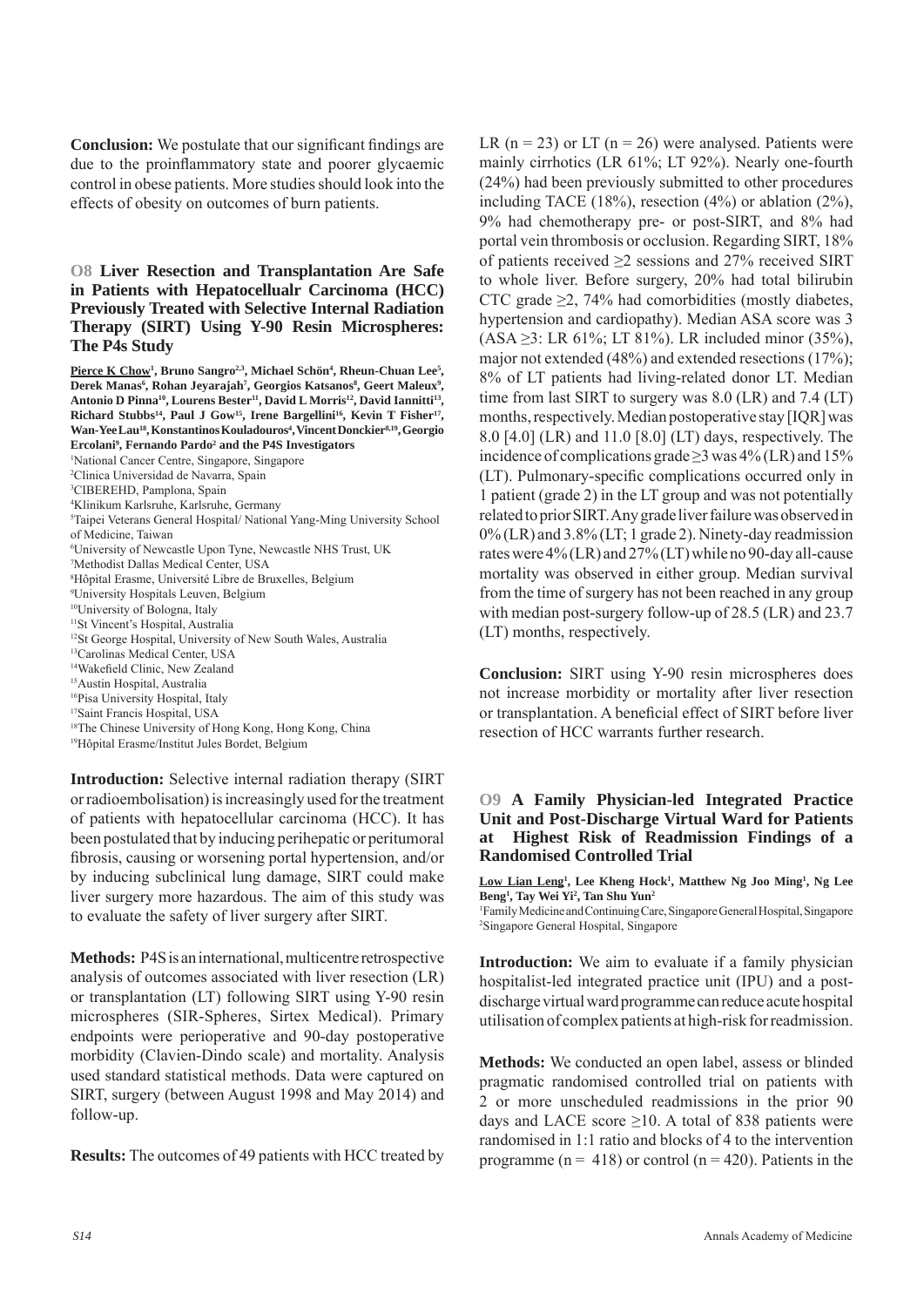intervention group received inpatient medical management and intensive discharge planning. Post-discharge, patients were enrolled into a virtual ward for close monitoring that included a telephone review within 72 hours of discharge, a comprehensive assessment in the home setting, regular telephone reviews to identify early complications and early review clinics for patients who destabilise. The IPU meets daily to coordinate care for patients in the virtual ward and reviews all readmissions to provide further discharge planning and care coordination. Patients in the control group received usual hospital care.

**Results:** Patients in the intervention group had a lower rate of 30-day readmission, odds ratio 0.67 (95% CI, 0.58 to 0.84, *P* <0.001) and 30-day emergency department rate, odds ratio 0.60 (95% CI, 0.47 to 0.76, *P* <0.001) than those receiving usual care. The effectiveness was sustained at 180 days.

**Conclusion:** A combination of family physician hospitalistled IPU and post-discharge virtual ward monitoring reduced acute hospital utilisation in high-risk patients with complex care needs.

#### **O10 Pen-torch Transillumination: Shedding Light on Diffi cult Venepuncture**

**Elijah Zhengyang Cai1 , Kalarani Sankaran2 , Monica Tan3 , James Wai Kit Lee1 , Yiong Huak Chan4 , Ma Thin Mar Win4 , Eileen Chor Hoong Hing5 , Wei Chen Ong6 , Jane Lim6 , Thiam Chye Lim5,6**

<sup>1</sup>Department of Surgery, National University Health System, Singapore 2 Department of Nursing, National University Health System, Singapore

3 Department of Anaesthesiology, SingHealth, Singapore

4 Biostatistics Unit, Yong Loo Lin School of Medicine, National University of Singapore, Singapore

5 Yong Loo Lin School of Medicine, National University of Singapore, Singapore

6 Division of Plastic, Aesthetic and Reconstructive Surgery, University Surgical Cluster, National University Health System, Singapore

**Introduction:** Our novel technique of pen-torch transillumination (PTI) uses a cheap and easily available instrument (Penlite-LP212®, Energizer®, Missouri, USA) to visualise superficial veins invisible to the naked eye. We evaluate the efficacy of PTI in improving venepuncture success rate (SR) for patients with poor venous access.

**Methods:** This prospective randomised controlled trial looked at adult patients ( $n = 48$ ) aged 21 to 90 with difficult venous access (history of ≥3 consecutive attempts required for successful cannulation during the current admission) requiring non-emergent venepuncture. Patients underwent venepuncture over the upper-limb using one of the following: conventional venepuncture (control); Veinlite® (TransLite®, Texas, USA), a commercial transillumination device; PTI. Outcome measures were: successful cannulation within 2

July 2015, Vol. 44 (Suppl) No. 7 *S15*

attempts; duration of each successful attempt. Fisher's exact and Kruskal-Wallis tests were performed.

**Results:** Venepuncture using Veinlite<sup>®</sup> (first attempt SR: n)  $= 16/16$ , 100%) and PTI (first attempt SR: n = 7/16, 44%; second attempt SR:  $n = 9/9$ , 100%) were more likely to be successful within 2 attempts, compared to the controls (first attempt SR:  $n = 3/16$ , 19%; first attempt SR:  $n = 3/13$ , 23%)  $(P<0.001)$ . There was no significant difference in duration of each successful cannulation. First attempt, median duration: 120s, 240s, 300s, for control, Veinlite® and PTI respectively (*P* >0.05). Second attempt, median duration: 240s, 180s, for control and PTI, respectively  $(P > 0.05)$ .

**Conclusion:** Akin to a hand-held angiography device, PTI directs users to veins of sizeable calibre. Thrombosed/ tortuous veins, branch points and valves, are easily identified and avoided. It has comparable efficacy to Veinlite®, is cheaper (Veinlite® SGD 405.60 vs Penlite-LP212® SGD 9.00), and more easily available. PTI improves patient care, especially in developing regions where costs are a concern.

#### **O11 Which Marker of Fluid Overload is Best Associated with Serum Troponin in Chronic Kidney Disease Patients?**

**Boon Wee Teo1 , Peh Joo Ho2 , Horng Ruey Chua1 , Titus Lau1 , Sunil Sethi3** 1 Division of Nephrology, Department of Medicine, Yong Loo Lin School of Medicine, National University of Singapore, Singapore

2 Saw Swee Hock School of Public Health, National University of Singapore, Singapore

3 Department of Pathology, Yong Loo Lin School of Medicine, National University of Singapore, Singapore

**Introduction:** Chronic kidney disease (CKD) patients often have elevated serum troponin I (hsTnI) concentrations, which may be due to myocardial stretch injury from fluid overload. Overload is detected using plasma B-type natriuretic peptide (NT-proBNP) or body water assessments using bioimpedance spectroscopy (BCM). The estimate of overload best associated with hsTnI is unclear. We assessed the associations of NT-proBNP and BCM volumes with hsTnI in CKD patients.

**Methods:** We prospectively recruited 82 CKD patients (52% men, Chinese 76.8%), who underwent BCM for total body water (TBW, L), extracellular water (ECW, L), and intracellular water (ICW, L). We looked for associations of hsTnI with age, gender, ethnicity, systolic (SBP) and diastolic (DBP) blood pressures (mmHg), body mass index (BMI, kg/m2 ), previously diagnosed diabetes, hypertension, and coronary artery disease; and estimated glomerular filtration rate (eGFR, mL/min/1.73) m2 ). Skewed variables were natural log-transformed for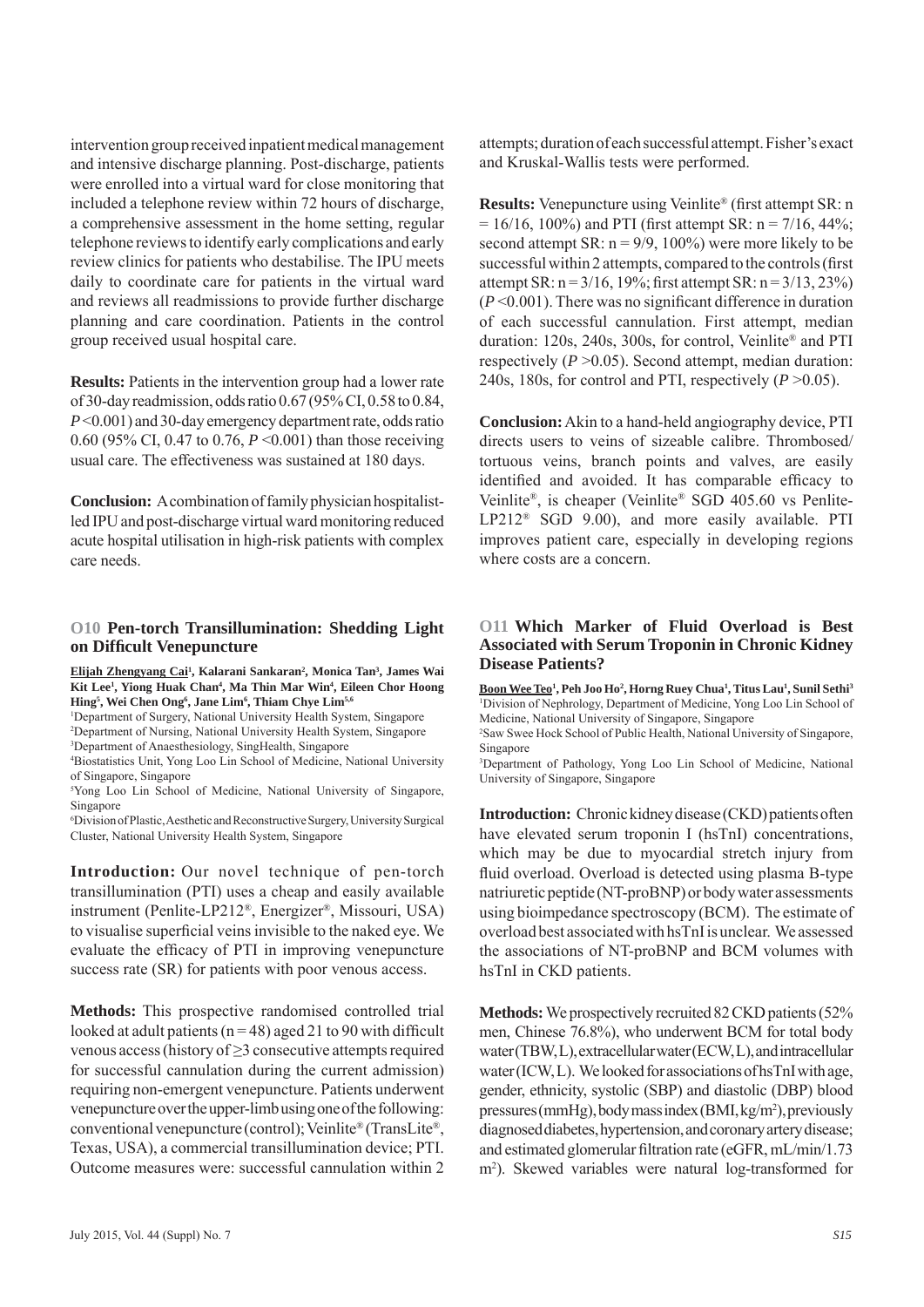analyses. All significant variables were put into a multiple linear regression model, and by backwards elimination arrived at models by comparing  $R^2$  and Aikake Information Criterion (AIC). Significance was taken at  $P \le 0.05$ .

**Results:** Population averages: age = 59.1 ± 12.6 years; BMI  $= 26.8 \pm 5.2$ ; SBP = 136  $\pm$  18, eGFR = 44 (IQR: 26 to 79), TBW =  $33.9 \pm 7.7$ , ECW =  $15.9 \pm 3.4$ , ICW =  $18.0 \pm 4.5$ ,  $h$ sTnI = 5.35 (IQR: 3.29 to 8.20) ng/L, and NT-proBNP = 33 (IQR: 18 to 78) pg/mL. Age, SBP, BMI, Ln eGFR, and Ln NTproBNP were associated with Ln hsTnI. By backwards elimination, the best models included Ln eGFR  $(P = 0.177)$ and Ln NT-proBNP ( $P = 0.383$ ) ( $R^2 = 0.335$ , AIC = 175, *P* <0.001); and Ln eGFR (*P* = 0.0009) and ECW/ICW (*P*  $= 0.240$ ) ( $R^2 = 0.342$ , AIC  $= 174$ ,  $P < 0.001$ ).

**Conclusion:** In CKD patients, serum troponin I is associated with plasma NT-proBNP, and the only significant bioimpedance-determined volume measure, ECW/ICW.

#### **O12 Which Bioimpedance Spectroscopy Measure Best Detects Fluid Overload as a Contributory Factor to Hypertension in Asian Non-Dialysis Chronic Kidney Disease Patients?**

Peh Joo Ho<sup>1</sup>, Charumathi Sabanayagam<sup>2</sup>, Evan JC Lee<sup>3</sup>, Tien Yin Wong<sup>2</sup>, **Boon Wee Teo3**

1 Saw Swee Hock School of Public Health, National University of Singapore, Singapore

2 Department of Ophthalmology, Yong Loo Lin School of Medicine,

National University of Singapore, Singapore

3 Department of Medicine, Yong Loo Lin School of Medicine, National University of Singapore, Singapore

**Introduction:** Bioimpedance spectroscopy measures (in litres, L) overhydration (OH), total body water (TBW), extracellular water (ECW), and intracellular water (ICW). These measures guide hypertension management in non-Asian dialysis patients. It is unclear if fluid overload detection is associated with blood pressure in Asian non-dialysis chronic kidney disease (CKD) patients. We examined the cross-sectional association of bioimpedance measures with systolic (SBP, mmHg) and diastolic (DBP, mmHg) blood pressures in Asian non-dialysis CKD patients.

**Methods:** We prospectively recruited 306 patients (58.2% male, Chinese 66.0%, mean age  $62.6 \pm 10.8$  years; 52% and 85% with previously diagnosed diabetes, hypertension, respectively). They underwent bioimpedance spectroscopy with the Fresenius Body Composition Monitor. Standard univariate statistical tests and multiple linear regression models were used to assess SBP and DBP (mmHg) with bioimpedance. Including standard adjusters of age, gender, and ethnicity, multivariate models were built, and

bioimpedance measures substituted in turn. Predictive performance was compared using the  $P$  value,  $R^2$ , and Aikake Information Criterion (AIC). Significance was taken at  $P \leq 0.05$ .

**Results:** Overall averages were:  $SBP = 139 \pm 20$ ,  $DBP =$  $74 \pm 11$ , TBW = 33.1  $\pm$  7.4, ECW = 15.9  $\pm$  3.5, ICW =  $17.2 \pm 4.4$ , and median OH was  $1.0 L$  (IOR: 0.1-1.9). SBP was associated with OH, ECW/TBW, and ECW/ICW by univariately analysis. The best model  $(R^2 = 0.121, AIC)$  $= 2684$ ) included ECW/ICW ( $P = 0.004$ ), followed by models including ECW/TBW ( $R^2 = 0.114$ , AIC = 2687;  $P = 0.014$ ) and OH ( $R^2 = 0.108$ , AIC = 2689;  $P = 0.045$ ). ICW was insignificant in its model. DBP was associated with TBW, ICW, ECW/TBW, and ECW/ICW by univariate analysis. The bioimpedance variables were insignificant in the DBP models.

**Conclusion:** In Asian non-dialysis CKD patients, bioimpedance spectroscopy measures are associated only with SBP.

#### **O13 Endovascular Salvage of Arteriovenous Fistulas for Hemodialysis in an Asian Population**

**Khaw Beng Chin Kevin<sup>1</sup></u>, Damodharan Karthikeyan<sup>2</sup>, Leong Sum<sup>2</sup>, Irani** Farah Gillian<sup>2</sup>, Gogna Apoorva<sup>2</sup>, Chan Ju Min Shaun<sup>2</sup>, Patel Ankur<sup>2</sup>, Too **Chow Wei2 , Venkatanarasimha Nanda2 , Lo Hoau Gong Richard2 , Tan Chieh Suai3 , Chong TT4 , Tay KH2 , Tan BS2** 1 Duke-NUS Graduate Medical School, Singapore 2 Interventional Radiology Centre, Department of Diagnostic Radiology, Singapore General Hospital, Singapore 3 Department of Renal Medicine, Singapore General Hospital, Singapore 4 Department of Vascular Surgery, Singapore General Hospital, Singapore

**Introduction:** We aimed to determine outcomes of endovascular therapy (ET) for haemodialysis arteriovenous fistula (AVF) salvage, and to identify patients at risk for early AVF failure by elucidating factors associated with shorter patency periods.

**Methods:** A single centre retrospective cohort study was performed for 238 patients (mean age, 64.5 years, 61.7% male) who underwent ET starting from January 2011 to August 2012. Fistuloplasty images were graded by 2 radiologists via consensus. AVF technical characteristics, medical comorbidities, antiplatelet/anticoagulant usage and demographic factors were statistically tested for bearing on AVF patency using SPSS 20.

**Results:** A total of 522 ET procedures were reviewed, yielding a technical success rate of 91.6%, a clinical success rate of 95.7%, and a complication rate of 3.06%. Kaplan Meier survival analysis of primary patency at 6, 12 and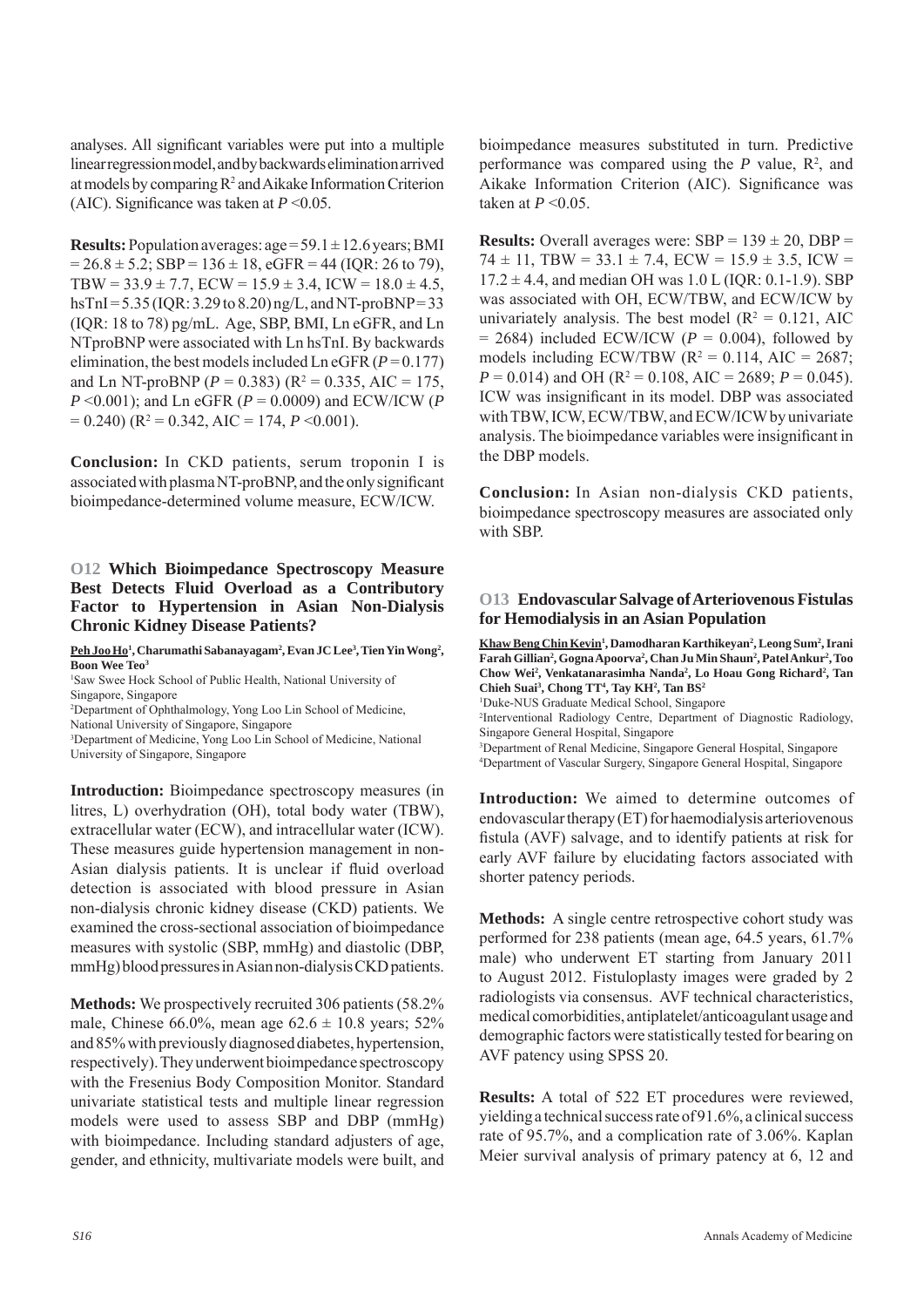24 months postintervention was 67.3%, 50.5% and 40.3% while primary assisted patency was 87.7%, 79.9%, and 67.7%, respectively. Multivariate Cox regression models adjusting for age, race, and AVF maturation revealed that AVF thrombosis (hazard ratio 2.63, *P* <0.0001), lesion lengths >2 cm (hazard ratio 1.54, *P* <0.015) and cephalic arch stenosis (hazard ratio 2.31,  $P \le 0.033$ ) were significantly associated with shorter primary patency. Secondary analysis using binary logistic regression showed that juxta-anastomic lesion sites (odds ratio 5.98, *P* <0.004), hyperlipidaemia (odds ratio 2.90,  $P \le 0.028$ ), and lesion lengths  $>2$  cm (odds ratio 1.16,  $P \le 0.043$ ) were in turn associated with AVF thrombosis.

**Conclusion:** AVF thrombosis is most strongly associated with early AVF failure. Patients at risk with juxtaanastomotic lesions, hyperlipidaemia and lesion lengths >2 cm should undergo proactive surveillance for timely ET to avert AVF thrombosis.

#### **O14 Epidemiology of Non-Alcoholic Fatty Liver Disease (NAFLD) in Patients with Cholelithiasis**

#### **Khaw Beng Chin Kevin1 , Kam Juinn Huar2 , Bibhas Chakraborty3 , Chow Kah Hoe Pierce4**

1 Duke-NUS Graduate Medical School, Singapore

2 Department of Hepato-Pancreato-Biliary Surgery, Singapore General Hospital, Singapore

<sup>3</sup>Office of Clinical Sciences, Duke-NUS Graduate Medical School, Singapore 4 Division of Surgical Oncology, National Cancer Centre, Singapore

**Introduction:** We aimed to establish the change in prevalence of NAFLD over 2 cohorts spaced 10 years apart in patients with cholelithiasis, and to establish risk factors associated with the change in prevalence of NAFLD.

**Methods:** A single-centre retrospective study was performed on 244 patients of similar demographic characteristics (age, race, gender) divided into 2 cohorts  $(n = 141,$  November 2001 to November 2004, vs  $n =$ 103, November 2011 to November 2014). These patients underwent cholecystectomy for gallbladder calculi and have no history of chronic alcohol consumption. Diagnostic scan reports comprising 1) ultrasound, 2) CT, and 3) MRI were reviewed for fatty liver changes. The 2 cohorts were statistically tested for changes to the proportion of NAFLD patients and its associated risk factors using SPSS 20.

**Results:** Two-tailed Z tests confirmed that patients in the November 2011 to November 2014 cohort had a significantly higher proportion of patients with NAFLD (57.3% vs 39%, *P* <0.005) and proportion of patients with hyperlipidaemia (43.7% vs 17.7%, *P* <0) than the November 2001 to

November 2004 cohort. Binary logistic regression revealed that BMI  $>30$  (odds ratio 6.71,  $P \le 0.021$ ), BMI 25 to 30 (odds ratio 2.04,  $P \le 0.037$ ) and hypertension (odds ratio 2.3, *P* <0.031) were factors positively associated with NAFLD.

**Conclusion:** There is a significant increase in the proportion of cholelithiasis patients comorbid with NAFLD and hyperlipidaemia over the span of 10 years. BMI >25 and hypertension are the main factors which need to be more aggressively controlled in these patients so as to stem the increasing prevalence of NAFLD, before it progresses to more advanced liver disease.

#### **O15 Effect of Care Coordination on Hospital Readmission in Patients with Multimorbidity**

 $J$ ulia Ong<sup>1</sup>, Sarah Hoon<sup>1</sup>, Wai Ye Kan<sup>1</sup>, Sarah Lim<sup>2</sup>, Tan Boon Yeow<sup>2</sup> 1 National University Hospital, Singapore 2 St Luke's Hospital, Singapore

**Introduction:** The multimorbidity patient is prone to repeated hospital admissions, each time discharging with a sum of complex adjustments in care plans to keep track of. Care coordinators play an integral role in supporting the care of these patients post-discharge to ensure these management plans are followed through. They are key in identifying factors that prevent patient from adhering to care plans. These when addressed promptly can potentially reduce preventable causes for readmissions.

**Methods:** We sampled a population in St Luke's Hospital to review the readmission rates at 15 and 30 days from May 2014 to April 2015. The population was stratified into patients with a history of multiple admissions, those with known dementia, and the rest into simple and complex cases. Complex cases were identified by a criteria including those with 3 or more comorbidities.

**Results:** During May 2014 to April 2015, there were a total of 1614 patients followed up by care coordinators in St Luke's Hospital. Readmission rates at 15 days averaged at 4.6% in 2014 and 2.8% in 2015, while that at 30 days was 7.7% in 2014 and 7.2% in 2015.

**Conclusion:** Care coordination is an integral component of individualised and integrated healthcare for the multi-morbidity patient. Beyond decreasing the rates of preventable hospital readmissions post-discharge, there is a role for care coordinators to step in even for those being seen outpatient to ensure care plans are duly followed through at home. This could effectively reduce overall hospital admission rates in this group of patients with complex healthcare needs.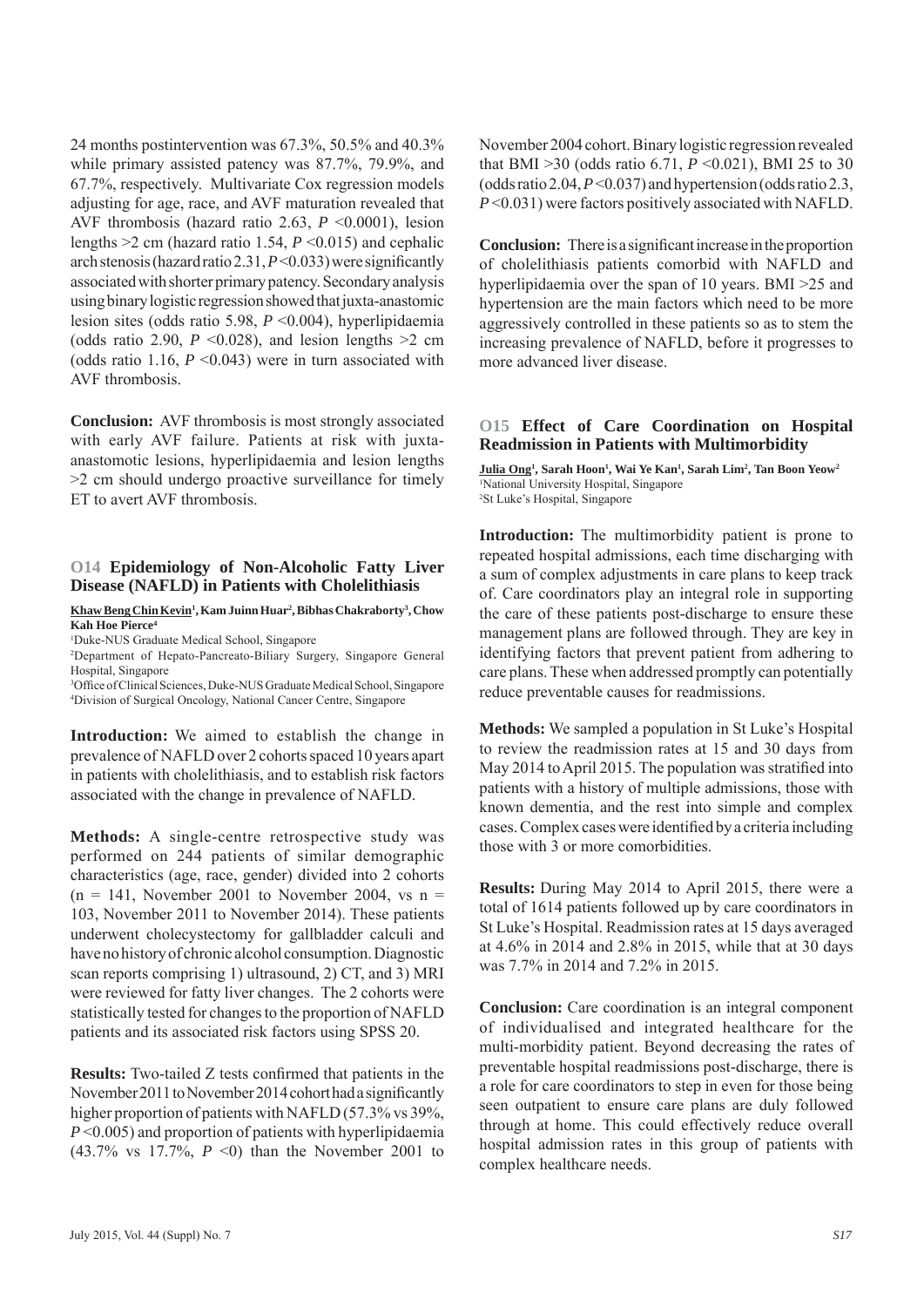#### **O16 Accident and Emergency Services in Singapore**

**Cherie-Anne Lee Shi Xian1 , Lee Jong Jian2** <sup>1</sup>Raffles Girls' School, Singapore<br><sup>2</sup>Raffles Hospital, Singapore <sup>2</sup>Raffles Hospital, Singapore

**Introduction:** The accident and emergency (A&E) department is an important department as it is the "front door" to the hospital, providing a 24-hour emergency medical service. Each year, the A&E service attends to thousands of patients in the emergency care setting. This study aims to compare the A&E department waiting time in government restructured hospitals and private hospitals and to study the contributing factors. This study also aims to make recommendations to improve the services of the A&E departments in Singapore.

**Methods:** A structured questionnaire was sent to the healthcare respondents of 2 government restructured hospitals and 2 private hospitals. Data collected were analysed and compared with other national data from the Ministry of Health.

**Results:** The average waiting time is significantly longer in government restructured hospitals (peak: 120 mins, non-peak: 30 mins) compared to private hospitals (peak: 30 mins, non-peak: 10 mins). The range of bill size of all the 4 hospitals is S\$100 to S\$200. The percentage of patients' complaint due to long waiting time is higher in government restructured hospitals (30%) compared to private hospitals (10% to 20%). Some of the main contributing factors are high patient load, shortage of medical healthcare workers, misuse of A&E services and lack of patient education.

**Conclusion:** The A&E services in government restructured hospitals remained strained and overwhelmed. Multidisciplinary approach to address this problem is the best approach to improve the A&E services. It ranges from improvement in healthcare policies in recruitment of healthcare workers, public education, ambulance services, as well as new concepts in optimising front-end operations.

#### **O17 The Extended Consultation in Treatment of Depression in Primary Care**

Low Jie Ying Kristel<sup>1</sup>, Yap Celestial Therese<sup>2</sup>, Cheong Pak Yean<sup>1</sup> 1 Department of Family Medicine, National University Health System, Singapore

2 Department of Physiology, Yong Loo Lin School of Medicine, National University of Singapore, Singapore

**Introduction:** Major depressive disorder (MDD) is a complex disabling condition that is common in primary care. The example of Mr  $X^*$  iIllustrates that MDD may manifest as somatic complaints. Mr X was previously diagnosed with MDD but had defaulted treatment. It was through an extended consultation that we could unmask the diagnosis and initiate the therapeutic process. We aimed to determine if a different approach using the model of an extended consultation led by a primary family physician (FP) to explore a patient's psychosocial history and the use of psychological techniques can be adjuncts to pharmacotherapy in management of MDD.

**Methods:** We used a series of consultations consisting of extended relating and inquiry to evoke hidden emotions, bring forth the unknown Johari<sup>1</sup> window, and convert to the open and free window. An example of an extended consultation with Mr X was videotaped with his permission. The video demonstrates various forms of narrative therapy<sup>2</sup> e.g. reframing, as well as various counselling techniques that were employed, including the "empty chair".

**Results:** Mr X gained insight into his condition, proceeded to reframe, reauthor and remember his past. Some challenges faced during the therapeutic process include the disjoint in the doctor(s)-patient relationship and fragmentation of care. This was highlighted when Mr X visited another physician who gave him conflicting advice. Being an active participant in his own therapy, he sought a second opinion, thereby preventing a severe relapse.

**Conclusion:** The primary FP-led extended consultation can be used to uncover therapeutic opportunities when engaging patients with MDD, and to complement pharmacotherapy for holistic management.

\*X was used to protect patient confidentiality.

#### **REFERENCES**

- 1. Luft J, Ingham, H. The Johari window, a graphic model of interpersonal awareness, 1955.
- 2. White M, Epston W. Narrative means to therapeutic ends, 1990.

#### **O18 Comparing Attrition Rates of BST vs Residency for Family Medicine Postgraduate Training**

 $\overline{\text{Sally Ho Chih Wei}^1}$ , Loke KW<sup>2</sup>, Seah SGW<sup>1</sup>, Loh LFS<sup>1</sup>, Lim MCR<sup>1</sup> 1 Education, SingHealth Polyclinics, SingHealth, Singapore 2 Joint Committee Family Medicine Singapore, Singapore

**Introduction:** Attrition from training and high failure rates of examinations under the Basic Specialist Training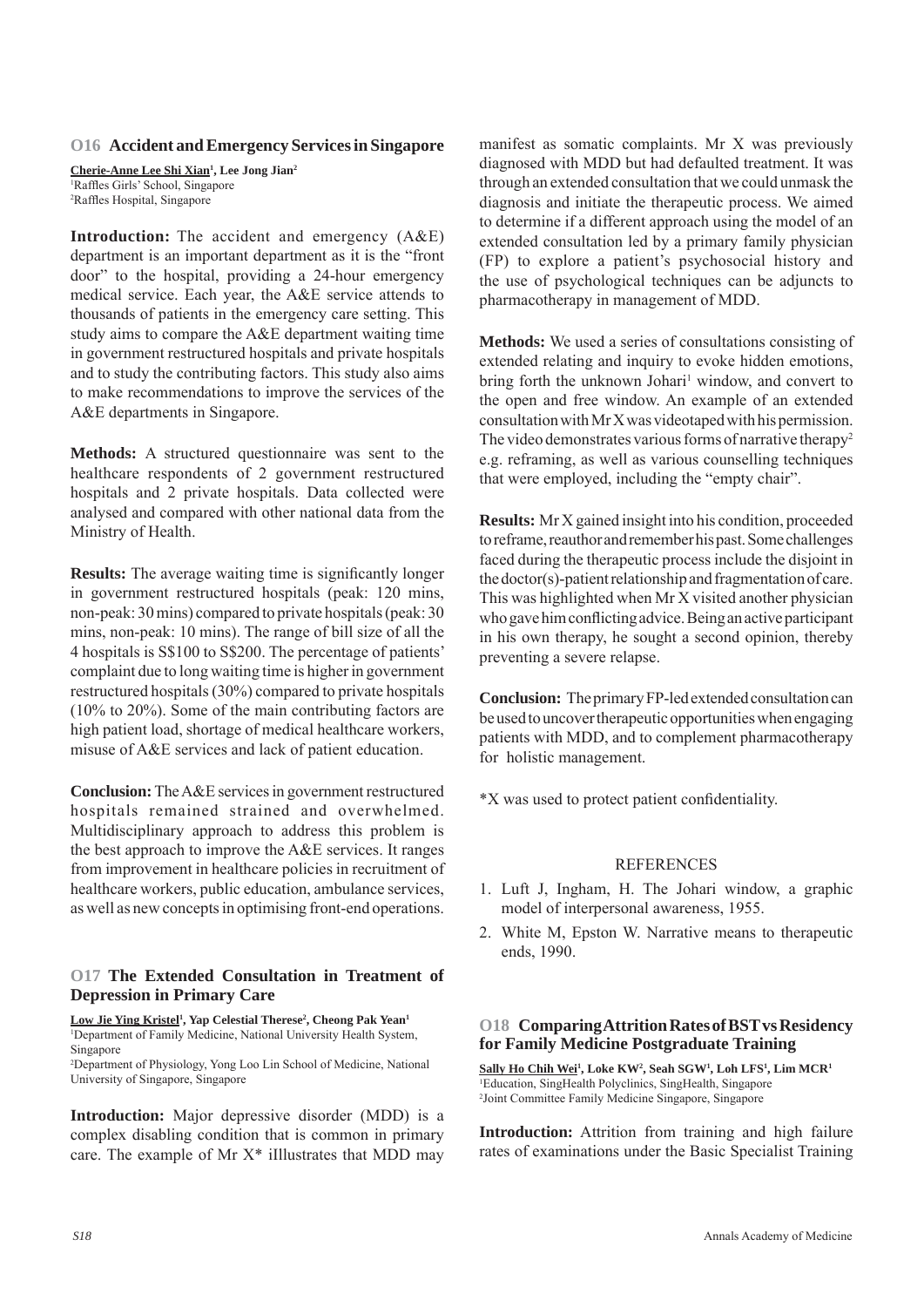(BST) framework led the Ministry of Health Singapore to implement the more structured residency training framework under ACGME-I accreditation to increase the efficiency and effectiveness of postgraduate training for all specialties. This study aims to study the effect of implementation of the residency framework on attrition rate for Family Medicine postgraduate training.

**Methods:** BST was a national programme with trainees rotating through different hospital departments in the first 2 years and completing the third year of training in one of the 2 clusters of polyclinics. For the new residency training framework, residents apply to and are matched to a sponsoring institution for the entire 3 years of training. Attrition rates for Family Medicine BST was examined for the 2006 to 2010 cohorts and compared to that for Family Medicine residency for SingHealth, one of the 3 sponsoring institutions, for the 2011 to 2014 cohorts.

**Results:** Attrition ranged from 24% to 54% under BST for the 2006-2010 cohorts. The figures for SingHealth Family Medicine residency were 0% and 5% for the 2011 and 2012 cohorts which have completed the 3-year training programme. For the 2013 and 2014 inflight cohorts, interim attrition rates are 0% and 6% respectively.

**Conclusion:** The residency training framework has greatly reduced attrition rates from training. It will be important to study the reasons for the reduction and retain them to strengthen the training framework in subsequent reviews of postgraduate training.

#### **O19 Natural Resistance-associated Macrophage Protein 1 (***NRAMP***1) and Bladder Cancer Immunotherapy in Asian Patients**

**Wang Ziting1 , Sng Jen Hwei2 , Mahendran Ratha3 , Edmund Chiong1** 1 Department of Urology, National University Hospital, Singapore 2 Department of Surgery, National University of Singapore, Singapore <sup>3</sup>Department of Urology, National University of Singapore, Singapore

**Introduction:** *NRAMP*1 has been postulated to modulate the induction of macrophage functions in response to BCG immunotherapy and *NRAMP*1 single nucleotide polymorphisms (SNPs) have been implicated in susceptibility to tuberculosis and to *Bacillus Calmette-Guerin (BCG)*  response in murine models. In this study, we evaluated the predictive role of all *NRAMP*1 SNPs in the context of Asian patients with non-muscle invasive bladder cancer (NMIBC) recurrence and *BCG* immunotherapy outcome.

**Methods:** Peripheral blood DNA was prospectively obtained from 122 evaluable EORTC intermediate to high risk NMIBC patients, who underwent post-transurethral resection intravesical regimes of *BCG* or *BCG* with interferon alpha. A total of 15 *NRAMP*1 SNPs spanning the gene were evaluated using high resolution melt (HRM) analysis followed by DNA sequencing. Kaplan-Meier together with Log-Rank test and Cox regression methods were used to analyse the data.

**Results:** Kaplan-Meier analysis indicated that individuals carrying 3 *NRAMP*1 genotypes *rs2695343* (*13672*A/A) (*P* = 0.047), *rs2279015* (A/A) (*P* = 0.038) and *rs1059823* (*18093*   $A/A$ ) ( $P = 0.044$ ) were associated with lower recurrencefree survival after *BCG* therapy overall. On Cox regression analysis, patients carrying genotypes *rs2276631* (C/C) (HR = 37.02, *P* = 0.024), *rs3731865* (G/C) (HR = 13.38, *P* = 0.049) and *rs2695343* (A/A) (HR = 33.01, *P* = 0.012) were more likely to have shorter time to recurrence. No association of *NRAMP*1 genotypes with progression-free survival was found.

**Conclusion:** Our findings suggest that polymorphisms in the *NRAMP*1 gene correlate with response to *BCG* therapy in NMIBC patients and may be used as predictive markers of response to BCG immunotherapy.

#### **O20 Effi cacy of Intra-articular Chondroitin Sulphate in Combination with Hyaluronic Acid for Moderate-to-Severe Knee Osteoarthritis – A Report of Initial Experience in 18 Patients**

 $\frac{Y}{1}$  **Kam Hon**<sup>1</sup>, Nava **IMK**<sup>1</sup>

1 El Shaddai Arthritis & Rheumatism Specialist Medical Centre, Singapore

**Introduction:** Oral chondroitin sulphate (CS) has been shown to be an effective disease-modifying osteoarthritis drug (DMOAD) for knee osteoarthritis (OA). Intraarticular hyaluronic acid (HA) viscosupplementation is also an established treatment for OA. However, there is no previous report on the efficacy of intra-articular (IA) CS in combination with HA for the treatment of knee OA. We report our initial experience with 18 patients treated with IA CS+HA for moderate-to-severe OA knee.

**Methods:** A total of 18 patients with moderate-to-severe knee OA who failed or had partial response to previous VS were recruited between February and July 2013. A single intra-articular injection of 6 mL of CS 30 mg/mL and HA 20 mg/mL (Arthromac®+) was administered into the affected knee. Patient follow-up was done at month 1, 3 and 6 using the Western Ontario and McMaster Universities Arthritis Index (WOMAC) questionnaire and Visual Analogue Scale (VAS) pain score.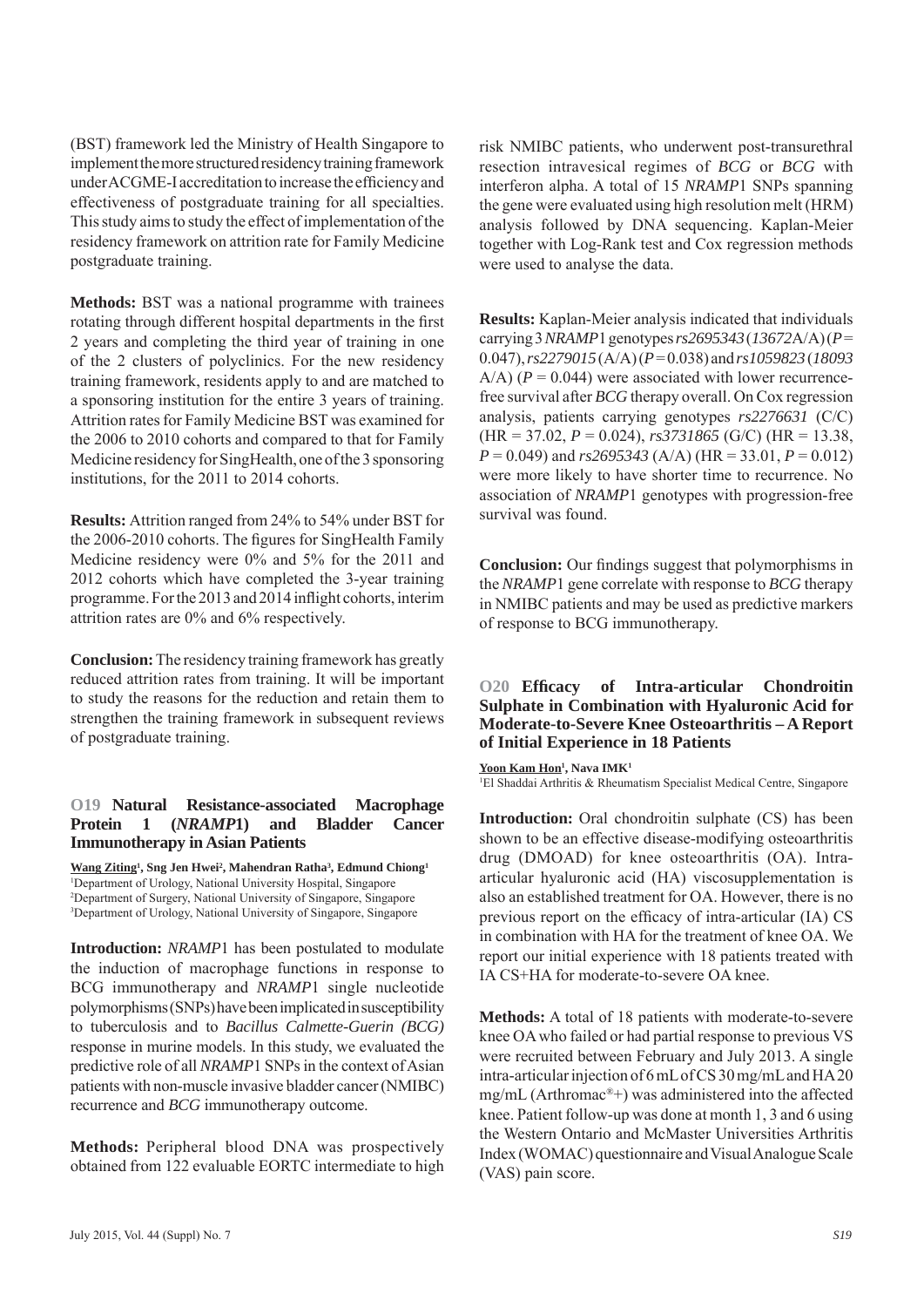**Results:** All patients completed 6 months of follow-up. Average patient age was 62.4 years; 11/18 (61%) patients were females. VAS pain score was reduced by 36.8% at 6 months, with a significant  $40.4\%$  reduction at 1 month post-treatment; 44.4% had a  $\geq$ 50% reduction in VAS pain score from baseline; 66.7% patients reported a positive improvement in WOMAC scores. Overall response rate was 72.5%. IA CS plus HA was well tolerated; no adverse effects were reported during the 6 month follow-up period.

**Conclusion:** Intra-articular administration of a combination of CS plus HA is an effective and safe therapeutic modality for patients with moderate-to-severe OA knee.

**O21 Effi cacy of Soft Tissue Adapted Biocompatible Hyalouronic Acid (STABHA) Injection in the Treatment of Tendinopathies: An Experience in 60 Patients** 

**, Nava IMK<sup>1</sup>** 

1 El Shaddai Arthritis & Rheumatism Specialist Medical Centre, Singapore

**Introduction:** Soft tissue rheumatism including tendinopathies are commonly encountered in clinical practice. Traditional treatments include physiotherapy, NSAIDs and steroid injections with variable results. STABHA represents a new therapeutic approach that can be used in severe, chronic or recurrent cases. We report our experience with 53 patients treated in our clinic with STABHA.

**Methods:** All patients from the period of August 2014 to April 2015 that had injection treatment with STABHA were reviewed. The diagnosis, treatment indications, outcome, adverse effects, and outcomes were analysed and summarised.

**Results:** A total of 60 patients were reviewed and analysed. Demographic data: 15 males, 45 females, with age range 32 to 91 years including 57 Chinese, 1 Indian and 1 Others. Sixtytwo sites were injected: Cervical – 1; trapezoid tendinitis – 7; bicep – 2; shoulder – 4; elbow – 5; wrist – 4; trigger finger – 5; thoracic and lumbar paraspinal tendinitis  $-8$ ; iliotibial  $-1$ ; thigh  $-1$ ; calf  $-1$ ; knee  $-15$ ; ankle  $-5$ ; achilles tendon  $-4$ ; heel – 1. Complete recovery – 21; improved – 37; relapsed – 3; no benefit  $-1$ ; 2 relapsed responded to  $2<sup>nd</sup>$  course of STABHA. No adverse effects were observed in 98% of patients. Duration of follow-up ranged from 2 weeks to 8 months.

**Conclusion:** STABHA is a new, effective and safe therapeutic tool that can be used for treatment of tendinopathy and soft tissue inflammation that have failed the standard treatment with a reasonable duration of benefit.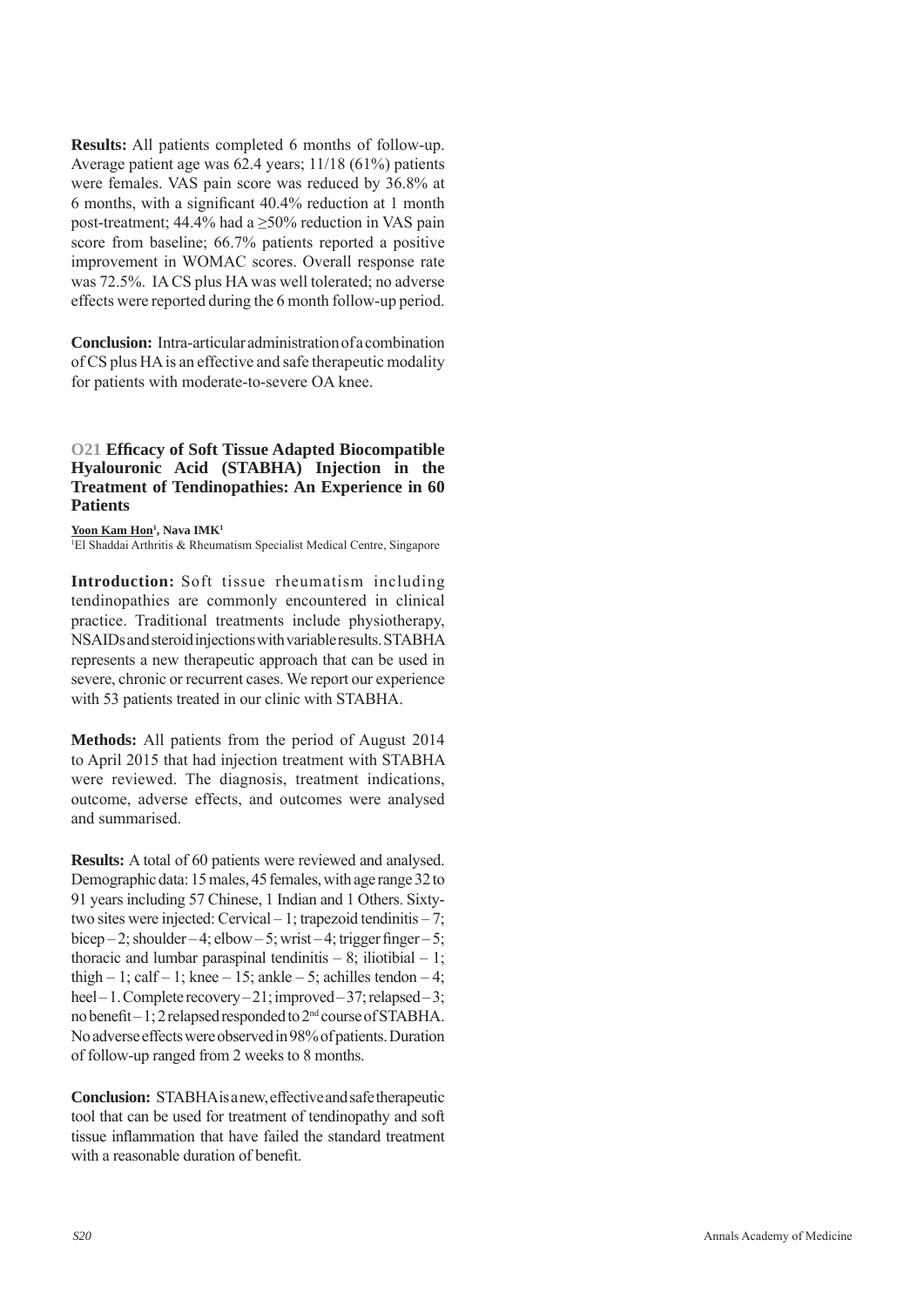#### **P1 A Risk Score Based on Clinical Parameters Can Predict Mortality in Patients with Infective Endocarditis**

**Jinghao Nicholas Ngiam<sup>1</sup>, Qiao Zhi Chee<sup>1</sup>, Yong Qiang Benjamin Tan<sup>2</sup>, Ma Thin Mar Win1 , Xiayan Shen2 , Jia Neng Jack Choo2 , Yiong Huak Chan1 , Paul Ananth Tambyah1,2, Kian Keong Poh1,3**

1 Yong Loo Lin School of Medicine, National University of Singapore, Singapore

2 University Medicine Cluster, National University Health System, Singapore 3 Department of Cardiology, National University Heart Centre, National University Health System, Singapore

**Introduction:** Infective endocarditis carries significant mortality, but remains difficult to prognosticate. We aim to identify predictors of in-hospital mortality in patients with infective endocarditis and develop a risk score for prognostication.

**Methods:** Patients admitted to our institution over a 10-year period from  $2001$  to  $2011$  meeting the Modified Duke's criteria for definite infective endocarditis were studied. Demographic, clinical and laboratory features were evaluated. Univariate and multivariate analyses were performed to identify predictors of in-hospital mortality. A risk score was developed from the multiple logistic regression model.

**Results:** Of the 233 patients meeting the criteria (133 (57%) males, mean age 50 (SD 19 years)), mortality was 23%. The commonest organism was *Staphylococcus aureus*  (112 cases, 48%). The independent predictors of mortality obtained by multivariable logistic regression analysis were: systolic BP <90 mmHg at presentation  $(P = 0.001)$ ; heart failure ( $P = 0.012$ ); age ( $P = 0.001$ ); renal function (raised serum creatinine; *P* = 0.001); nosocomial pneumonia (*P* = 0.009); elevated peak CRP (*P* = 0.015); non-intravenous drug abusers ( $P = 0.027$ ). The SHARPEN risk score stratified patients into low  $(5\%$  mortality), moderate  $(5\%$  to  $35\%$ mortality) and high-risk categories (>35% mortality). The risk score predicted mortality well with the area under receiver operating characteristic (ROC) curve of 0.86, and had good negative predictive value in the low-risk group (NPV 100%).

**Conclusion:** Infective endocarditis remains an important disease with high mortality. The SHARPEN risk score based on clinical parameters allows early identification of highrisk patients for closer management and possible surgical intervention. Further studies are warranted.

#### **P2 Improving Door-to-Needle Time for Patients with Acute Ischaemic Stroke Receiving Thrombolysis via the Telestroke Service**

Goh Yihui<sup>1</sup>, Serene Tan Shi Ying<sup>2</sup>, Camlyn Tan<sup>3</sup>, Rajinder Singh<sup>4</sup>, Marlie Jane<sup>5</sup>, Winnie Soo<sup>6</sup>, Wang Ping<sup>6</sup>, Jiang Xiaoyan<sup>6</sup>, Chong Choon Ming<sup>7</sup>, **Tiah Ling3**

1 Yong Loo Lin School of Medicine, National University of Singapore, Singapore

2 Singapore Health Services, Ministry of Health Holdings Pte Ltd, Singapore 3 Accident and Emergency Department, Changi General Hospital, Singapore 4 Department of Neurology, National Neuroscience Institute, Singapore

5 Acute Stroke Unit, Changi General Hospital, Singapore

6 Case Management, Changi General Hospital, Singapore

7 Department of Radiology, Changi General Hospital, Singapore

**Introduction:** The study hospital facilitates the use of thrombolytic therapy for eligible patients presenting to its emergency department with acute ischaemic stroke via the telestroke service. Continuous efforts have been made to improve the door-to-needle (DTN) time based on the model for rapid-cycle improvement. The primary objective of this study was to explore the impact of this approach on the median DTN time for patients receiving thrombolysis.

**Methods:** The adopted approach involved 1) understanding process flow to identify opportunities for reducing DTN time, and 2) applying relevant change concepts for testing. These were achieved through several Plan-Do-Study-Act cycles over an estimated 4-month period from 25 October 2012 to 1 March 2013. Records of all patients receiving thrombolytic treatment for acute ischaemic stroke between 9 April 2012 and 31 December 2013 were analysed. Median DTN times before and after completion of testing cycles were compared and the difference analysed for significance with the Mann-Whitney U test. Secondary outcome measures for the total study population included: changes in National Institute of Health Stroke Scale (NIHSS) score from presentation to 24-hour post-thrombolysis, presence of haemorrhagic conversion and outcome of admission episode.

**Results:** A total of 104 patients received thrombolysis, with the median age of 66 years. There was a decrease in median DTN time from 96 minutes (range, 61 to 154) to 78 minutes (range, 44 to 144; *P* = 0.003) following targeted initiatives. Improved clinical outcomes were also seen. There was a greater proportion of patients with NIHSS score improvement at 24 hours post-thrombolysis, from 40.6% in the pre-intervention period to  $62.7\%$  ( $P = 0.039$ ) in the post-intervention period. The proportion of patients with symptomatic haemorrhagic conversion decreased from 24.2% to  $8.7\%$  ( $P = 0.033$ ). There was no difference in outcome of admission episode  $(P>0.077)$ .

**Conclusion:** The median DTN times for patients receiving thrombolysis have improved by undertaking initiatives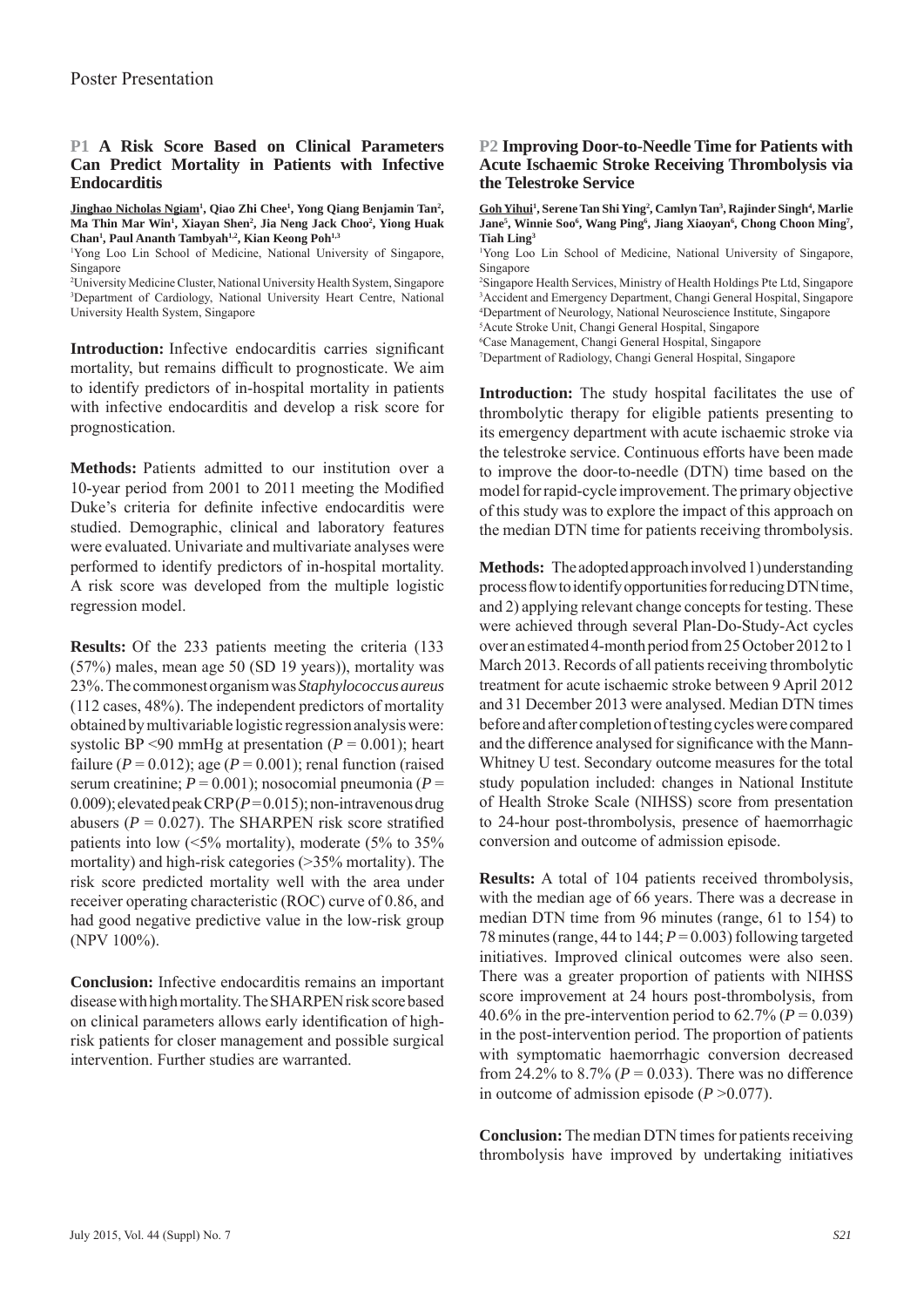based on the model for rapid-cycle improvement. The DTN times achieved post-intervention were also comparable to those in other centres utilising telemedicine technology for acute ischaemic stroke.

#### **P3 The Association between Demographic Factors, Health and Physical Activity Levels among Community-Dwelling Elderly in Singapore**

**Joyce YS Tan<sup>1</sup>, Serene CY Ang<sup>2</sup>, Mariel W Ho<sup>2</sup>, Haikel Lim<sup>1</sup>, Rathi Mahendran1-3**

<sup>1</sup>Department of Psychological Medicine, National University of Singapore, Singapore

2 Department of Psychological Medicine, National University Hospital, Singapore

3 Duke-NUS Graduate Medical School Singapore, Singapore

**Introduction:** Physical activity (PA) in the elderly is widely promoted, due to its role in reducing frailty and cardiovascular risk, while maintaining emotional wellness. As part of a larger study examining the built environment and PA among community-living elderly, we studied PA in relation to mental and physical health, and psychosocial characteristics.

**Methods:** A total of 245 community-dwelling elderly (65 years and above, Mage =  $71.5$  years; 67% female) participated in this cross-sectional study. They completed the International Physical Activity Questionnaire (IPAQ), Geriatric Depression Scale (GDS) and a sociodemographic survey. The level of PA was determined by summing up the time spent walking in the past week. Mann-Whitney U tests and bivariate correlations were conducted.

**Results:** Total walking time (Mean =  $12.5h \pm 12.4$ ) in the past week was significantly negatively correlated with depression scores ( $r = -0.213$ ,  $P < 0.01$ ), though there was no significant correlation with BMI ( $r = -103$ ,  $P \le 0.05$ ). Males walked more than females (U =  $3315.5$ , Z =  $-1.806$ , *P* < 05), and more educated participants had longer walking times  $(\chi^2[4] = 10.714, P < 0.05)$ . Though marginally significant, walking time was associated with arthritic knee pain  $(U =$ 3555,  $Z = -1.806$ ,  $P < 10$ ).

**Conclusion:** Demographic factors—being male and higher educational attainment—and lower depressive symptoms were linked to PA level. Apart from arthritic knee pain, the lack of associations with medical conditions in this crosssectional study may indicate the relevance of longitudinal methods to ascertain PA benefits.

#### **P4 A Longitudinal Examination of the Protective Effects of Hope and Optimism on Body Image Distress in Breast Cancer Patients**

**Jianlin Liu<sup>1</sup>, Haikel Lim<sup>2</sup>, Joyce YS Tan<sup>2</sup>, Ee Heok Kua<sup>2,3</sup>, Konstadina Griva1 , Rathi Mahendran2-4**

<sup>1</sup>Department of Psychology, National University of Singapore, Singapore 2 Department of Psychological Medicine, National University of Singapore, Singapore

3 Department of Psychological Medicine, National University Hospital, Singapore 4 Duke-NUS Graduate Medical School, Singapore

**Introduction:** Previous research in psycho-oncology has focused on the psychopathology of body image distress (BID) in breast cancer patients without referencing their effects across the cancer journey or the protective effects of psychological resources. Such resources, like hope and optimism, have also been shown to improve distress, depression, and anxiety. This prospective study thus sought to explore the dynamics between trajectories of BID and hope and optimism across time.

**Methods:** A total of 56 breast cancer patients receiving outpatient treatment at a cancer centre in Singapore completed self-reported measures of BID (Body Image Scale), hope (Adult Hope Scale), and optimism (Revised Life Orientation Test) at baseline (within 3 months of their cancer diagnosis) and follow-up (6 months post-baseline). Trajectories of intra-individual change (improved, stable, and declined) for BID were calculated based on the minimal clinically important difference  $(\pm 0.5$  baseline SD).

**Results:** BID, hope and optimism remained stable at follow-up. Repeated measures analyses of variance revealed significant interactions between BID trajectory groups and time on hope, but not optimism, suggesting that patients experiencing improvements in BID reported higher levels of hope than those who had stable or deteriorating levels of BID  $(F[2,53] = 6.11, P < 0.01)$ .

**Conclusion:** The findings of this exploratory study suggest that psychosocial coping resources like hope may also reduce BID across time in a sample of breast cancer patients, although the mechanisms of interaction require further examination. Supportive care could perhaps lend greater focus to improving patients' hope to alleviating consequent psychiatric sequelae.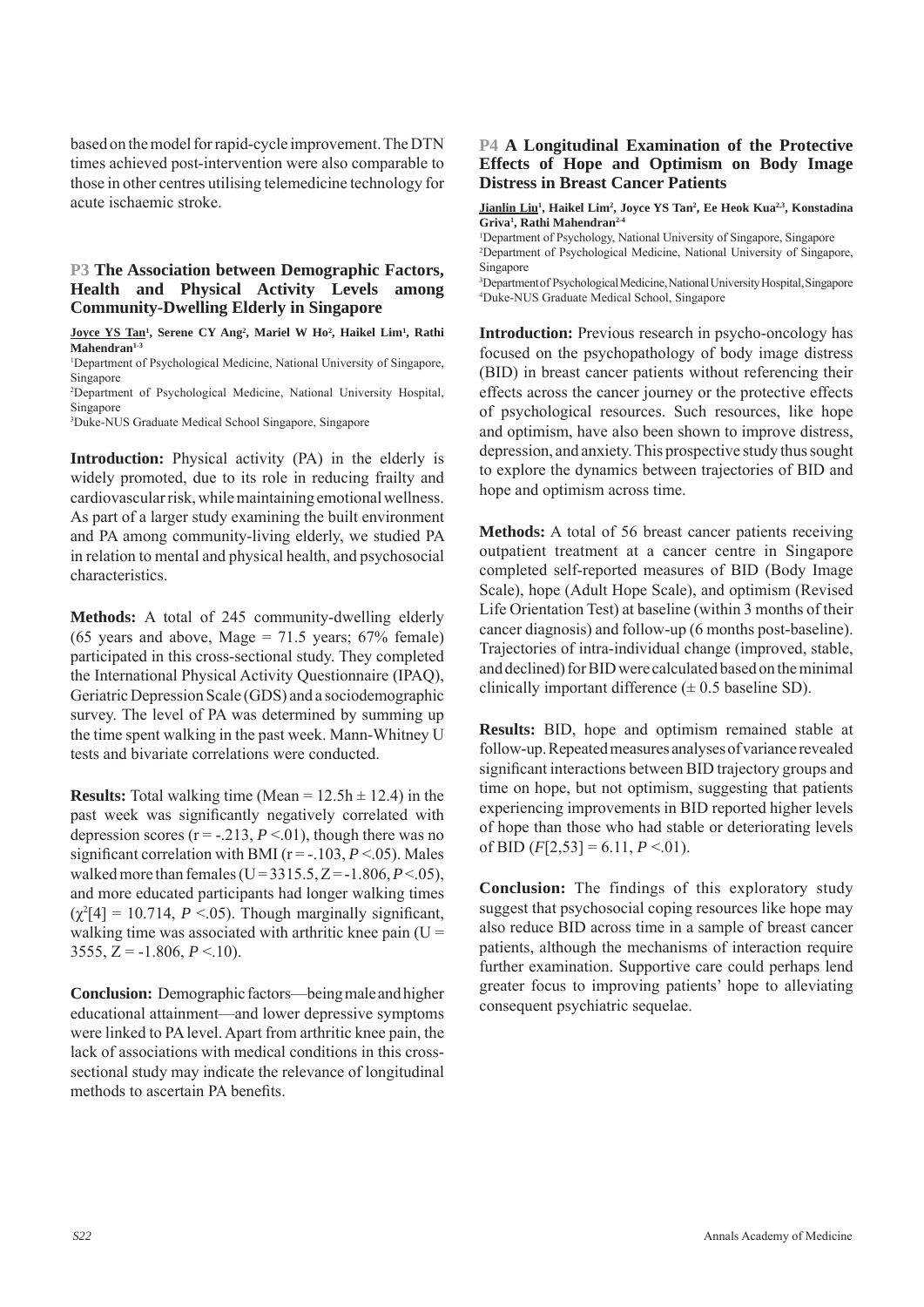#### **P5 Caregiver Distress through the Crisis of Cancer**

Rathi Mahendran<sup>1,3</sup>, Joyce YS Tan<sup>2</sup>, Haikel Lim<sup>2</sup>, Siew Eng Lim<sup>4</sup>, Ee **Heok Kua1,2**

1 Department of Psychological Medicine, National University Hospital, Singapore

2 Department of Psychological Medicine, National University of Singapore, Singapore

3 Duke-NUS Graduate Medical School Singapore, Singapore

4 National University Cancer Institute, National University Health System, Singapore

**Introduction:** Cancer caregivers experience high levels of distress which frequently manifest in a variety of psychological symptoms. However, there is a paucity of research on quality of life (QOL). A literature review (1990 to 2014) yielded 107 articles, of which 12 were from Asian countries. We analysed baseline data from an interventional study for cancer caregivers (NHG DSRB Ref: 2013/00662) to determine the impact of psychological variables on QOL.

**Methods:** Cancer caregivers completed a questionnaire on demography, Hospital Anxiety-Depression Scale (HADS), Caregiver Quality of Life-Cancer (CQOLC) scale, Perceived Stress Scale (PSS) and Basic Psychological Needs Scale (BPNS).

**Results:** Respondents  $(n = 121)$  were mostly female  $(63\%)$ , Chinese (55%; Malay 17%, Indian 17%, Others 10%), mean age = 44 years, and almost half had tertiary education (48%). A total of 47% of care recipients were in Stage IV, with the following top cancer types: GIT 25%, breast 24%, blood 19%. The mean score on the CQOLC was 118.96 (range, 71 to 169). Higher CQOLC scores (indicating better QOL) were correlated with fewer depressive symptoms (r  $=$  -.628, *P* <.01) and anxiety symptoms (r = -.638, *P* <.01), lower levels of stress ( $r = -0.0661$ ),  $P < 0.01$ ), a greater sense of autonomy ( $r = .456, P < .01$ ), competence ( $r = .402, P$ <.01) and relatedness (r =.298, *P* <.01). Caregivers of care recipients in advanced cancer stages had a poorer QOL, higher stress levels and poorer sense of relatedness.

**Conclusion:** The results parallel studies amongst other ethnic groups, that psychological needs are amongst the most frequent unmet ones and cause the greatest distress. The impact on caregivers varies during different stages of the disease and can become a crisis if undetected.

#### **P6 Salvia Divinorum and the Psychiatric Risks of "Legal Highs": A Literature Review**

**Rathi Mahendran1-3, Joyce YS Tan2 , Haikel Lim2 , Munidasa Winslow2,4** 1 Department of Psychological Medicine, National University Hospital, Singapore 2 Department of Psychological Medicine, National University of Singapore, Singapore

3 Duke-NUS Graduate Medical School Singapore, Singapore

4 Promises Healthcare, The Winslow Clinic, Singapore

**Introduction:** Salvia divinorum is a hallucinogenic sage plant with leaves that produce a psychoactive high. Used for many years for its psychomimetic effects in religious rituals in South America, it is now readily available through Internet purchases where it is unfortunately marketed for a safe and "legal high". The main psychoactive compound is salvinorin A, a potent k-opioid and dopamine D2 receptor agonist. Intense psychoactive effects are experienced when salvia leaves are smoked. It is believed to have low addictive potential and toxicity, making it popular with adolescents and young adults for recreational use.

**Methods:** We present a brief literature review that raises serious concerns of psychiatric sequelae.

**Results:** Physical symptoms are widely reported, but psychiatric sequelae are isolated. The first, an 18-year-old female presented with acute agitation, disorganisation and hallucinations after smoking cannabis spiked with salvia. A second case with risk history of schizophrenia, developed an acute psychosis with paranoia. A third case involved a 15-year-old with mental state changes of paranoia, blunted affect, thought blocking and slow speech. There is also a single case report of withdrawal symptoms appearing 2 days after stopping salvia which had been used for 3 to 4 months. A case reported locally presented with short-lived vivid visual and auditory hallucinations.

**Conclusion:** Recreational users are treating salvia as an alternative to illicit drugs. As it influences dopamine levels, it poses a psychiatric risk that clinicians need to be aware of and consider when forming diagnoses for recreational substance users presenting with altered mental states.

#### **P7 Revisiting the Link between Hypertension and Hemifacial Spasm**

**Leong Jia Li1 , Li Huihua2 , Tan Eng King3,4**

1 Yong Loo Lin School of Medicine, National University of Singapore, Singapore

2 Division of Research, Health Services Research and Biostatistics Unit, Singapore General Hospital, Singapore

3 Departments of Clinical Research and Neurology, National Neuroscience Institute, Singapore General Hospital, Singapore

4 Duke NUS Graduate Medical School, Singapore

**Introduction:** The relationship between hypertension and hemifacial spasm (HFS) has been debated. Microvascular decompression surgery is effective in some HFS patients with uncontrolled hypertension. To address current gaps in knowledge, we conducted a meta-analysis of case-control studies that have examined the prevalence of hypertension in HFS patients compared to non-HFS controls. We also evaluated the implications and limitations of the pooled studies.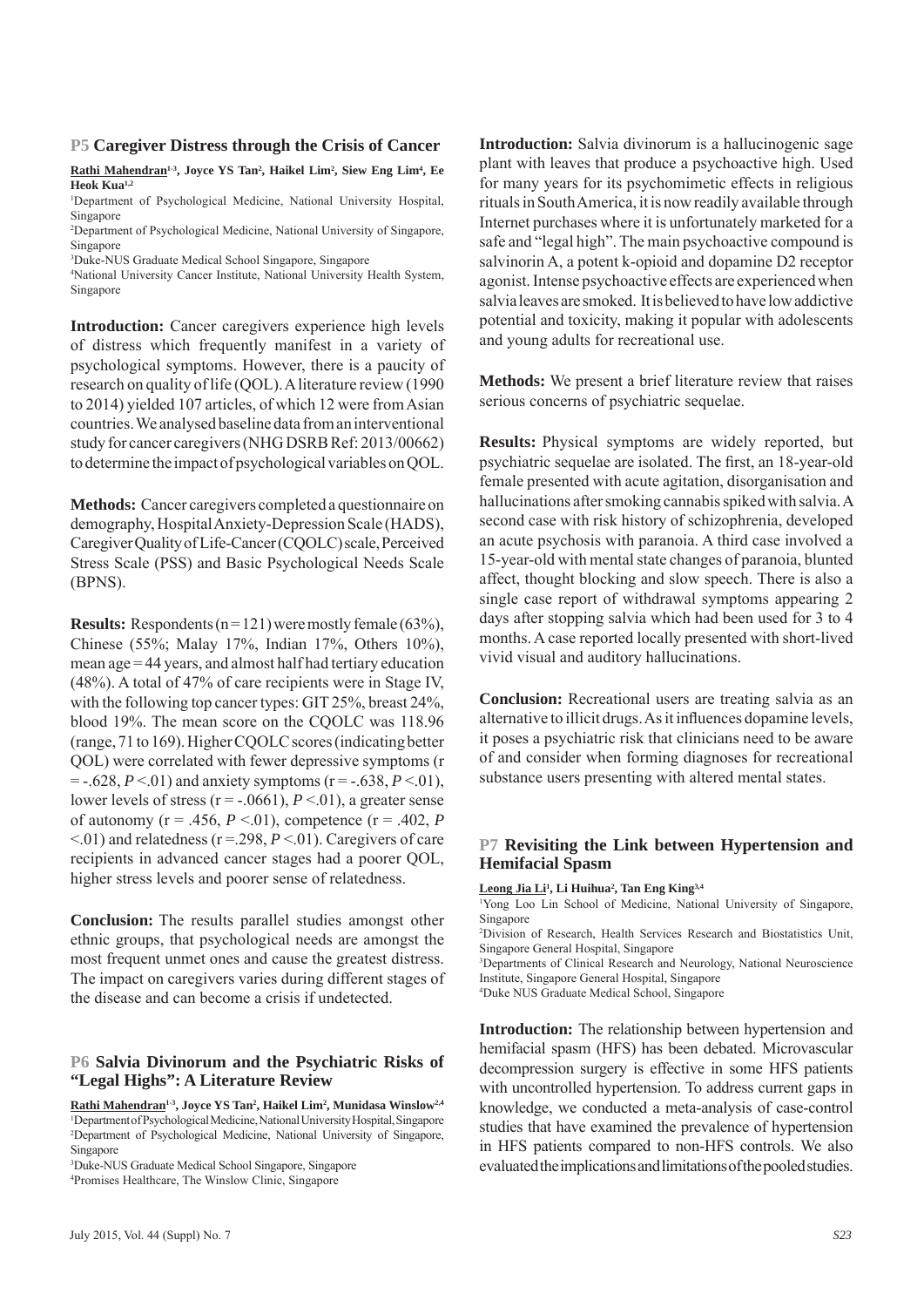Methods: We identified 62 studies from PubMed, The Cochrane Library, Web of Science and Scholar.google.com and 5 studies that fit our inclusion criteria were included. A random-effects model was used to derive the pooled estimate of the odds ratio. The data was plotted on a forest plot.

**Results:** A pooled analysis involving 1149 subjects showed that HFS patients had a higher chance of developing hypertension (OR 1.76, 95% CI, 1.05, 2.48), *P* <0.01). The prevalence of hypertension was higher in HFS patients as compared to non-HFS patients.

**Conclusion:** This meta-analysis highlights a positive correlation between hypertension and HFS. Blood pressure should be closely monitored during the follow-up of HFS patients. Preliminary links between ventolateral medullary (VLM) compression and HFS should be further evaluation in future studies.

#### **P8 Reasons for Referral to the Department of Palliative Medicine in the National Cancer Centre of Singapore**

#### **Lee Ern Jie Abigail1 , Neo Hui Min Shaina1 , Grace Yang2**

1 Yong Loo Lin School of Medicine, National University of Singapore, Singapore

2 Department of Palliative Medicine, National Cancer Centre Singapore, Singapore

**Introduction:** Palliative medicine is steadily becoming a permanent fixture in supporting patients towards their end of life. There has been a growing number of inpatient referrals made to the Department of Palliative Medicine (DPM) in the National Cancer Centre of Singapore (NCC). We aim to find out the main reasons for referral, and whether they vary between different departments.

**Methods:** A retrospective study of the blue letter referrals to the NCC DPM consultation team over January 2015 to March 2015 was done.

**Results:** A total of 389 referrals were reviewed, where some referrals had multiple reasons stated. Most referrals were made by the oncology (180), followed by internal medicine (118) and general surgery (60) departments. Out of the 587 reasons identified, the most common reasons were for symptom control (404; 69%), end-of-life care (93; 16%), and psychosocial support (38; 6%). Within symptoms management, pain was the most common symptom (166), followed by breathlessness (90). In particular, 55% of the referrals made by the oncology department for symptom control were for pain, whereas for the other departments, the percentage varied between 23% to 37%. Nonetheless, the above reasons mentioned were the top few regardless of specialty. Interestingly, the internal medicine and general surgery departments had a higher percentage of nonspecific referrals  $(14\%$  and  $20\%$  respectively) compared to oncology  $(3\%)$ .

**Conclusion:** Referrals made to palliative medicine do not only focus on the medical management of the patient's symptoms; they also addressed other issues pertaining to the patient's overall wellbeing. This would include psychosocial support, placement and discharge issues.

#### **P9 Referrals to the Department of Palliative Medicine (DPM) in the National Cancer Centre of Singapore (NCCS): Do They Value Add to Patients' Management?**

Neo Hui Min Shaina<sup>1</sup>, Lee Ern Jie Abigail<sup>1</sup>, Loh Huai Yu Sara<sup>2</sup>, Lalit **Krishna2 , Grace Yang2**

1 Yong Loo Lin School of Medicine, National University of Singapore, Singapore

2 Department of Palliative Medicine, National Cancer Centre Singapore, Singapore

**Introduction:** There has been a growing demand for palliative medicine consult for patients with life-limiting illnesses. With more referrals to NCCS DPM, we have not infrequently come across cases where palliative consult had no significant recommendations made to patients' management. This begs the question: Does a palliative medicine referral value add to patients' management? We aim to find out the reasons and proportion of referrals in which changes were suggested by the palliative team in patients' management.

**Methods:** A retrospective study of the blue letter referrals to the NCCS DPM consultation team and the corresponding input from the palliative team over January 2015 to March 2015 was done.

**Results:** A total of 389 referrals were reviewed with a total of 587 reasons for referral identified. Out of these, 79% of the reasons had a change in management suggested. Of the top 3 reasons, end-of-life care and psychosocial support were addressed more than 95% of the time, while symptom control was addressed 67% of the time. Pain was addressed in 74% of the pain referrals while shortness of breath in 73%. Other issues that were recommended to improve patient's care although they were not requested in the referrals include discharge planning, general care of patient, psychosocial support, and other symptoms previously not identified.

**Conclusion:** Most patients are appropriately referred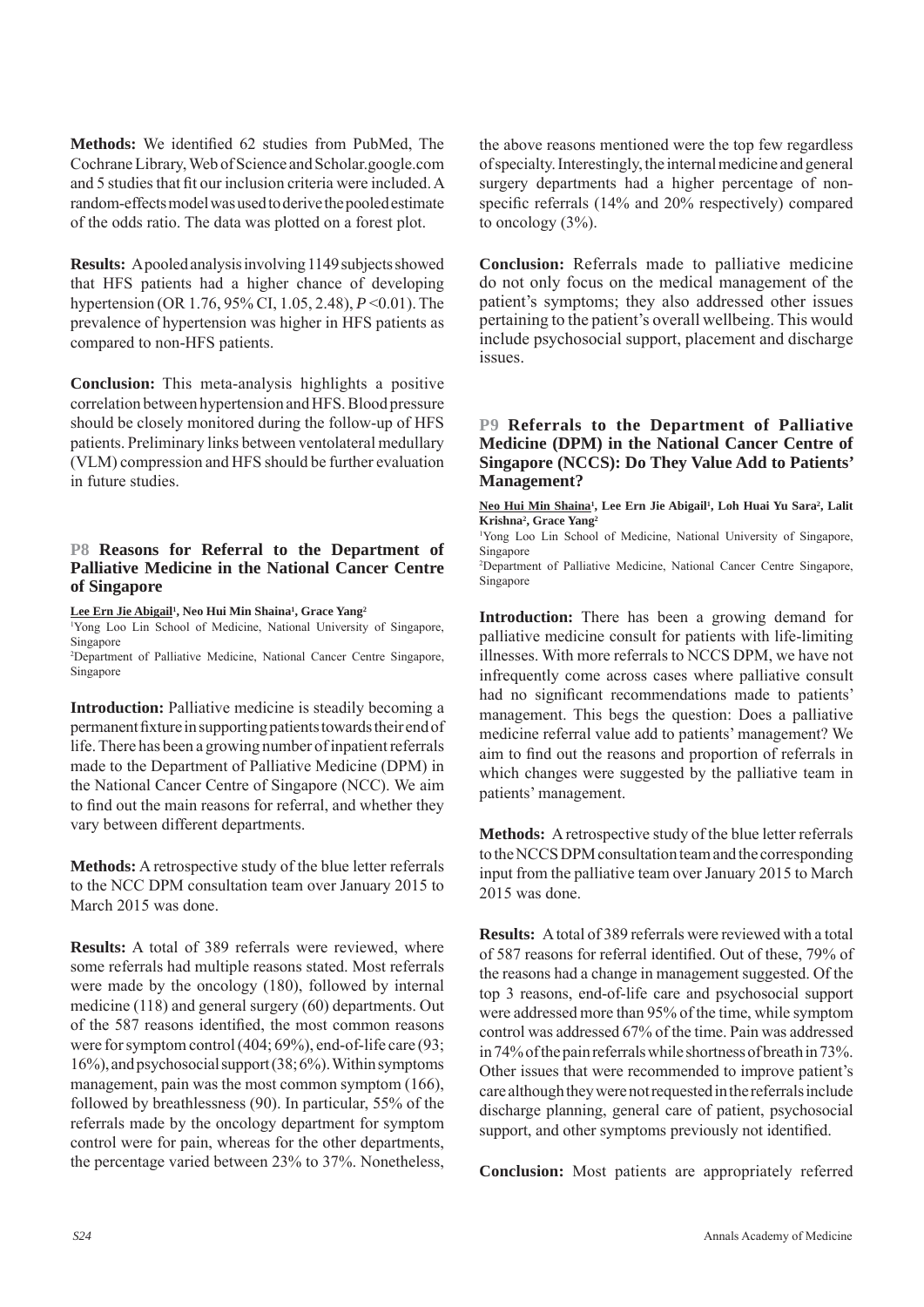to the palliative team. Palliative consult has substantial recommendations for specific reasons stated in referrals and other care issues. This is especially so for referrals not made for symptom control.

#### **P10 Trends in Health Screening and Lifestyle Behaviours in a Singaporean Rental Flat Community from 2008 to 2014**

Cher Wen Qi<sup>1</sup>, Wee Liang En<sup>2</sup>, Koh Choon Huat Gerald<sup>3</sup>, David Sin Yang Ern<sup>4</sup>, Li Zong Chen<sup>4</sup>

1 Yong Loo Lin School of Medicine, National University of Singapore, Singapore

2 Singapore General Hospital, Singapore

3 Saw Swee Hock School of Public Health, National University of Singapore, Singapore

**Introduction:** We aimed to evaluate the impact of an access-enhanced intervention on screening adherence in a rental flat community.

**Methods:** Health screening adherence and health behaviours amongst residents (aged  $\geq$ 40 years) of a multi-ethnic public rental flat community in Singapore were observed from 2008 to 2014; comparing against residents of owner-occupied flats within the same precinct. Simultaneously, we ran a free, access-enhanced multimodality screening programme in the rental flat community.

**Results:** A total of 478 rental and 505 owner-occupied flat residents participated from 2008 to 2014. Amongst rental flat residents, hypertension baseline screening rates improved from 18.3% (24/131) in 2008 to 2009, to 61.2% (52/85) in 2010 to 2011 and 44.2% (34/77) in 2012 to 2014 (*P* <0.001). For diabetes, rates improved from 26.2%  $(43/164) \rightarrow 47\%$   $(54/115) \rightarrow 49.5\%$   $(45/91)$   $(P < 0.001)$ . For dyslipidaemia screening, rates improved from 18.2%  $(31/170) \rightarrow 39.6\%$   $(38/96) \rightarrow 47.5\%$   $(38/80)$   $(P < 0.001)$ . For cervical cancer screening, rates improved from 2.6% (2/76) in 2008 to 2009, to 30.8% (16/52) in 2010 to 2011 and 20.5% (9/44) by 2012 to 2014 (*P* <0.001). Colorectal cancer screening rates  $(4.4\% \rightarrow 8.5\% \rightarrow 11.6\%)$  and breast cancer screening rates (8.8%  $\rightarrow$  5.6%  $\rightarrow$  16.2%) generally showed an increasing trend. Comparing against the owner-occupied community ( $n = 505$ ), screening rates largely remained stagnant (hypertension:  $52.2\% \rightarrow 75\%$  $\rightarrow$  54.5%, *P* = 0.059; diabetes: 66.0%  $\rightarrow$  56.5%  $\rightarrow$  66.7%,  $P = 0.434$ ; dyslipidaemia: 53.1%  $\rightarrow$  50%  $\rightarrow$  57.1%, *P* = 0.818; colorectal cancer:  $17.0\% \rightarrow 22.7\% \rightarrow 23.8\%, P =$ 0.315; cervical cancer:  $43.2\% \rightarrow 43.8\% \rightarrow 39.4\%, P =$ 0.914). Only breast cancer screening had an increasing trend:  $10\% \rightarrow 34.3\% \rightarrow 24.5\%$  ( $P \le 0.001$ ). In the rental flat community, unhealthy behaviours increased from 2008

to 2014, with higher proportions of overweight  $30.4\% \rightarrow$  $24.8\% \rightarrow 52.1\%$  (<0.001), smoking  $11.7\% \rightarrow 36.9\% \rightarrow$ 32.5% ( $P \le 0.001$ ) and drinking  $1.4\% \rightarrow 0.7\% \rightarrow 8.1\%$  ( $P \le 0.001$ ) <0.001). Similarly, the owner-occupied community reflected higher proportions of overweight and drinking  $(P<0.001)$ .

**Conclusion:** In the rental flat community (intervention conducted), baseline screening rates improved while screening rates stagnated in owner-occupied flats. Unhealthy behaviours increased in both communities.

#### **P11 A Tale of Two PNETs**

Kishen Raj Chandra Sakaran<sup>1</sup>, George John<sup>1</sup>

<sup>1</sup>Thoracic Surgery Unit, Department of General Surgery, General Hospital Kuala Lumpur, Malaysia

**Introduction:** This retrospective study is meant to show the disease at presentation and its natural history, bearing in mind its known aggressiveness. We have had 2 cases in the first quarter of 2014, which had displayed a great contrast.

Methods: Two cases were studied. The first patient, a 68-year-old lady, presented with shortness of breath and growth at her anterior chest for 2 months, associated with constitutional symptoms. Contrast-enhanced CT thorax showed a large anterior chest wall tumour likely carcinoma with mediastinal involvement and extensive bony involvement. Tru cut biopsy revealed PNET. She passed away before initiation of treatment due to late presentation with advanced stage of her disease. Second, was a 42-yearold gentleman, with superior vena cava (SVC) obstruction. He had initially presented with diffuse neck swelling, cough, hoarseness of voice, dysphagia, facial puffiness, dyspnea and constitutional symptoms. Contrast-enhanced CT neck and thorax showed a mediastinal mass with superior vena cava obstruction and mediastinal lymphadenopathies, with impression of anterior mediastinal tumour causing SVC obstruction and tracheal narrowing. CT-guided biopsy revealed PNET. He had a central venogram done, showing total occlusion of distal right subclavian, bilateral brachiocephalic vein and SVC with multiple collaterals. SVC stenting wasn't performed due to patient unable to lie supine and unavailability of the stent. Patient is tolerating vincristine, adriamycin and ifosfamide.

**Conclusion:** Radiation and chemotherapy plays an important role in treating PNET. Chemotherapy provided a better outcome for one of our patients. General condition, remain a stumbling block prior to initiation of treatment. First patient was not fit at presentation for treatment. Radiation has its drawbacks; Kuttesch et al reported that 20% of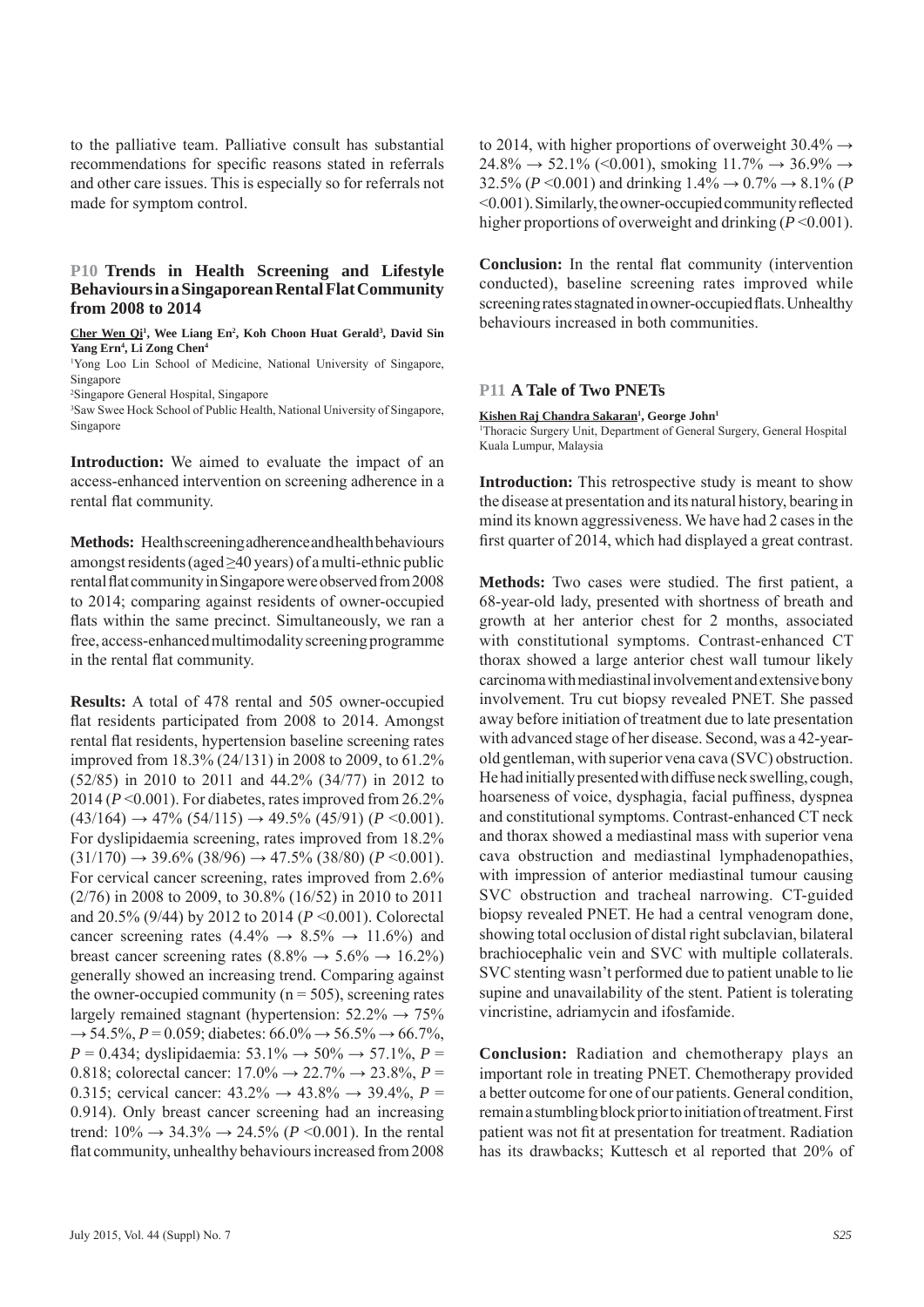patients receiving radiation more than 60 Gy developed secondary malignancies, compared to 5% in those who received 48 Gy to 60 Gy. A case-by-case approach is vital in treating PNET.

#### **P12 Multiple Gunshot Injuries—Survived**

#### <u>Kishen Raj Chandra Sakaran<sup>ı</sup>, Prabu Nyana<sup>2</sup>, Muiz Muhammad<sup>2</sup>, Arif</u> **Muhammad2**

<sup>1</sup>Department of General Sugery, General Hospital Kuala Lumpur, Malaysia 2 Department of Cardiothoracic Surgery, Sedang Hospital, Malaysia

**Introduction:** We aim to share an experience of treating a patient with multiple gunshot injuries at the head, neck and thoracic region.

**Methods:** A middle-aged gentleman presented with multiple gunshot injuries, shot from approximately 1 to 2 metres away. Multiple shots were triggered and most of the bullets took a trajectory within the head, neck and thoracic region. Upon arrival to the emergency department, patient was in stable condition with full GCS. After appropriate resuscitative measures, he was transferred to the ICU and CT scan was obtained. It was reported as multiple gunshot wounds over the chest with embedded foreign bodies (bullets) at right infraclavicular region, left subscapularis muscle, superficial to the body of the sternum, associated with open fracture of right scapula; closed fracture of the spinous process of the T4 vertebrae; open fracture base of right fifth metacarpal bone; gunshot wound over the right mandibular region with comminuted fracture of the body of the right mandible. Multidisciplinary surgery was carried out to remove the bullets. However, 2 bullets in thorax, 1 at right infraclavicular and the other 1 at left subscapularis muscle were not removed due to the potential harm caused if removed, and they were not abutting vital structures.

**Results:** Patient recovered well in ward. After being subjected to physiotherapy and occupational therapy, he got back to his previous functional status.

**Conclusion:** Conservative management can be the mainstay and yield good outcome in an appropriate situation. Imaging plays a vital role. Follow-up is important as migration and fistulation of bullet to adjacent structures is not uncommon.

#### **P13 A Longitudinal Examination of the Protective Effects of Hope and Optimism on Body Image Distress in a Mixed Cancer Population**

#### (Withdrawn)

#### **P14 The Professional for Tomorrow's Healthcare: A Model for Healthcare in the 21st Century**

Nicholas Chew Wuen Ming<sup>1</sup>, Lim Wee Shiong<sup>2</sup>, Winnie Teo Li Lian<sup>1</sup>, Yvonne Ng Poh Ling<sup>1</sup>, Tham Kum Ying<sup>2</sup> 1 National Healthcare Group, Singapore 2 Tan Tock Seng Hospital, National Healthcare Group, Singapore

**Introduction:** Healthcare systems worldwide face unprecedented challenges, necessitating a change in healthcare education and delivery. The objective of this study was to gain an understanding of the key capabilities required to function in reformed healthcare systems in the future.

**Methods:** Small group discussions were held with various education stakeholders in the National Healthcare Group (NHG) Singapore. Participants were asked to list attributes which would be important in an ideal healthcare worker of the future.

**Results:** The various capabilities were grouped and distilled to 5 components. These are similar to the components in an equation developed by Sir Michael Barber, in 2009.<sup>1</sup> The equation developed by NHG describes the capabilities of the ideal Professional for Tomorrow's Healthcare (PTH), and is shown below:

 $PTH = E [(K1 + K2) \times F \times L]$ 

where E represents ethical conduct as well as professionalism (not just for physicians); K1 and K2 stand for core (professional) and systems (teamwork and collaboration) knowledge respectively; F represents future-oriented thinking, and L stands for engaging leadership skills. The PTH in the model is defined as any person working in healthcare: clinicians and frontline staff, support and administrative staff.

**Conclusion:** The PTH equation will be a useful aid to align education and service goals in healthcare institutions, and will form an important part of an ongoing discourse on articulating the important skills that will serve healthcare in the 21<sup>st</sup> century.

#### **REFERENCE**

1. Barber M. London. UK: National Endowment for Science, Technology and the Arts; 2009.

Liu Jianlin<sup>1</sup>, Haikel Lim<sup>1</sup>, Joyce Tan<sup>1</sup>, Kua Ee Heok<sup>2</sup>, Konstadina Griva<sup>1</sup>, **Rathi Mahendran2**

<sup>1</sup> National University of Singapore, Singapore

<sup>2</sup> Department of Psychological Medicine, National University of Singapore, Singapore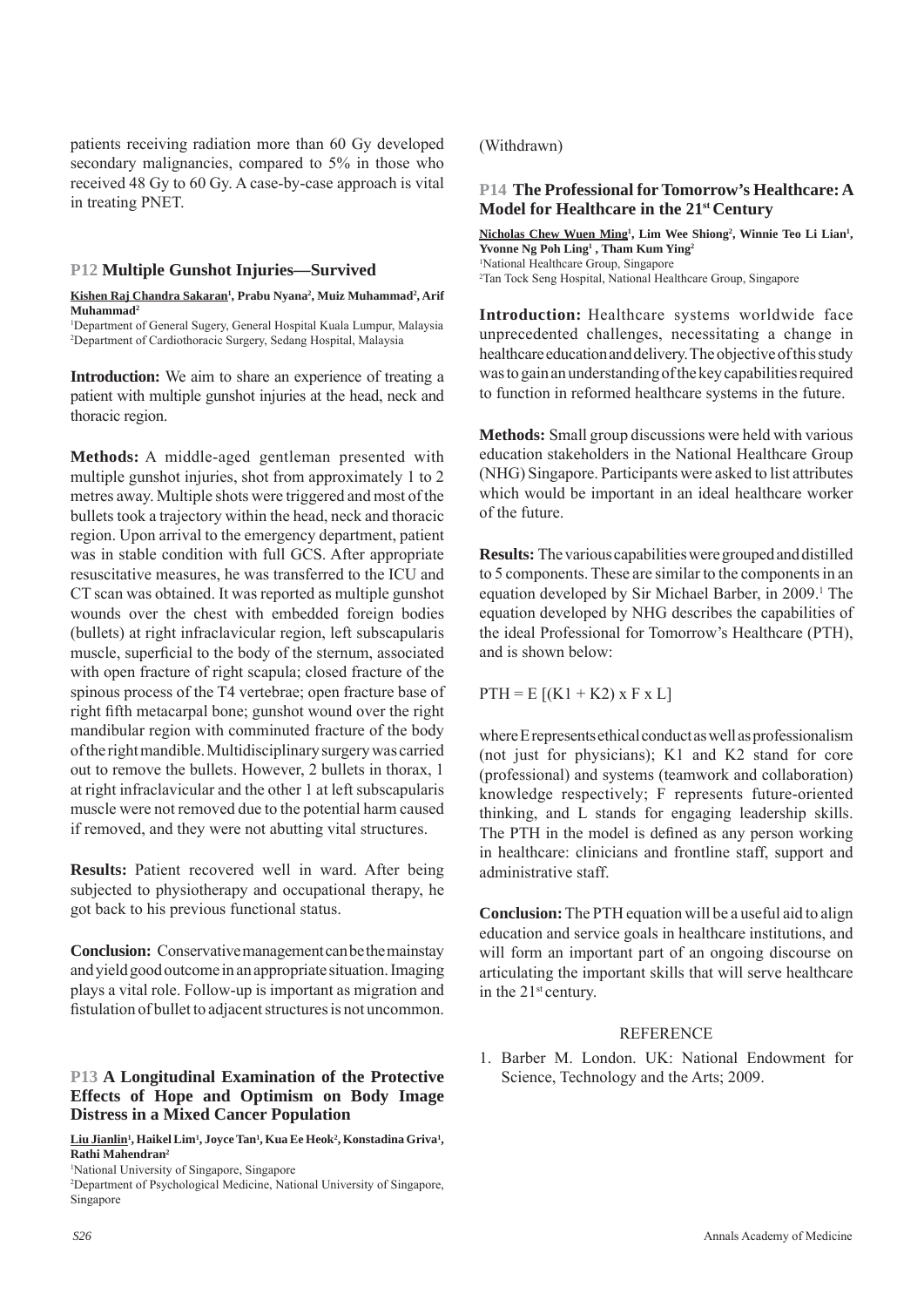#### **P15 A Review Comparing the Effectiveness of Ultrasound-guided vs Landmark-guided Corticosteroid Injection in Carpal Tunnel Syndrome**

**David Koot1 , Koh Kim Hwee1**

1 Tampines Polyclinic, Singapore Health Services, Singapore

**Introduction:** The objectives of this review are to evaluate the existing evidence and assess the effectiveness and safety of ultrasound-guided versus landmark-guided corticosteroid injection in adults with carpal tunnel syndrome.

**Methods:** A literature search using the key terms 'corticosteroid, glucocorticoid, steroid, carpal tunnel, ultrasound, and sonography' combined in appropriate algorithms was conducted from earliest available date to March 2015 using PubMed and CENTRAL databases. Articles were evaluated according to predetermined criteria to compare the effectiveness and safety of ultrasoundguided versus landmark-guided injection. The characteristic and outcomes of the included studies were extracted. A qualitative analysis of symptom severity score, functional status score, cost effectiveness and adverse effects was performed.

**Results:** Three single blinded randomised prospective studies involving 154 patients were reviewed. There were 110 ultrasound-guided and 88 landmark-guided corticosteroid injections performed by the physician. The improvement of symptoms severity score at 12 weeks was higher and the duration to symptom relief was shorter in the ultrasound-guided group. There was no significant difference in adverse effects between both groups. Cost effectiveness was demonstrated only in responder in a hospital outpatient setting.

**Conclusion:** This review suggested that there may an advantage in ultrasound-guided corticosteroid injection in adult with CTS for earlier and better improvement in symptoms. However, the difference may not represent clinically significant differences. This current review is limited by a small sample size. Further research in the cost effectiveness of the intervention in different clinical settings should be considered.

#### **P16 Should Both High-sensitivity Cardiac Troponins (hs-cTn) and CK-MB be Tested for Evaluation of Acute Chest Pain in the Emergency Department (ED)?**

 $\mathbf{\underline{A}w}\mathbf{\underline{T}ar}\mathbf{\underline{Choon}}^1,$  Wee  $\mathbf{L}\mathbf{\underline{Chloe}}^1,$   $\mathbf{Lim}\mathbf{\underline{Steven}}^2$ 

1 Department of Laboratory Medicine, Changi General Hospital, Singapore 2 Department of Emergency Medicine, Changi General Hospital, Singapore

**Introduction:** The third universal definition of myocardial

infarction  $(MI)$  of 2012 re-affirmed the preference of hs-cTn as the biomarker of choice. In addition, learned societies have indicated that CK-MB testing is no longer needed. However, many hospitals in Singapore, including Changi General Hospital, continue to offer both CK-MB and hs-cTn as part of its MI panel in the ED.

**Methods:** We conducted a review of all MI results with both hs-cTnT and CK-MB requested by the ED for 2014.

**Results:** A total of 14,538 results available in the LIS were stratified thus:

| Group             | A               | B                 | C                 | D                 | All    |
|-------------------|-----------------|-------------------|-------------------|-------------------|--------|
| Result            | High<br>CK-MB   | Normal<br>$CK-MB$ | High<br>CK-MB     | Normal<br>$CK-MB$ | Total  |
| Categories        | High<br>hs-cTnT | High<br>hs-cTnT   | Normal<br>hs-cTnT | Normal<br>hs-cTnT |        |
| Number            | 2037            | 6126              | 347               | 6032              | 14,538 |
| Percentage<br>(%) | 14.0            | 42.1              | 2.4               | 41.5              | 100    |

When gender-specific CK-MB reference ranges were applied to Group C the discordance between CK-MB and hs-cTnT narrowed to  $2.1\%$  (n = 299) i.e. less than 1 case per day in a year.

**Conclusion:** The results of CK-MB and hs-cTnT were 55.4% concordant. A further 42.1% of results with normal CK-MB and elevated hs-cTnT were attributed to the greater sensitivity of hs-cTnT for myocardial necrosis or damage. Thus, over 97.5% of the ED CK-MB results may not be needed in decision-making. It may be timely to review our MI test ordering practice.

#### **P17 The Role of Intervention Radiology in Management of Post Liver Transplant Complications**

Ng Sheldon Jin Keat<sup>1</sup>, Gopinathan Anil<sup>1</sup>

<sup>1</sup>Department of Diagnostic Imaging, National University Hospital Singapore, Singapore

**Introduction:** We aimed to understand the role of intervention radiology (IR) procedures in the management of vascular (arterial, venous and portal venous) and biliary complications post liver transplantation.

**Methods:** We review the current medical literature for the latest data and techniques in the management of post liver transplant complications, with a focus on IR procedures.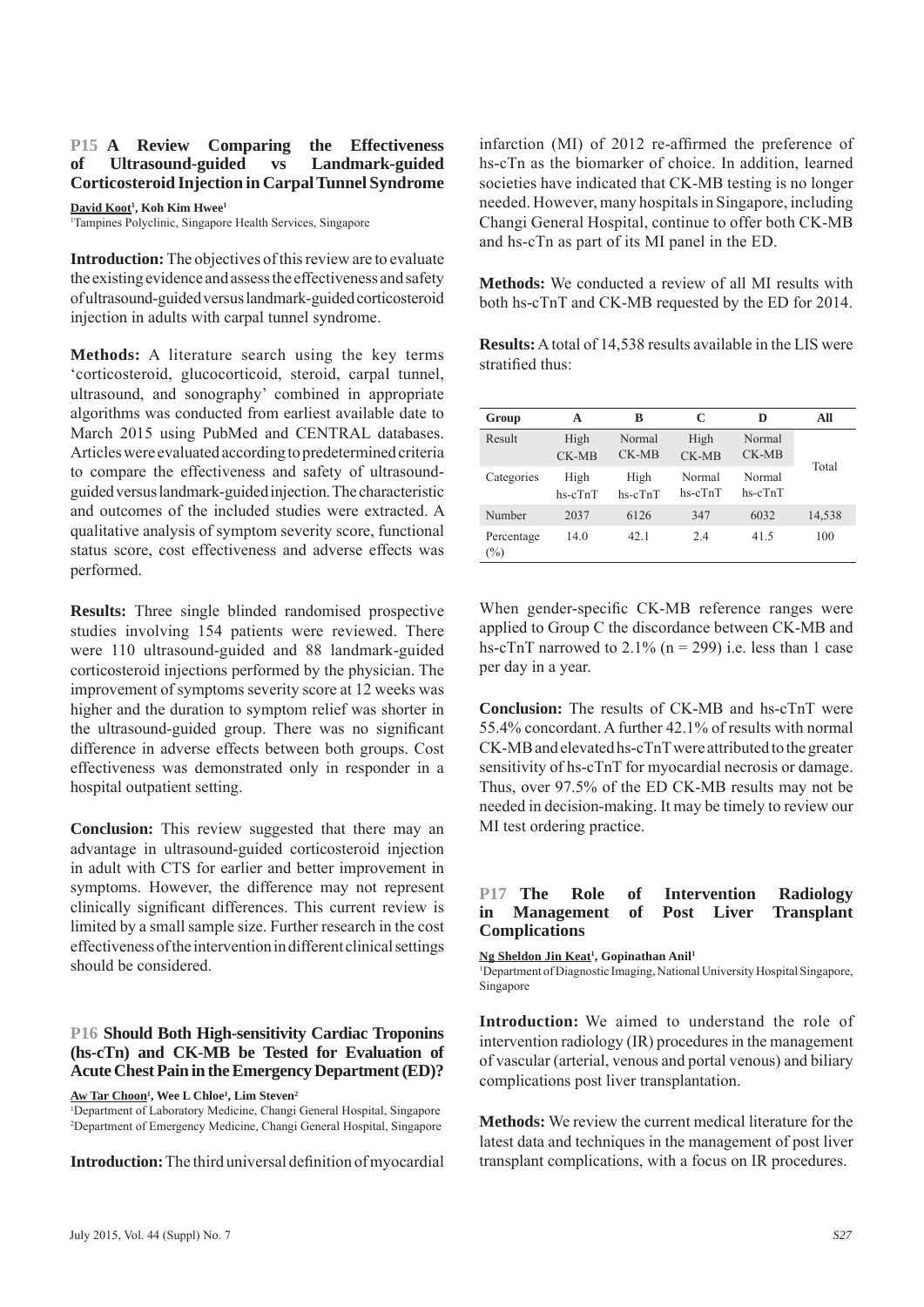**Results:** We illustrate the role of IR in management of post liver transplant complications by describing real case examples (in pictures) of patients treated at the Department of Diagnostic Imaging, National University Hospital, Singapore.

**Conclusion:** With advances in endovascular techniques and devices, and the advantage of a minimally invasive approach avoiding the need for major surgery, there is increasing role of IR procedures in the management of post liver transplant complications.

#### **P18 Bullous Skin Lesions of Vibrio Vulnificus Infection**

**Tze Chin Tan1** 1 Singapore General Hospital

**Introduction:** *Vibrio vulnificus* infection has been associated with cutaneous manifestations, as a result of handling contaminated seafood or exposure to brackish water.<sup>1</sup> Here we present a patient with bullous skin lesions resulting from *Vibrio vulnificus* bacteraemia.

**Methods:** A previously healthy 76-year-old man presented with acute 2-day onset of swelling and rash over the posterior aspect of his right calf and fingers. He described the pain as severe and associated with fever (39.6°C) and chills. He had handled raw crabs 2 days prior to the onset of his symptoms. He did not sustain injuries nor ingested the crabs.

**Results:** Physical examination revealed erythematous plaques over dorsum of his right palm, inter-phalangeal areas of right index, middle, ring finger, left index and ring finger, and bilateral ankles. Bullae developed over the posterior aspect of his right calf and lateral aspect of left elbow. Blood cultures grew *Vibrio vulnificus*. White cell count was 9.65 x 109 /L, C-reactive protein 151 mg/L, and procalcitonin 7.6 μg/L. Aspiration of the right calf bulla did not yield any organisms. Magnetic resonance imaging of his right leg revealed cellulitis, with no evidence of necrotising fasciitis. He developed septic shock and required inotropic support in the high dependency unit. Treatment with ceftazidime was started and inotropes was stopped after 5 days. His skin lesions resolved over a 6-week course of intravenous antibiotic treatment; and he was discharged well.

**Conclusion:** *Vibrio vulnificus* infections can present as bullae, pustules, petechiae, purpura, and fulminant cellulitis,2 with a rapid onset of 12 to 24 hours. Septic patients can develop large bullae on extremities and trunk, and progress to necrotising fasciitis.<sup>3</sup> Our patient did not

ingest crabs, suggesting that *Vibrio vulnificus* infection is capable of invading and producing disease through micro injury of the skin. Case fatality has been reported to be more than 50% in primary sepsis. It is important to recognise the cutaneous manifestations of *Vibrio vulnifi cus* such that timely treatment can be administered to decrease mortality and morbidity.

#### **REFERENCES**

- 1. Horseman MA, Surani S. A comprehensive review of Vibrio Vulnificus: an important cause of severe sepsis and skin and soft-tissue infection. Int J Infect Dis  $2011:15:e157-66$
- 2. Goldsmith L, Katz S, Gilchrest B, Paller A, Leffell D, Wolff K. Fitzpatrick's dermatology in general medicine. 7th ed. New York: McGraw-Hill, 2008.
- 3. Klontz KC, Lieb S, Schreiber M, Janowski HT, Baldy LM, Gunn RA. Syndromes of Vibrio vulnificus infections. Clinical and epidemiologic features in Florida cases, 1981-1987. Ann Intern Med 1988;109:318-23.

#### **P19 Increasing Percentage of Chronic Lung Disease**  Patients with Valid Influenza Vaccine in Geylang **Polyclinic: An Audit Project**

**Ngoh Hui Li1 , Liu Changwei1 , Chan Meng Huey1** <sup>1</sup>Medical Department, Geylang Polyclinic, Singapore Health Services, Singapore

**Introduction:** Influenza vaccination is indicated in patients with chronic lung diseases. The percentage of these patients with valid influenza vaccine in Geylang Polyclinic was suboptimal and we aim to improve this.

**Methods:** A root cause analysis revealed a lack of awareness about the vaccine amongst patients, and secondly healthcare providers forgetting to counsel patients for vaccination, as the top reasons. Regular electronic mail reminders with educational information on influenza vaccination were sent to staff. Electronic clinical records were reviewed for documentation of counselling for influenza vaccination. The percentage of these patients with valid influenza vaccine during this intervention period was charted.

**Results:** Baseline percentage of patients counselled for influenza vaccine averaged 26% over 8 January to 15 January 2014, and the actual percentage of patients who received influenza vaccine averaged 18% over 8 January to 15 January 2014. After intervention, the percentage of patients counselled for influenza vaccine increased to 61% and the percentage of patients with valid influenza vaccine increased to 39%.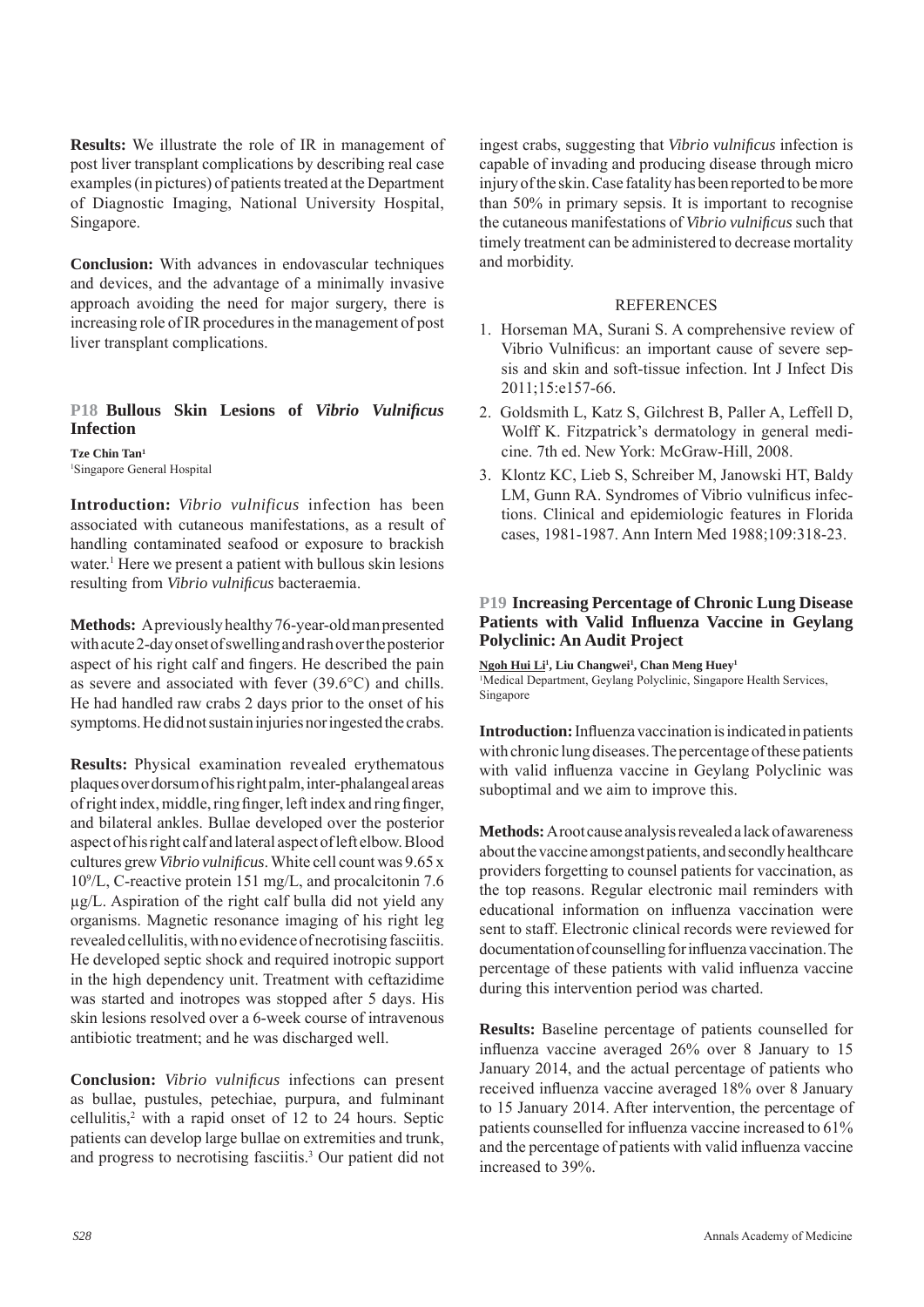**Conclusion:** Regular electronic mail reminders with education information seem to be an effective way of increasing rates of influenza vaccination among patients with chronic lung diseases.

#### **P20 Chronic Pain and its Association with Health Behaviours in a Singapore Rental Flat Population—A Cross-Sectional Study**

Sin Yang Ern David<sup>1</sup>, Wee Liang En<sup>1</sup>, Cher Wen Qi<sup>1</sup>, Li Zong Chen<sup>1</sup>, **Koh Gerald Choon Huat1** 1 Yong Loo Lin School of Medicine, National University of Singapore, Singapore

**Introduction:** We aimed to determine the prevalence of chronic pain in a public rental flat community of low socioeconomic status in Singapore, and its association with health behaviours.

**Methods:** Chronic pain was defined as pain  $\geq 3$  months. From 2009 to 2014, residents in 5 public rental flat enclaves were asked if they had chronic pain; sociodemographic factors and participation in health screening were also measured. Subsequently, to determine if functional status, mood, and social isolation were associated with chronic pain in the elderly, we further studied the elderly (aged  $\geq 60$ ) in 2 public rental flat enclaves in 2012. We compared against residents from adjacent owner-occupied public housing.

**Results:** Prevalence of chronic pain in rental flat population was 14.2% (133/936); compared with 14.4% (158/1101) in the owner-occupied population  $(P = 0.949)$ . The most common site was knee/ankle pain (29.3%, 39/133). Amongst rental flat residents, unemployment was associated with chronic pain (aOR = 1.56, CI, 1.03 to 2.38,  $P = 0.023$ ); amongst the elderly, instrumental activities of daily living dependency was associated with chronic pain  $(aOR =$ 2.38, CI, 1.11 to 5.00, *P* = 0.025), female gender, being single, and higher education (all *P* > 0.05). Amongst rentalflat population, chronic pain was associated with higher participation in diabetes ( $aOR = 2.11$ , CI, 1.36 to 3.27, *P* <0.001), dyslipidaemia (aOR = 2.06, CI, 1.25 to 3.39, *P* = 0.005), colorectal cancer ( $aOR = 2.28$ , CI, 1.18 to 4.40,  $P = 0.014$ , cervical cancer (aOR = 2.65, CI, 1.34 to 5.23, *P* = 0.005) and breast cancer (aOR = 3.52, CI, 1.94 to 6.41, *P* <0.001) screening; this association was not present in owner-occupied population.

**Conclusion:** Amongst rental flat residents of low socioeconomic status, chronic pain was associated with unemployment and functional limitation in the elderly. While there was no significant difference in chronic pain prevalence

between the rental flat population and adjacent owneroccupied precincts, amongst rental flat residents chronic pain was associated with higher screening participation across numerous disease modalities.

#### **P21 Surveillance and Pharmacogenomics Initiative for Adverse Drug Reactions (SAPhIRE)**

**Michael D Winther1 , Liam Brunham2 , Jianjun Liu1** 1 Genome Institute of Singapore, Singapore 2 Translational laboratory in Genetic Medicine, A\*STAR, Singapore

**Introduction:** The SAPhIRE programme is funded by the BMRC to foster a scientific, clinical and regulatory community to work collaboratively to use pharmacogenomic information to reduce the burden of adverse drug responses (ADRs) in Singapore. This programme will provide pharmacogenomic information that is relevant to the local populations, which are under-represented in the published studies.

**Methods:** A broad-ranging translational research programme was established to pursue 3 linked goals: 1) Conduct observational clinical research studies to discover and validate pharmacogenomic biomarkers of highest relevance to Asian populations; 2) Develop robust pharmacogenomic diagnostic tests through a College of American Pathologists-certified laboratory that can be implemented to provide relevant information in the clinic to reduce ADR incidence; and 3) Establish a national active surveillance network that leverages electronic medical record (EMR) capabilities to identify patterns and early indications of ADRs in Singapore.

**Results:** All 3 aims were successfully initiated: 1) Retrospective and prospective studies have been set up at 2 sites (NCIS and NCCS) to assess anthracycline- and trastuzamab-induced cardiomyopathy. Clinical studies are underway at the NUH and NHCS to investigate musclerelated toxicity following use of statins; 2) Diagnostic assays have been developed and validated for *SCLO1B1*  and other genetic markers are under development; 3) The HSA is actively investigating the suitability of different methods for screening EMRs for evidence of ADRs.

**Conclusion:** Multiple stakeholders must be engaged to create the infrastructures for effective use of pharmacogenomic information to improve health outcomes and reduce unnecessary hospital expenditures due to ADRs in Singapore.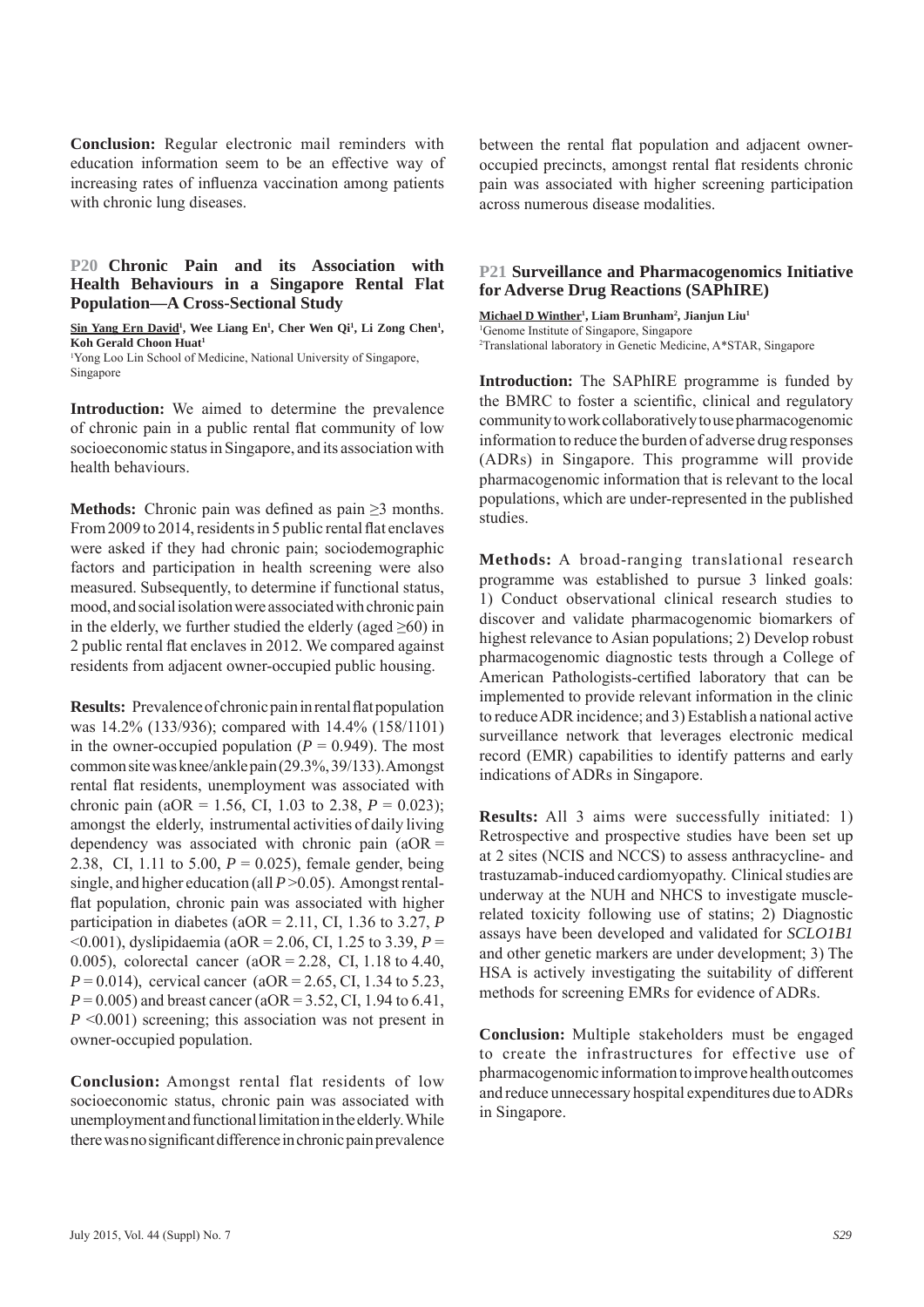#### **P22 Perspectives of Singaporean Caregivers of Patients with Dementia (PWD) towards Lasting Power of Attorney (LPA) and Mental Capacity Act (MCA)**

**Dennis Chuen Chai Seow1 , Nicole Jia Jing Lin2 , Hua Meiting2** <sup>1</sup>Department of Geriatric Medicine, Singapore General Hospital, Singapore 2 Yong Loo Lin School of Medicine, National University of Singapore, Singapore

**Introduction:** Our study aims to 1) assess LPA awareness amongst Singaporean caregivers of PWD, 2) their likelihood of appointing LPA, 3) examine correlation between dementia severity of PWD and caregiver's decision to appoint LPA, and 4) discover enablers and barriers towards LPA appointment. We hypothesised that LPA awareness would be poor but being caregivers would increase participant's likelihood of appointing LPA.

**Methods:** Caregivers were recruited via convenience sampling from PWD followed-up at Singapore General Hospital. A cross-sectional, interviewer-administered questionnaire-based survey was conducted. Univariate analysis was performed using SPSS. Chi-square and nonparametric tests were used to obtain *P* values for categorical and continuous variables respectively. *P* value <0.05 was considered statistically significant.

**Results:** A total of 51.3% of participants were aware of LPA. Of these, 11.5% had appointed LPA. Factors affecting awareness include educational level  $(P = 0.002)$ , socioeconomic status ( $P = 0.028$ ), living arrangement with PWD ( $P = 0.042$ ) and information source ( $P \le 0.001$ ). Factors affecting willingness of LPA appointment include educational level  $(P = 0.031)$  and contact time with PWD  $(P = 0.018)$ . Caregiver personal beliefs are significant enablers or barriers towards LPA appointment  $(P<0.001)$ . Presence of the following beliefs was an enabler, absence was a barrier: 1) necessity to make plans in case of future mental incapacity, 2) fear of burdening their family, 3) unconfident of family making the right decision for them, and 4) willingness to consider the possibility of losing mental capacity.

**Conclusion:** LPA awareness is suboptimal. People with lower educational level and socioeconomic status should be targeted through educational media. Ingrained personal beliefs—strong barriers to LPA appointment—should also be addressed.

#### **P23 Prevalence of Mental Health Disorders amongst Alzheimer's Disease Caregivers**

Adnaan Bin Sallim<sup>1</sup>, Andrew Arjun Sayampanathan<sup>1</sup>, Amit Cutilan<sup>1</sup>, **Roger Chun Man Ho2**

1 Yong Loo Lin School of Medicine, National University of Singapore, Singapore 2 Department of Psychological Medicine, National University Hospital,

Singapore

**Introduction:** It remains unclear as to the overall prevalence of mental health disorders amongst caregivers of Alzheimer's disease (AD) patients. This meta-analysis aims to evaluate the prevalence of various mental health disorders among caregivers of AD patients globally and to determine factors which predisposed to development of the aforementioned, namely gender of caregiver, gender of patient and caregiver-patient relationship.

**Methods:** A total of 18 studies were eligible for systematic review with a total of 5 studies eligible for meta-analysis. A meta-analysis of published work was performed using the random effect model. Data analysis was done with RevMan 5.3. A total of 10,825 caregivers were assessed.

**Results:** The aggregate prevalence of depression amongst caregivers was 34%, anxiety at 43.62% and use of psychotropic drugs at 27.16%. There was insufficient data to accurately calculate any other associated mental health disorders. Meta-analysis revealed the odds ratio of prevalence of depression was significantly 1.53 times higher in female caregivers (95% CI, 1.29 to 1.83;  $I^2 = 7\%$ ;  $z = 4.78$ ,  $P \le 0.001$ ), caregivers to female care recipients were 0.54 times less likely to develop depression than those with male care recipients (95% CI, 0.48 to 0.60;  $I^2$  $= 40\%$ ;  $Z = 10.86$ ;  $P \le 0.001$ ) and spousal caregivers were 2.51 times more likely to develop depression than nonspousal caregivers (95% CI, 1.68 to 3.76;  $I^2 = 55\%$ ; Z = 4.49; *P* <0.001).

**Conclusion:** Allied healthcare professionals should constantly monitor caregivers for symptoms of psychiatric disorders, particularly depression, and provide appropriate intervention. In particular, greater attention should be given to female caregivers, caregivers to male care recipients and spousal caregivers.

#### **P24 Residential Mobility in Public Rental Flat Estates in Singapore and its Association with Health Behaviours at Baseline and Follow-up**

Li Zong Chen<sup>1</sup>, Wee Liang En<sup>1</sup>, Sin Yang Ern David<sup>1</sup>, Cher Wen Qi<sup>1</sup>, **Koh Choon Huat Gerald1**

1 Yong Loo Lin School of Medicine, National University of Singapore, Singapore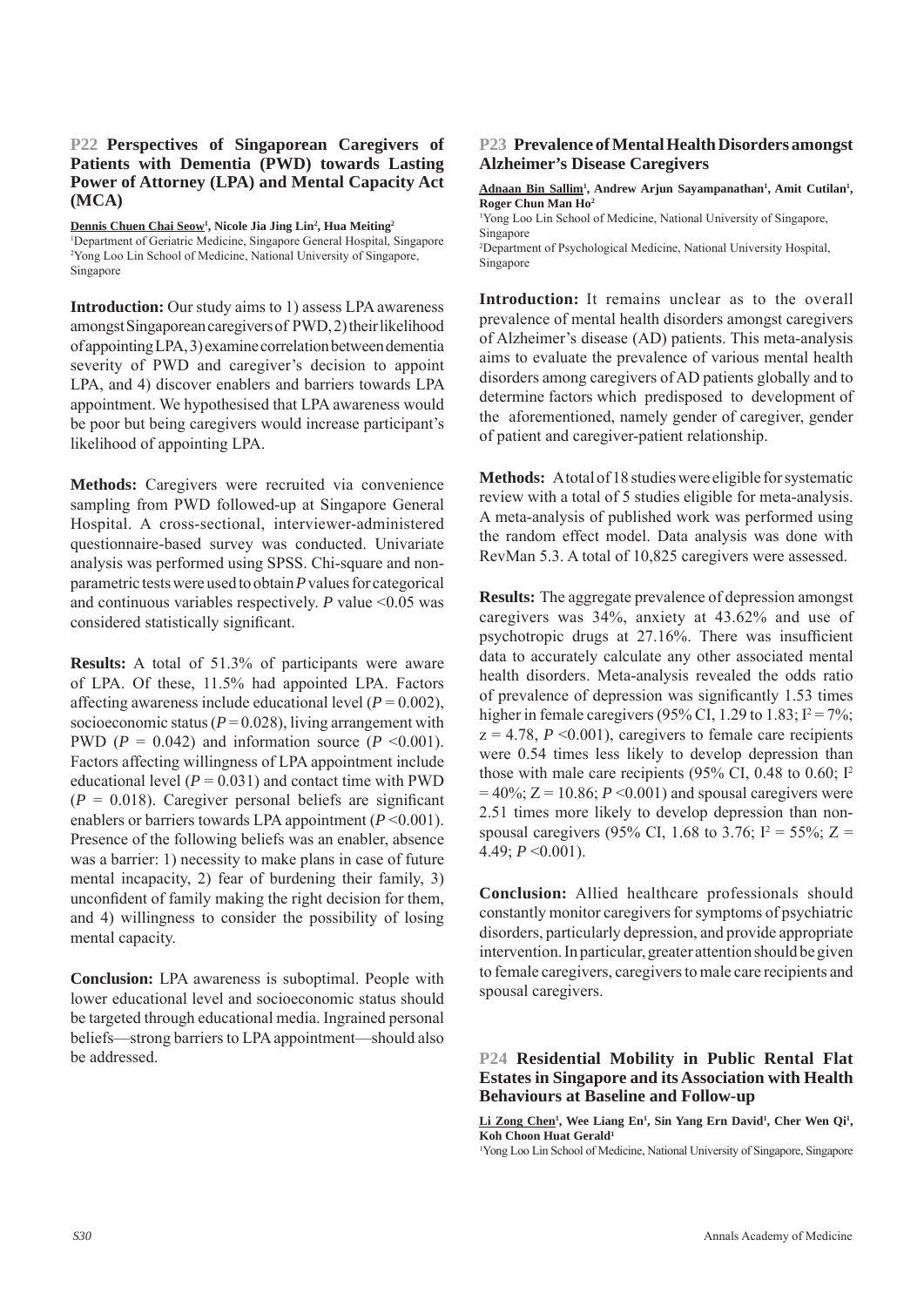**Introduction:** We sought to determine if length of stay in public rental flat enclaves was associated with health behaviours, health screening participation and hypertension management.

**Methods:** From 2008 to 2012, we recruited residents from 3 public rental flat enclaves; at baseline, assessing for a) health behaviours; b) health screening participation; c) hypertension management. Follow-up visits were made 1 year later to determine if residents were still residing in these enclaves. Finally, in 2013 to 2014, we visited 2 of the enclaves to compare health behaviours in those who stayed ≥1 year in the community, with residents who newly moved into the community in 2013 to 2014.

**Results:** Half the residents (51.5%, 345/670) recruited at baseline went on to stay  $\geq 1$  year. Site, year (all  $P \leq 0.05$ ), older age (aOR = 1.66, CI, 1.03 to 2.65, *P* = 0.036), diabetes  $(aOR = 1.78, CI, 1.14$  to 2.78,  $P = 0.011$ ), overweight  $(aOR = 1.55, CI, 1.03$  to 2.32,  $P = 0.034$ ) and exercising infrequently (aOR = 2.32, CI, 1.59 to 3.45, *P* <0.001) were all associated with staying  $\geq 1$  year. There was no association between health screening/hypertension management and staying  $\geq 1$  year, at baseline. On follow-up in 2013 to 2014, compared to new residents ( $n = 127$ ), residents who had already stayed >1 year tended to be older  $(aOR = 3.08, CI,$ 1.78 to 5.32, *P* <0.001) and diabetic (aOR = 1.85, CI, 1.26 to 2.58,  $P = 0.013$ ) but exercised more regularly (aOR = 1.42, CI, 1.06 to 2.94, *P* = 0.034) and have controlled blood pressure (aOR = 5.26, CI, 1.39 to 20,  $P = 0.014$ ).

**Conclusion:** In this rental flat population of low socioeconomic status, while at baseline poorer health status was associated with going on to stay  $\geq 1$  year in the community, on follow-up, residents who stayed  $\geq 1$  year had better blood pressure control and exercised more compared to new entrants into the community. While poorer health reduces residential mobility, perhaps longer duration of residence in these enclaves encourages healthier behaviours by providing sustained exposure to interventions targeted at these communities.

#### **P25 Analysis of Pharmacological Blue Letter Suggestions Made by the Department of Palliative Medicine**

**Wong Jia Hao Max1 , Lee Ern Jie Abigail1 , Neo Hui Min Shaina1 , Grace Yang2**

1 Yong Loo Lin School of Medicine, National University of Singapore, Singapore

2 Department of Palliative Medicine, National Cancer Centre Singapore, Singapore

**Introduction:** The Division of Palliative Medicine (DPM) at National Cancer Centre (NCC) provides a consultation service to the Singapore General Hospital (SGH). Primary teams at SGH make a referral to DPM if they require a palliative review for their patients. The DPM team then assesses the patient and makes recommendations regarding their management. The primary team decides which suggestions to take up. We aim to find out the proportion of pharmacological suggestions made by DPM that were taken up by the referring team and the types of suggestions not taken up.

**Methods:** A retrospective study of the blue letter referrals to the NCC DPM consultation team from January 2015 to March 2015 was done. The pharmacological suggestions made were compared against the medication and investigation orders entered into Citrix.

**Results:** A total of 400 referrals were reviewed, with 1945 pharmacological suggestions made, of which 144 suggestions were 'keep in view' and excluded from the analysis. Out of the 1801 suggestions analysed, 1619 (89.89%) were taken up. Of the 182 (10.11%) that were not taken up, 133 (7.38%) were omitted and 49 (2.72%) were ordered with modifications. Out of the 182 suggestions not taken up, suggestions pertaining to oral and skin care were the most common  $(28; 21$  omitted, 7 modified), followed by analgesia  $(26; 14$  omitted, 12 modified), laxatives  $(22;$ 10 omitted, 12 modified), anxiolytics (15; 14 omitted, 1 modified) and investigations (15; 15 omitted).

**Conclusion:** Most of the pharmacological suggestions made by the DPM were acted upon by the primary teams, showing that the palliative input is well received.

#### **P26 Mental Health Issues amongst Medical Students in Asia—A Systematic Review**

Amit Cuttilan<sup>1</sup>, Andrew Sayampanathan<sup>1</sup>, Roger Ho Chun Man<sup>2</sup> 1 Yong Loo Lin School of Medicine, National University of Singapore, Singapore

2 Department of Psychological Medicine, National University Hospital, Singapore

**Introduction:** Studies have shown that the stress experienced by medical students is far greater than that experienced by other university students. In this study, we aim to understand the consequent mental health issues that are experienced by medical students, particularly in Asia, via a systematic review of the current literature.

**Methods:** Initial searches on MEDLINE, Embase and SpringerLink came up with a total of 1440 articles. Studies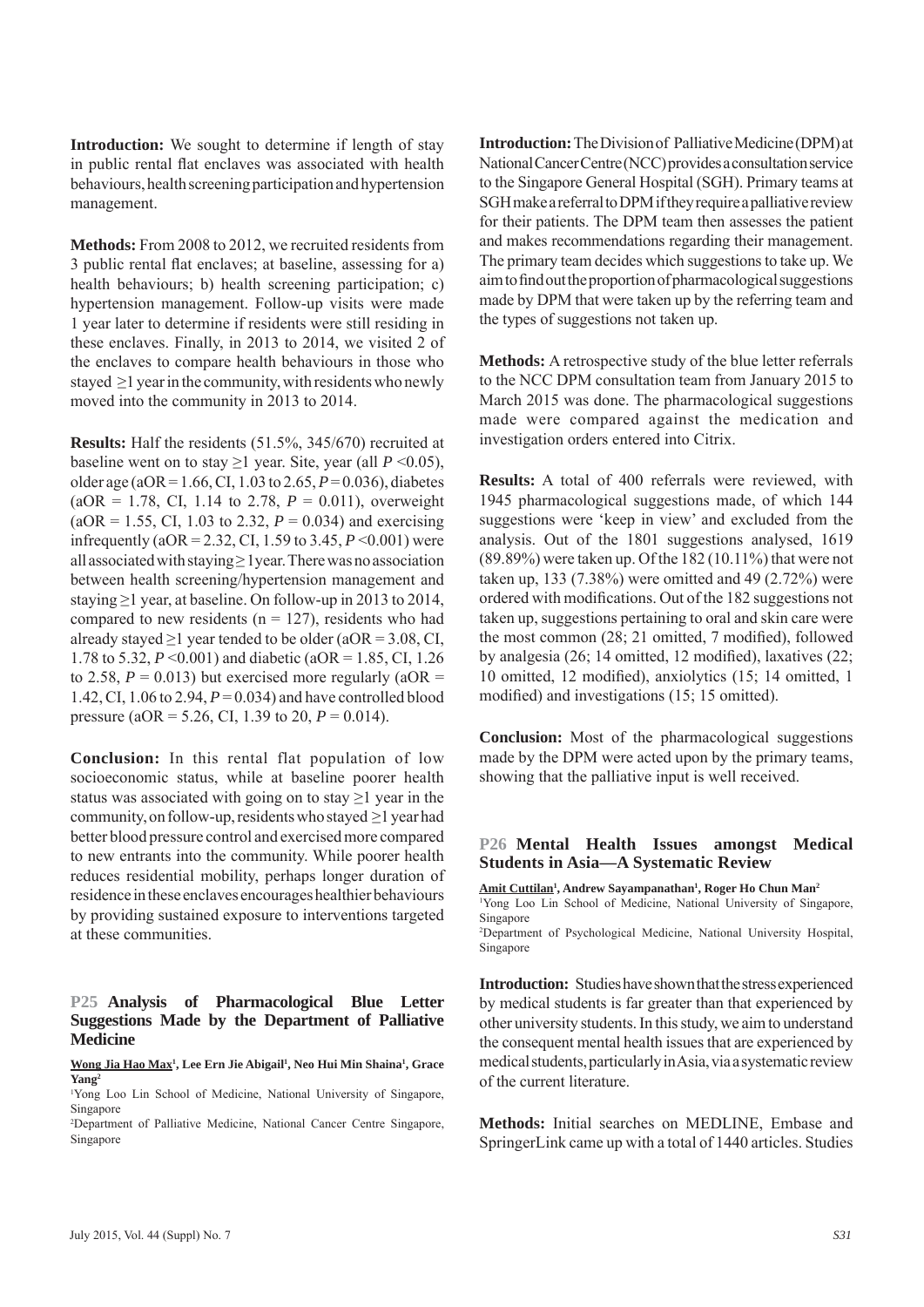not focusing on medical students alone, not mentioning mental health issues or not containing prevalence values were excluded.

**Results:** We included 27 articles in our analysis. Anxiety disorders had a prevalence of 7.04% (100/1420). Depression was prevalent in 11% (1115/10147) of students. A total of 12.9% (54/420) and 12.9% (41/319) of male and female medical students respectively were screened for depression. Preclinical students were also 1.63 times more likely to be depressed compared to clinical students, with 98% (48/49) preclinical students having screened for depression, compared to 60% (27/45) clinical students. Home staying medical students are 1.33 times more likely to be depressed compared to hostel dwellers, with 12.1% (29/239) of home stayers being depressed compared to 9.2% (37/402) of hostel dwellers. Mental health issues are more prevalent in certain subpopulations of medical students. Our data revealed that preclinical and home staying students can be more susceptible to depression.

**Conclusion:** Mental health issues affect a significant proportion of medical students. More research should be done regarding this issue. With such information, it is hoped that appropriate interventions can be designed to improve the mental health of medical students.

#### **P27 High-Sensitivity Troponin T Reference Intervals for Men and Women are Different**

Aw Tar Choon<sup>1</sup>, Phua Soon Kieng<sup>1</sup>, Kho Phoebe Melody Tan<sup>2</sup>, Lam **Choong Weng3 , Wong Moh Sim4** 1 Department of Laboratory Medicine, Changi Hospital, Singapore 2 Setsco Clinical Laboratory, Singapore

3 Alexandra Hospital, Singapore

**Introduction:** Previously, we verified that the vendor's 99th percentile upper reference limit (99PURL) for the high-sensitivity cardiac troponin T (hs-cTnT) assay was 15 ng/L. Recent guidelines recommend deriving the 99PURL from a large pool of reference subjects and to incorporate effects of gender.

**Methods:** We thus studied the serum hs-cTnT in 1086 (543 men) apparently healthy subjects aged 40 to 65 (mean 52.2  $\pm$  7.24) with no history of diabetes, hypertension, heart, lung, or renal disease. There were at least 100 subjects in each 5-year age group. Statistical analyses were performed on MedCalc 15.0 software (Mariakerke, Belgium). The hs-cTnT assay has a limit of detection (LoD) of 5 ng/L.

**Results:** Hs-cTnT concentrations (range, <3 ng/L to 34 ng/L) were detectable (>assay LoD) in 60 % of participants,

and higher in men and individuals >55 years. Notably, 81.9% of females had undetectable hs- $cTnT$  (<assay LoD) in contrast to 39.26% for men. The proportion of subjects with detectable hs-cTnT is greater in those over 55 years than younger subjects—30.3% and 11% in women, 71% and 54.8% in men, respectively. All subjects, male, and female 99PURL (90% CI) were 17 (14 to 19), 18.6 (17 to 25) and 12 (11 to 17) ng/L, respectively.

**Conclusion:** This is the first large scale hs-cTnT reference range study in Asia. We confirm that men in Singapore also have higher hs-cTnT than women and hence, different 99PURL. Should we begin to consider gender specific decision limits for hs-cTnT as we have for CK and CK-MB given that the male 99PURL is 55% higher than that for women?

#### **P28 The Connecting Link: How Family Physicians can Contribute to Integrated Care for Patients with Multiple Comorbidities**

**Jessica H Tang<sup>1</sup>, Sheena Han<sup>1</sup>, Grace HN Ong<sup>1</sup>, Tat Yean Tham<sup>2</sup>, Boon Yeow Tan3** 1 National University Hospital, Singapore 2 Frontier Family Medicine Clinic, Singapore 3 St Luke's Hospital, Singapore

**Introduction:** The current subspecialised and fragmented healthcare for our ageing population has resulted in patients with multiple comorbid states having multiple specialist follow-up appointments. Family physicians can play a larger role in integrating care and ensuring a better continuity of care for patients.

**Methods:** We describe 3 interventions put in place by National University Hospital (NUH), Frontier Family Medicine Clinic and St Luke's Community Hospital (SLH) to bring about better integration of clinical care for patients. Each is accompanied by a case study illustrating its utility.

**Results:** Hospitalisation Triggers. A trigger system informs NUH Family Medicine residents of patients admitted to NUH whom they had previously seen in the primary care setting. Residents are encouraged to visit, follow-up and follow through, thereby promoting a culture of better handovers of care. Shared Electronic Medical Records. Under the shared computer system (CPSS2), Frontier family physicians are able to view entries made by NUH specialists, and vice versa. This not only eliminates uncertainties in management, but also promotes better communication among healthcare providers who practise in different sites. Outpatient Risk Stratification. Stable SLH patients with multiple specialist appointments at NUH are identified and

<sup>4</sup> Khoo Teck Puat Hospital, Singapore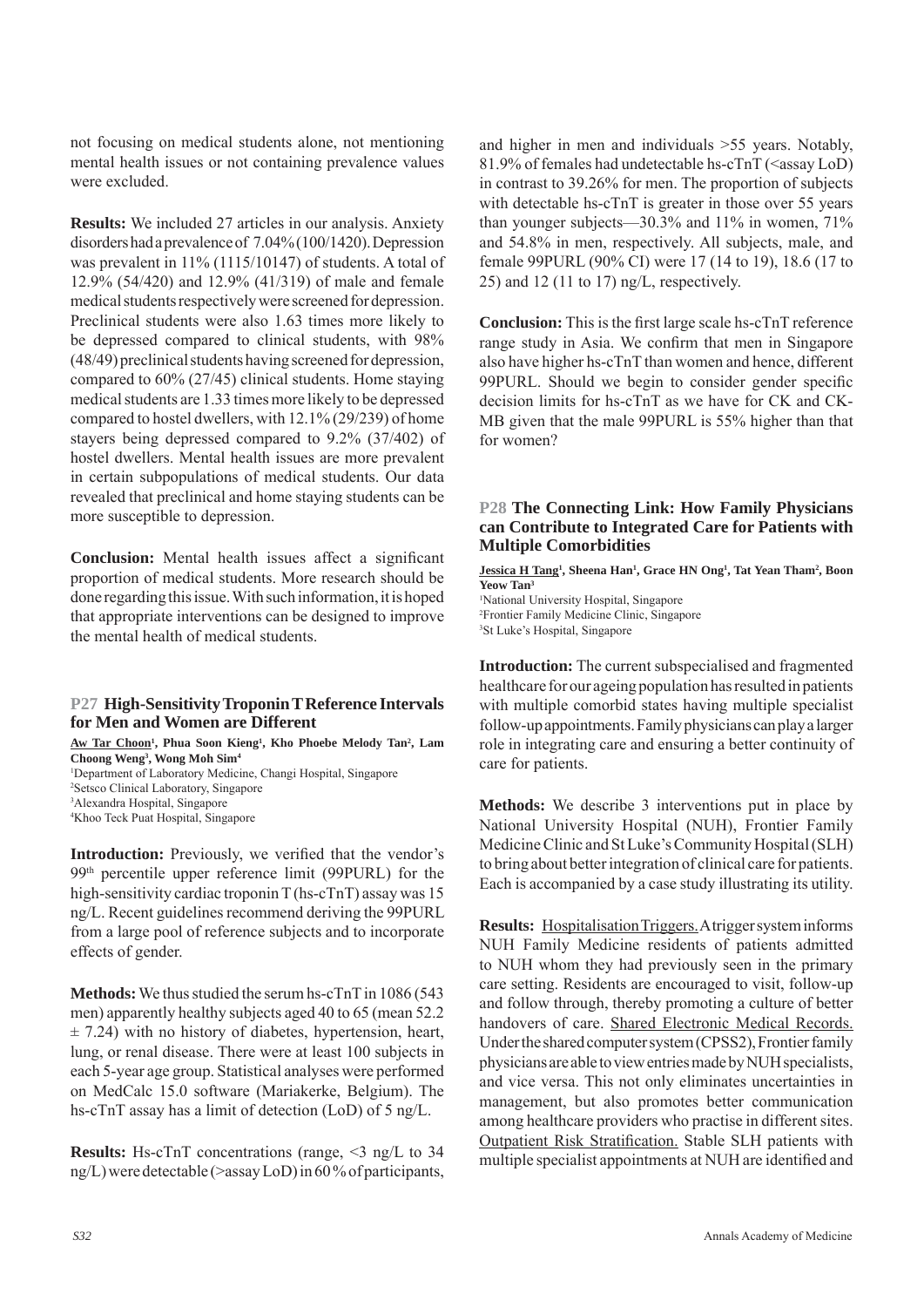enrolled into a programme designed to further consolidate care in the community outpatient clinics. This is through actively seeking specialists' concordance for rightsiting to the above clinics when subspecialty care is no longer needed.

**Conclusion:** There remains much room for improvement in the area of patient care integration. Current initiatives offer promising solutions, and physicians should continue to innovate and advance these endeavours.

#### **P29 Reduced Incidence of** *Staphylococcus Aureus*  **Bloodstream Infections may have Resulted from Improved Infection Control in Patients with Chronic Kidney Disease: Observations from a Prospective Cohort Study**

**Yeung Lok Kin Wesley1 , Anupama Vasudevan2 , Prabha Parasathy2 , Isaac**  Low<sup>2</sup>, Dale Fisher<sup>2</sup>, Paul Anantharajah Tambyah<sup>2</sup>

1 Yong Loo Lin School of Medicine, National University of Singapore, Singapore

2 Division of Infectious Diseases, National University Hospital, Singapore

**Introduction:** Chronic kidney disease (CKD) is a prevalent disease in Singapore and an important risk factor for *Staphylococcus aureus* bloodstream infections (SAB). We report an analysis of trends of CO-SAB over a 7-year period in a large teaching hospital in Singapore and compare differences in incidence between patients with or without CKD.

Methods: All laboratory-confirmed SAB cases at the National University Hospital, a 1000 bed teaching hospital were prospectively classified into hospital-onset and community-onset based on United States Centers for Disease Control and Prevention (CDC) definitions. CKD was defined using standard criteria. Mean incidence per month were modeled as a time-series using Poisson generalised additive mixed models with an additional seasonality term and autocorrelation at a lag of 1 month.

**Results:** Between October 2007 and March 2014, there were 416 cases of community-onset CO-SAB over 37,2890 admissions. Cases among patients with CKD accounted for 152 episodes (36.5%) while there were 264 episodes in patients without CKD (63.5%). There was a sustained decrease in incidence of CO-SAB overall and the decrease in incidence in patients with CKD could account for almost all of the decrease in overall incidence of CO-SAB. The data are shown graphically.

**Conclusion:** There was a decrease in incidence of CO-SAB from October 2007 to March 2014. Efforts to reduce infections in patients with CKD may have contributed to this temporal trend and further detailed analyses are warranted.

#### **P30 Successful Therapeutic Intervention of Cervical Spondylosis with Hyaluronic Acid Facet Joint Injection—A First Report of 3 Patients**

 $\frac{Y}{1}$ **M Kam Hon**<sup>1</sup>, Teo N<sup>1</sup>, Peh W<sup>1</sup>, Nava IMK<sup>1</sup>

1 El Shaddai Arthritis & Rheumatism Specialist Medical Centre, Singapore

**Introduction:** Chronic recurrent neck pain affects up to 15% of the adult population with up to 67% of them due to cervical facet joint disease. Various therapies including physiotherapy, NSAIDs, muscle relaxant, and medial branch block of facet joints with steroids have been reported with limited success. We report the first 3 cases of successful therapeutic intervention of cervical spondylosis with hyaluronic acid (HA) facet joint injections.

**Methods:** From our clinical records of patients who had underwent CT-guided HA facet joint injection of the spine, 3 patients who had symptomatic cervical spondylosis were identified. The 3 patients underwent CT-guided injection of the cervical facet joints with 1 mL of Marcaine followed by 1 mL of HA injection.

**Results:** Three patients (2 male, 1 female) were identified. Age range: 58 to 78 years old. Cervical symptoms: 2 had neck ache and crepitus, and 1 had recurrent neck pain. Duration of symptoms were 2 months to 3 years. Cervical spine x-ray showed C5/C6 spondylosis in 2 patients and C5/6 and C6/7 spondylosis in 1 patient. Two patients had 1 mL of Hylan GF-20 (Synvisc) into both C5/C6 facet joints, while 1 had 1 mL of sodium hyaluronate (Arthrum H 2%) injected into bilateral C5/6 and C6/7 facet joints. No complications were encountered; 80 to 100 % resolution of symptoms, up to 2.5 years follow-up.

**Conclusion:** CT-guided cervical facet joint injection with HA is a safe and successful therapeutic intervention for symptomatic cervical spondylosis. Long-term remission is achievable with this innovative new therapeutic approach and more patients can benefit from this form of treatment.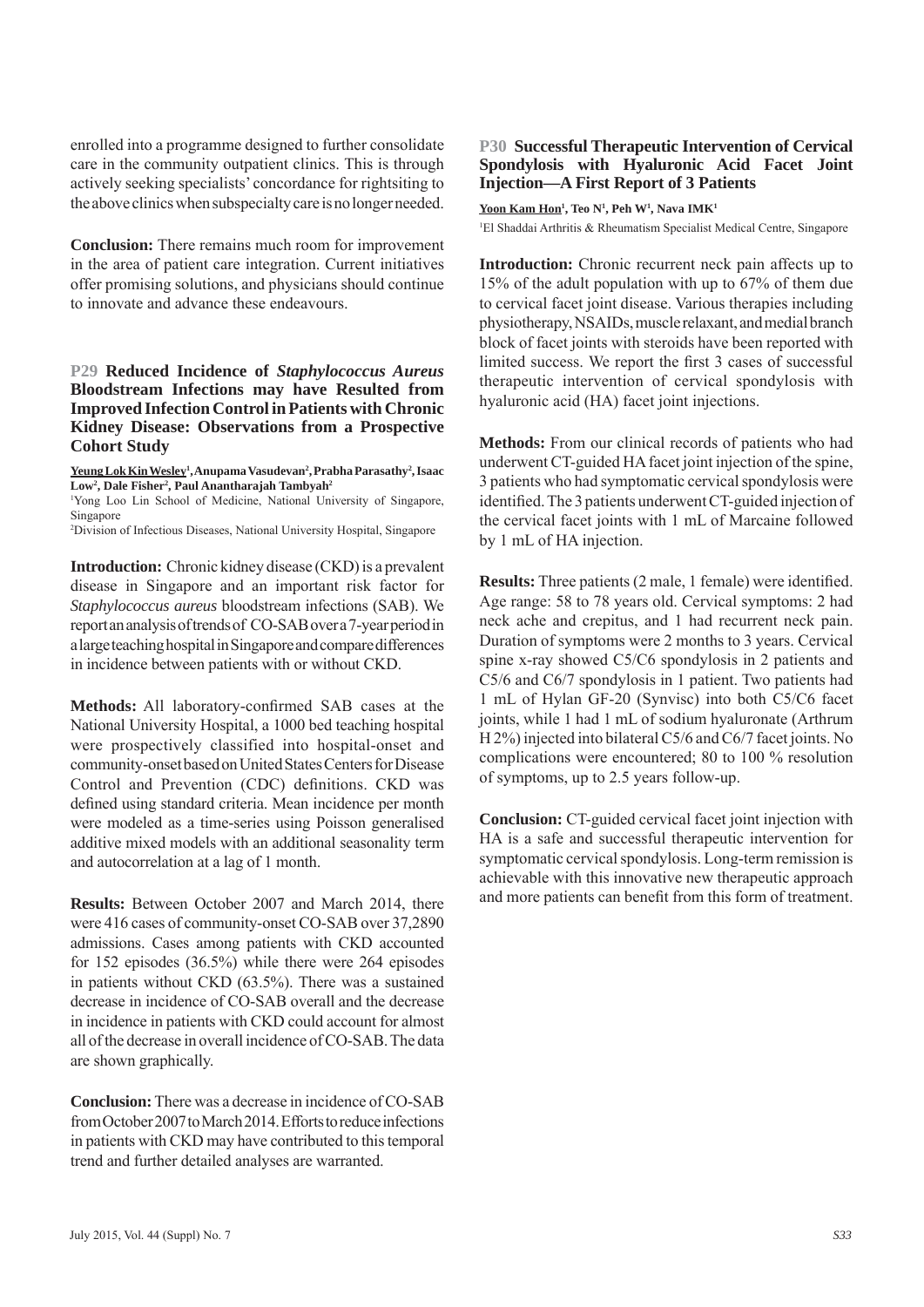#### **Y1 Long-Term Prognosis in Patients with Diabetes Mellitus after Coronary Artery Bypass Grafting: A Propensity-Matched Study**

**Philip Pang YK1** 1 National Heart Centre, Singapore

**Introduction:** The study aimed to determine the impact of diabetes mellitus (DM) on long-term survival after coronary artery bypass grafting (CABG) in patients with multivessel coronary artery disease.

**Methods:** A retrospective review was conducted for 5720 consecutive patients who underwent isolated first CABG between 1982 and 1999. Outcomes were reviewed to include in-hospital mortality and long-term survival. Mean follow-up was  $13.0 \pm 5.8$  years. To obtain comparable subgroups, 561 diabetic patients were matched with 561 non-diabetic controls based on estimated propensity scores.

**Results:** Mean age was  $59.3 \pm 9.1$  years with 4373 (76.5%) males. Amongst 5720 patients, 1977 (34.6%) had DM. Hypertension and dyslipidaemia were the most common cardiovascular comorbidities, present in 2920 (51.0%) and 2664 patients (46.6%) respectively. Emergency surgery was performed in 563 patients (9.8%). In-patient mortality occurred in 115 patients (2.0%), 48 (2.4%) in the DM group and  $67$  (1.8%) in the non-DM group,  $(P = 0.102)$ . In the unmatched cohort, overall 20-year survival rates were  $30.9 \pm 1.6\%$  in diabetics and  $49.2 \pm 1.0\%$  in non-diabetics (*P* <0.001). Freedom from cardiovascular mortality at 20 years was  $56.0 \pm 2.0\%$  in diabetics and  $68.4 \pm 1.0\%$ in non-diabetics  $(P \le 0.001)$ . In the propensity-matched group, overall 20-year survival rates were  $35.4 \pm 2.5\%$ in diabetics and  $48.9 \pm 2.9\%$  in non-diabetics ( $P \le 0.001$ ). Freedom from cardiac mortality at 20 years was  $57.8 \pm$ 3.0% in diabetics and  $70.2 \pm 2.9$ % in non-diabetics ( $P =$ 0.001). Multivariable Cox regression analysis identified age [hazard ratio (HR) 1.03/year], female gender (HR 1.43), DM (HR 1.51), previous myocardial infarction (HR 1.54) and LVEF <35% (HR 2.60) as independent factors influencing long-term cardiac mortality.

**Conclusion:** Despite low operative mortality, long-term survival and freedom from cardiac death are significantly lower in patients with DM compared to non-diabetics. Aggressive treatment of DM, cardiovascular comorbidities and smoking cessation are essential to improve long-term survival in diabetic patients.

#### **Y2 Surgical Fixation of Radial Head Fractures Using Cannulated Headless Compression Screws. Treatment Protocol and Outcomes in a Prospective Case Series**

**Wu Pang Hung1 , Tan DMK, Chee YH** <sup>1</sup>National University Hospital, Singapore

**Introduction:** Screw fixation has been a popular method of operative treatment of simple Mason II radial head fractures, while plate fixation and arthroplasty are more often used in complex Mason III and IV radial head fractures. The purpose of this study is to determine the effectiveness of using a uniform technique of headless compression screw fixation in simple, isolated Mason II to complex Mason III and IV radial head fractures in terms of functional outcome, treatment efficiency and assessment of complications with the procedure.

**Methods:** A prospective evaluation of a surgical technique was conducted on 31 adult patients with closed, nonpathological Mason II, III and IV radial head fractures sustained due to trauma. All patients included underwent fixation with either  $2$  or  $3$   $2.0$  to  $2.5$  mm cannulated headless compression screws (SBi Autofix Morrisville PA). During analysis of results, patients were divided into simple Mason II fracture group and complex Mason III-IV fracture group; and operative time, time to discharge and radiological union were used as parameters for assessment of clinical outcome while Mayo Elbow Performance score, range of motion and complications were used to assess functional outcomes.

**Results:** Twelve cases of 2 parts simple Mason Type II fractures, 13 Mason III and 6 Mason IV fractures were identified under the Mason-Johnston classification. The mean age is comparable between the simple Mason II fracture group of 38 years (21-77) and 40 years (24-77) in the complex Mason III and IV fracture group. Both groups had comparable days to union, mean hospital stay and operative time. Mean Mayo elbow score was 97 (80-100), with 10 excellent and 2 good outcomes, in simple fracture group while mean Mayo elbow score in the complex fracture group was 89 (75-100), with 7 excellent and 12 good outcomes,  $P = 0.035$ . Complication rates were also comparable in both groups with 1 case of heterotopic ossification in the simple group and 2 cases of implant loosening that required implant removal and 1 lateral sided elbow pain which resolved with conservative management. All fractures united in our series. Range of motion mean for simple Mason II fracture group is 133+/-17.0 degrees for flexion-extension arc,  $85+/5$  degrees in pronation and supination as compared to complex group with 120+/-20 degrees flexion-extension arc,  $69+/-10$  degrees in pronation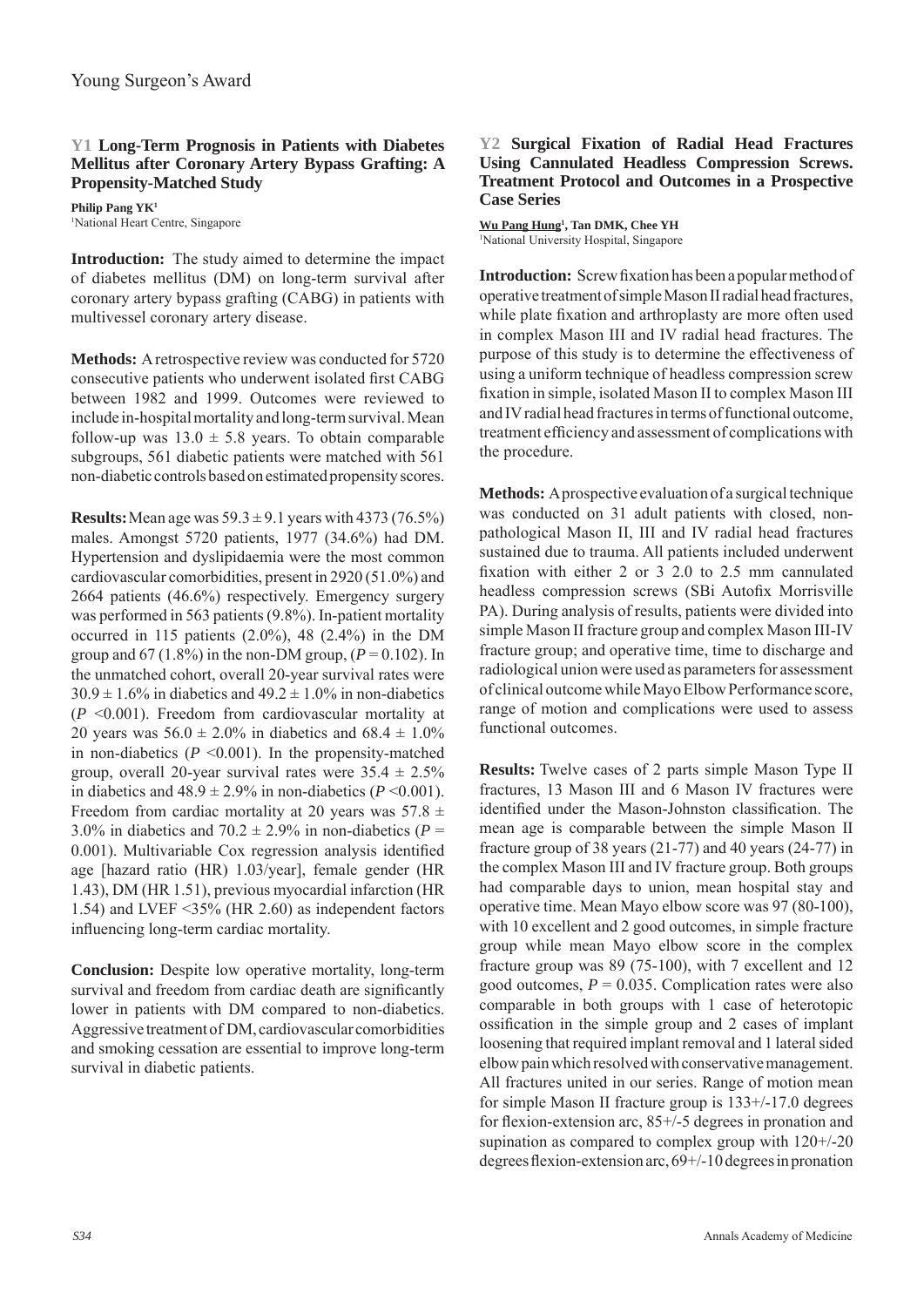and 70+/- 8 degrees in supination,  $P = 0.068$ .

**Conclusion:** Overall, clinical and functional outcomes of this technique are satisfactory in both simple and complex fractures with simple Mason II fracture group doing better than complex 3 parts Mason III and IV fractures in terms of Mayo elbow score and range of motion. Screw fixation also gives added advantage of less periosteal stripping and less impingement compared to other fixation methods, and allows for flexible fixation in constrained areas. Headless compression screw fixation can be considered as a method of fracture fixation in simple and complex 3 parts radial head fractures.

#### **Y3 Is Intraoperative Local Vancomycin Powder the Answer to Surgical Site Infections in Spine Surgery?**

Dennis Hey Hwee Weng<sup>1</sup>, Desmond Thiam Wei<sup>2</sup>, Joseph Thambiah Shantakumar<sup>1</sup>, Naresh Kumar<sup>1</sup>, Lau Leok Lim<sup>1</sup>, Gabriel Liu Ka Po<sup>1</sup>, **Wong Hee Kit1**

1 Department of Orthopaedic Surgery, National University Hospital, Singapore 2 Yong Loo Lin School of Medicine, National University of Singapore, Singapore

**Introduction:** Surgical site infection (SSI) after spine surgery is a dreaded complication associated with increased morbidity and mortality. Prophylactic intraoperative local vancomycin powder to the wound has been recently adopted as a strategy to reduce SSI but results have been variable. The primary objective is to compare the rate of SSI between the treatment (vancomycin) and the control group (no vancomycin) in patients undergoing instrumented spine surgery.

**Methods:** This is a retrospective cohort comparative study of all patients who underwent instrumented spine surgery at a single institution. All patients received identical standard operative and postoperative care procedures based on protocolised department guidelines. Patient characteristics, diagnosis, surgical details and outcome parameters were compared using chi-square and t-tests. Multivariable logistic regression analysis was used to compare the rates of SSI while adjusting for confounders.

**Results:** In this study, there were 117 (30%) patients in the treatment group and 272 (70%) patients in the control group. The overall rate of SSI was 4.7% with a decrease in infection rate found in the treatment group (0.8% vs 6.3%). This was statistically significant ( $P = 0.049$ ) with an odds ratio of 0.13 (95% CI, 0.02 to 0.99). The treatment group had a significant shorter onset of infection (5.5 vs 16.7 days; *P* <0.001) and shorter duration of infection (8.5 vs 26.8 days;  $P \le 0.001$ ). The most common causative organism was *Pseudomonas aeruginosa* (28%). Smoking, patient diagnosis, surgical approach and intra-operative blood loss remained as significant risk factors for SSI after multivariable analysis.

**Conclusion:** Prophylactic intraoperative local vancomycin powder reduces the risk and morbidity of SSI in patients undergoing instrumented spine surgery. Common organisms identified allow better selection of empirical antibiotics when treating these infections. Future prospective randomised controlled trials in larger populations involving other spine surgeries with a long-term follow-up duration are recommended.

#### **Y4 A Primary Asian Perspective of Short-Term Results for Drug Eluting Balloon Angioplasty for Critical Limb Ischaemia**

**Ramesh Wijaya1** 1 Changi General Hospital, Singapore

**Introduction:** Restenosis remains an obstacle to successful treatment of peripheral artery disease, especially in infrapopliteal arteries. Drug-eluting balloon (DEB) angioplasty is a novel endovascular technique aiming to improve patency rates for treatment of critical limb ischaemia (CLI). This study aims to evaluate the early outcomes of DEB angioplasty in treatment of CLI in Asians.

**Methods:** We reviewed our registry data of 22 patients with 24 lesions treated with DEB, in the 1-year period from August 2010 to August 2011. Clinical evaluation and imaging with duplex ultrasound was performed 3 months after the procedure. Restenosis rate, change in Rutherford class, clinical patency rate, and major adverse events (defined as death, target limb amputation, and clinically driven target lesion revascularisation) were evaluated as study endpoints.

**Results:** Eighteen patients had a minimum follow-up of 3 months, of which 88.9% had at least 2 BTK vessels with >50% stenosis. The average segment treated per vessel was 2.57. In the follow-up period, 2 patients died and 1 required above the knee amputation, hence limb salvage rate was 93.8%, and overall survival rate was 88.9%. Of the remaining 15 patients, 86.7% had no or low-grade stenosis, and restenosis rate was 13.3%. Target lesion re-vascularisation (TLR) rate was 0%, and there was a 93.8% improvement in Rutherford class.

**Conclusion:** This study suggests that DEB is an effective treatment modality with good short-term outcomes, for the multilevel multisegmental CLI in the Asian population.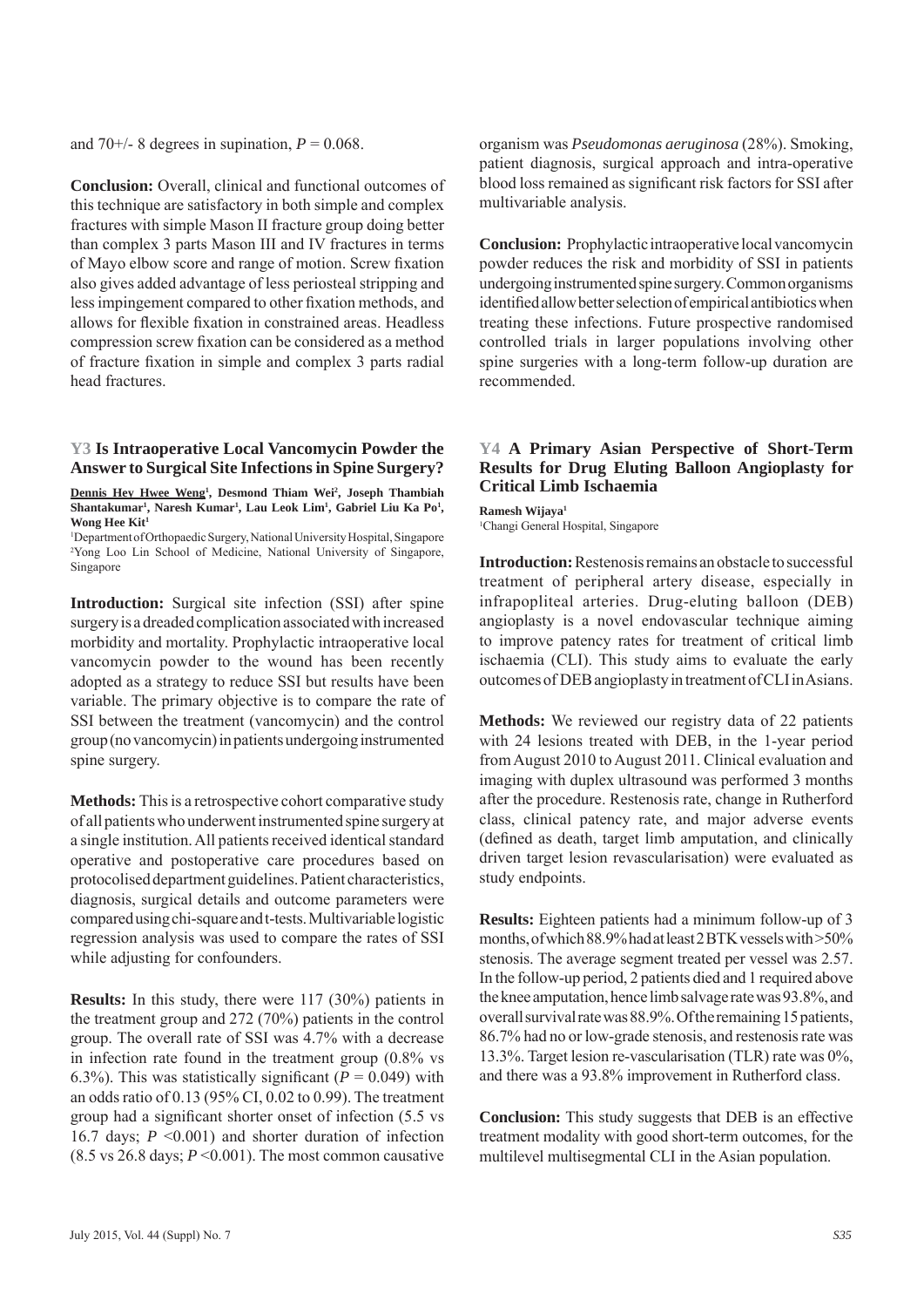#### **Y5 Recurrent Diverticular Bleeding – Inicidence and Role of Elective Surgery for an Uniquely Asian Problem**

**Ramesh Wijaya1** 1 Changi General Hospital, Singapore

**Introduction:** This study aims to establish the recurrence rates of diverticular bleeding, the morbidity rate of emergency and elective surgery and risk factors for recurrent diverticular bleeding. This was done to determine if earlier elective surgery is beneficial in recurrent diverticular bleeding.

**Methods:** Between 2004 to 2008, patients diagnosed with first episode of diverticular bleeding were identified. Fortyfive patients with a second episode of diverticular bleeding formed the study group. National and hospital electronic records were reviewed to gather demographic, clinical and surgical outcome data. Statistical analysis was performed with Statistics Package for Social Sciences (SPSS) 20.0 software.

**Results:** A total of 11.7% (45) of patients with a first episode of diverticular bleeding went on to have a second episode, with  $88.2\%$  (40) of these occurring in the first 2 years. After excluding those who were managed surgically, 45.9% (17) went on to have a third bleed. The morbidity rate in patients requiring emergency surgery after the second and third bleeds was 50% and 66.7% respectively.

**Conclusion:** A total of 45.9% of patients with a second diverticular bleed have another recurrence. In addition, the morbidity rate following emergency surgery appears to be between  $50\%$  to  $66.7\%$ . It may be beneficial to offer patients early elective surgery following a second episode of diverticular bleeding.

#### **Y6 Does Inability to Demonstrate Aetiologic Microorganism in Pyogenic Liver Abscess Result in Adverse Outcomes Compared to** *Klebsiella Pneumonia* **Pyogenic Liver Abscess?**

Wang Oiao<sup>1</sup> 1 National University Hospital, Singapore

**Introduction:** Pyogenic liver abscess (PLA) is a potentially life-threatening infection. Whether inability to demonstrate aetiologic microorganism in pyogenic liver abscess i.e. culture negative pyogenic liver abscess (CNPLA) results in adverse outcomes compared to *Klebsiella pneumonia*  pyogenic liver abscess (KPPLA) was evaluated.

**Methods:** All patients with CNPLA and KPPLA admitted from January 2003 to December 2011 were included in the study. A retrospective review of medical records was performed and demographic, clinical and outcome data were collected.

**Results:** A total of 528 patients were treated as CNPLA or KPPLA over the study period. CNPLA and KPPLA each was diagnosed in 264 patients. CNPLA was more common in the older age group (59.1 vs  $62.2$ ,  $P = 0.029$ ) and presents more commonly with abdominal pain (53% vs 43.2%, *P* = 0.024). Fever (85.2% vs 68.6%, *P* = 0.001) and constitutional symptoms (83% vs  $68.9\%$ ,  $P = 0.001$ ) were more common in KPPLA. KPPLA was associated with thrombocytopenia ( $P = 0.001$ ), elevated creatinine ( $P$  $= 0.002$ ), bilirubin ( $P = 0.001$ ), aspartate aminotransferase (AST)  $(P = 0.025)$ , alanine aminotransferase (ALT)  $(P = 0.025)$ 0.006) and C-reactive protein level (CRP)  $(P = 0.036)$ . CNPLA patients tend to have anaemia  $(P = 0.015)$  and smaller abscess size  $(5.4 \text{ vs } 6.2, P = 0.008)$  and less likely to be treated with percutaneous drainage (34.8% vs 63.6%,  $P = 0.001$ ). There was no difference in hospital stay (15.7) vs  $16.8$ ,  $P = 0.397$ ). No patients required surgical drainage after initiation of medical therapy. Overall 30 day mortality of CNPLA and KPPLA patients  $(14\% \text{ vs } 11\%, P = 0.292)$ was similar.

**Conclusion:** Despite demographic and clinical differences between culture negative and KPPLA, overall outcomes are indifferent.

#### **Y7 Longer Examination Time Improves Detection of Gastric Cancer during Diagnostic Upper Gastrointestinal Endoscopy**

**Teh Jun Liang1** 1 National University Hospital, Singapore

**Introduction:** It is not clear how duration of upper endoscopy affects detection of cancer or premalignant lesions that increase risk for gastric cancer. We investigated whether the length of time spent on esophagogastroduodenoscopy (EGD) examination affects detection of important pathologic features of the stomach.

**Methods:** We collected data from 837 symptomatic patients, during a 3-month period in 2010, who underwent a first diagnostic EGD at a tertiary university hospital in Singapore. Endoscopists were classified based on the mean amount of time it took them to perform a normal EGD examination. We used logistic regression to compare between groups the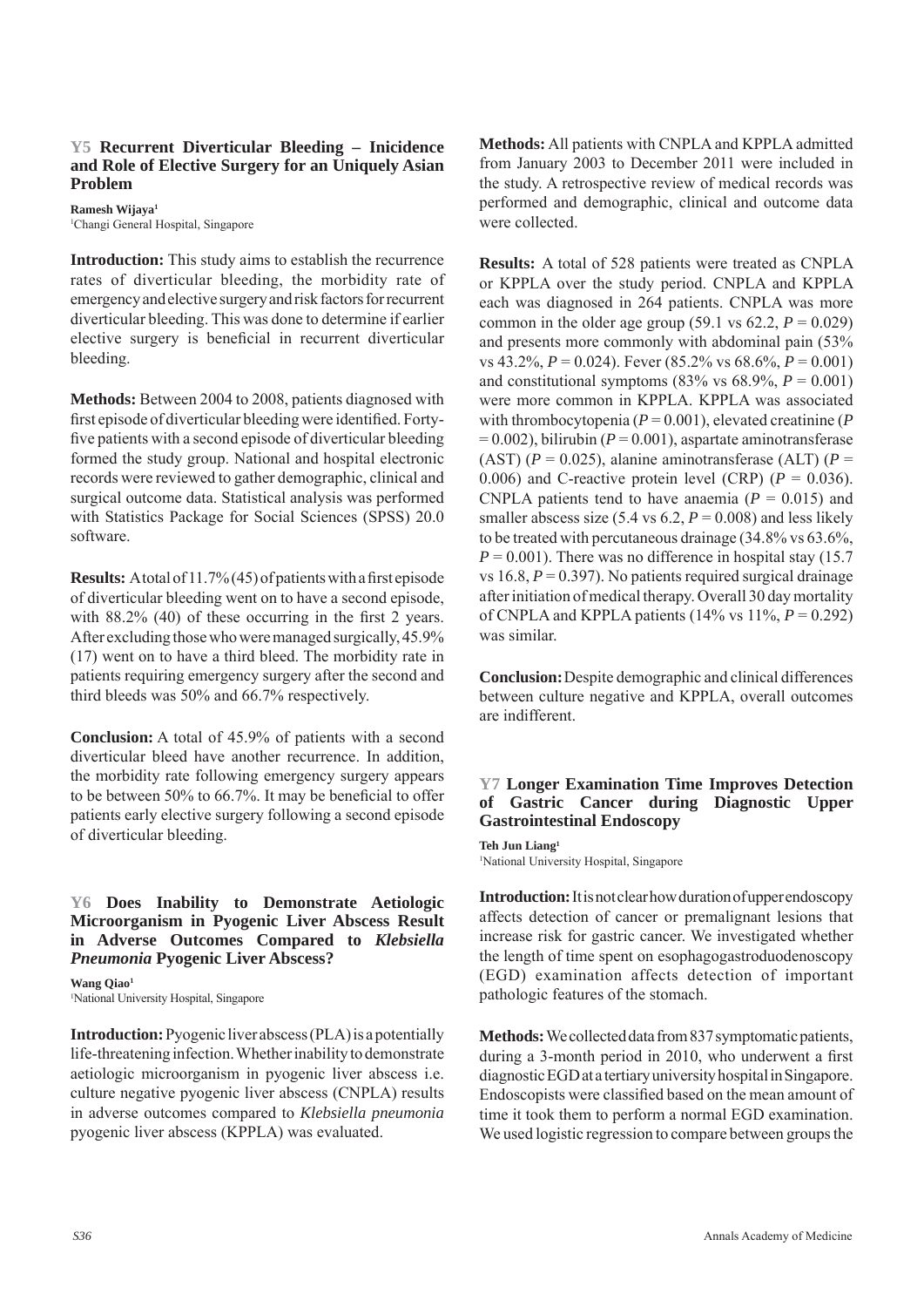numbers of intestinal metaplasia, gastric atrophy, dysplasia, and cancer detected, using histologic analysis of biopsy samples collected during endoscopy as the standard.

**Results:** Of 224 normal endoscopies, the mean duration was 6.6 min (range 2-32 min); when we used 7 minutes as the cutoff, 8 endoscopists were considered to have short mean examination time (mean duration,  $5.5 \pm 2.1$  min; called fast endoscopists) and 8 were considered to have long mean examination times (mean duration,  $8.6 \pm 4.2$ ) min; called slow endoscopists). Eleven cancers and 81 lesions considered to pose risks for cancer were detected in 86 patients; 1.3% were determined to be cancer, 1.0% dysplasia, and 8.7% intestinal metaplasia and/or gastric atrophy. Slow endoscopists were twice as likely to detect high-risk lesions compared to fast endoscopists (odds ratio, 2.50;  $95\%$  confidence interval, 1.52 to 4.12), regardless of whether they were endoscopy staff or trainees. The slow endoscopists also detected 3 fold more neoplastic lesions (cancer or dysplasia; odds ratio, 3.42; 95% confidence interval, 1.25 to 10.38).

**Conclusion:** An endoscopist with mean EGD examination time longer than 7 minutes when performing a normal EGD identifies a greater number of high-risk gastric lesions than a faster counterpart. Examination time may be a useful indicator of quality assessment for upper endoscopy.

#### **Y8 "Start to Finish Transinstitutional Transdisciplinary Care": A Novel Approach Improves Colorectal Surgical Outcomes in Frail Elderly Patients**

**Clement Chia1** 1 Khoo Teck Puat Hospital, Singapore

**Introduction:** The frail elderly surgical patient is at increased risk for morbidity after major surgery. A transdisciplinary Geriatric Surgery Service (GSS) has been shown to produce consistent positive outcomes in our institution. A transinstitutional transdisciplinary Start to Finish (STF) programme was initiated incorporating seamless prehabilitation and rehabilitation to further enhance outcomes.

**Methods:** Patients who underwent major colorectal resection in Khoo Teck Puat Hospital and were managed under the GSS from January 2007 to December 2014 were included in this prospective study. The STF programme was initiated from January 2012 and patients >65 years were included. The surgical outcomes of patients managed under the GSS before the initiation of STF were compared to the outcomes after the implementation.

**Results:** There were 57 patients after the initiation of STF programme compared to 60 patients managed before STF. There were 26.4% versus 25% of frail cases in the STF group compared to the non-STF group respectively,  $P = 0.874$ . Mean length of hospital stay was reduced significantly in the STF group, from 11.0 to 8.4 days,  $P = 0.029$ . Clavian 3 and above complications were reduced from 8.3% in non-STF group to 5.3% in the STF group,  $P = 0.511$ . Functional recovery at 6 weeks was improved in the elective STF group who received prehabilitation compared to the elective non-STF group who did not receive prehabilitation, 100% (46/46) versus 95.7% (45/47) respectively, *P* = 0.157. There were no significant differences in 30-day mortality between the 2 groups.

**Conclusion:** Through a transinstitutional transdisciplinary approach, we managed to achieve significantly shorter hospital stays. All elective patients who received prehabilitation achieved full functional recovery.

#### **Y9 Early Outcomes of Combination MRI-targeted and Transperineal Template Biopsy in Restaging Low-risk Prostate Cancer for Active Surveillance**

Tay KJ<sup>1</sup>, Chen Kenneth<sup>1</sup>, Law YM<sup>2</sup>, Hakan Aydin<sup>3</sup>, Ho H<sup>1</sup>, Yuen J<sup>1</sup>, **Cheng C1**

1 Department of Urology, Singapore General Hospital, Singapore 2 Department of Diagnostic Radiology, Singapore General Hospital, Singapore 3 Department of Pathology, Singapore General Hospital, Singapore

**Introduction:** In low-risk prostate cancer, we investigate if a strategy of combination of robotic transperineal template biopsy (rTPB) and MRI-targeted biopsy (MRTB) better classifies patients for treatment options.

**Methods:** This IRB-approved, prospective, single-blinded study included men with low-risk prostate cancer according to D'Amico's Criteria diagnosed on conventional transrectal ultrasound-guided (TRUS) biopsy. Patients first underwent multiparametric-MRI of the prostate  $\geq 6$  weeks after initial TRUS biopsy. Each suspicious lesion is marked on a 24-sector prostate template grid and assigned a PIRADS score by the radiologist. Template biopsy is first performed with the surgeon blinded to MRI findings, using a robotic transperineal biopsy guidance platform. The surgeon is then unblinded to the mapping template and targeted biopsy then planned and performed by cognitive fusion. All 5 patients who were upclassified underwent radical prostatectomy and histological correlation with whole mount prostatectomy specimen was performed. Cancer detection rate and upclassification rate of both modalities were analysed and correlation of tumour grade and location with MRI and PIRADS score was performed.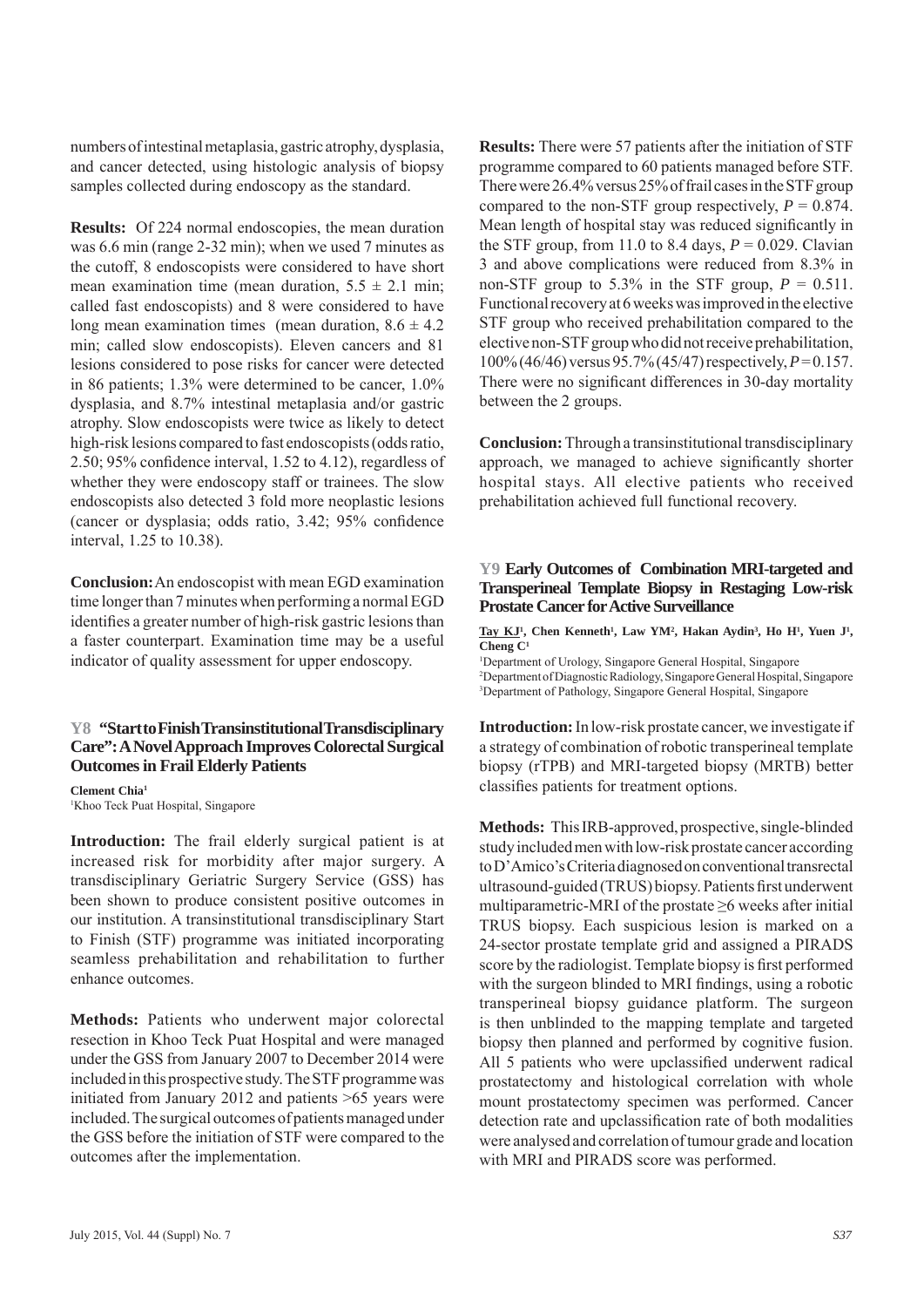**Results:** The 15 Singaporean men included have a mean age of  $65.5 \pm 5.5$  years. The mean PSA at diagnosis was  $6.6 \pm 2.0$  ng/mL and mean prostate volume was  $32.1 \pm 1$ 13.4 cc. Fourteen patients had lesions detected on MRI, of which  $4(28.6\%)$  had significant disease detected by MRTB alone;  $3/15$  patients (20%) had significant disease detected by template biopsy alone. In combination, both techniques upclassified 5 patients  $(33%)$  all of whom underwent radical prostatectomy. Whole mount histology confirmed tumour location and grade. All 6 patients with PIRADS 5 lesion had cancer detected of which 2 thirds were significant disease.

**Conclusion:** Combination of rTPB and MRTB upgrades one-third of our patients presumed to be low-risk by initial TRUS biopsy. MRTB detects 80% of these patients. In patients with PIRADS 5 score, MRTB detects all Gleason ≥7 cancers.

#### **Y10 Validation of a Novel Asian Dietary Questionnaire in Assessing Nutritional Risk Factors for Urinary Stone Formation**

Arianto Yuwono<sup>1</sup>, Kavita Sundaram<sup>2</sup>, Mira Shen<sup>3</sup>, Keng Siang Png<sup>1</sup>, **Sing Joo Chia1**

1 Department of Urology, Tan Tock Seng Hospital, Singapore

2 Department of Nutrition and Dietetics, Tan Tock Seng Hospital, Singapore 3 Clinical Research Unit, Tan Tock Seng Hospital. Singapore

**Introduction:** Nutritional risk factors for lithogenesis can be identified using a detailed 3-day food diary, which is analysed by a registered dietician. An individually tailored dietary advice can be given based on the food diary. However, some individuals may find completing a food diary to be cumbersome. Additionally, many urologists do not have access to a registered dietician. A novel dietary questionnaire, tailored to local food and beverages in Singapore was developed to identify dietary lithogenic risk factors.

**Methods:** A 36-item dietary questionnaire was developed, which quantified intake of stone inhibitors (citrate and fluids), stone promoters (animal protein and oxalate) and calcium. Twenty healthy volunteers were recruited to complete the dietary questionnaire. They were then asked to complete a 3-day food diary. Using the diary, a dietician conducted a telephone interview for 24-hour diet recall. The responses to the dietary questionnaire were compared with the nutrient analysis of 24-hour diet recall. The dietician was blinded to the data in the questionnaire. Pearson's correlation analysis was used to determine the relationship between the 2 variables.

**Results:** The questionnaire required approximately 5 minutes to complete. Amount of fluid intake was well captured on the questionnaire ( $r = 0.55$ ; moderate positive linear relationship,  $P = 0.01$ ). Strong positive linear relationship was observed for calcium intake  $(r = 0.87)$ , *P* <0.01). No linear relationship noted for animal protein intake on the questionnaire ( $r = 0.08$ ,  $P = 0.73$ ). From the questionnaire, subjects responded average consumption of citrate-rich food (orange, lime, pineapple) of 1-2 times/ month. On average, oxalate-rich food (bai-cai, tofu, tempeh) was consumed on a weekly basis. Both of these corresponded well with the 24-hour diet recall.

**Conclusion:** The lithogenic dietary questionnaire provides a simpler tool in identifying stone-related nutrition factors compared to a 3-day food diary. Validation of this tool will allow future studies on dietary patterns of stone-formers to be conducted.

#### **Y11 Robot-assisted Versus Open Radical Prostatectomy: A Contemporary Analysis of an All-Payer Discharge Database**

#### **Leow Jiajun Jeffrey1** 1 Tan Tock Seng Hospital, Singapore

**Introduction:** Despite a decade of widespread dissemination, the benefits and cost efficiency of robot-assisted radical prostatectomy (RARP) continue to elicit controversy. In the absence of randomised trials (with its own inherent biases), large observational retrospective cohort studies deliver the best evidence to compare real-world effectiveness of RARP vs open radical prostatectomy (ORP). The study aimed to compare the perioperative outcomes and costs of RARP vs ORP.

**Methods:** A cohort study of 654,030 men who underwent radical prostatectomy for localised prostate cancer at 449 hospitals in the United States from 2003 to 2013, using the Premier Hospital Database (Premier, Inc., Charlotte, NC), a nationally representative all-payer discharge database. RARP was ascertained through a review of the hospital charge description master for robotic supplies. Main outcomes and measures: 90-day postoperative complications (Clavien), blood product transfusions, operating room time, length of stay and direct hospital costs. Propensity-weighted regression analyses accounting for clustering by hospitals and survey weighting ensured nationally representative estimates.

**Results:** Utilisation of RARP grew rapidly from 2% in 2003 to 85% in 2013 (*P* <0.001). Adjusted analyses showed that RARP patients ( $n = 352,867$ ) were less likely to experience any complications (odds ratio [OR]: 0.72, 95% CI, 0.60 to 0.87), prolonged length of stay (OR: 0.12, 95% CI, 0.09 to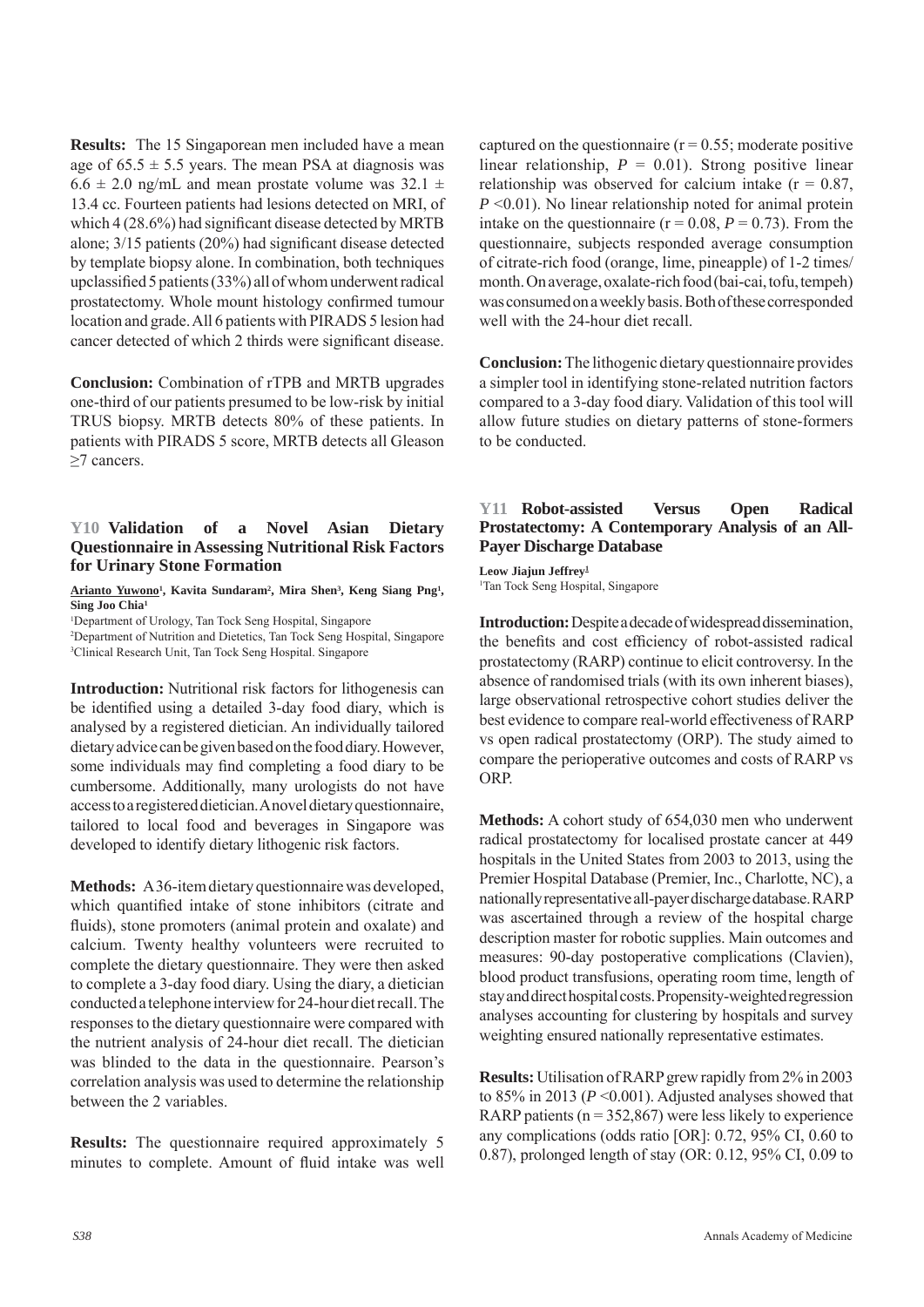0.16), or receive blood products (OR: 0.30, 95% CI, 0.14 to 0.64) compared to ORP patients ( $n = 301,163$ ). Results were similar among patients with poorer comorbidites (Charlson score ≥2). Mean operating room time for RARP was 155 min (95% CI, 67 to 243) longer; higher surgeon and hospital volumes were associated with shorter operating time; 90-day direct hospital costs were higher for RARP (+\$5339, 95% CI, \$3418 to 7261), primarily attributed to operating room and supplies costs. Costs were no longer signficantly different between ORP and RARP among the highest volume surgeons (≥104 cases/year) (+\$1188, 95% CI, -\$1560 -+\$3935).

**Conclusion:** Our contemporary analysis found that RARP confers a perioperative morbidity advantage at higher costs. In the absence of large randomised trials due to the widespread adoption of RARP. This retrospective study represents the best available evidence for the morbidity and cost profile of RARP vs ORP.